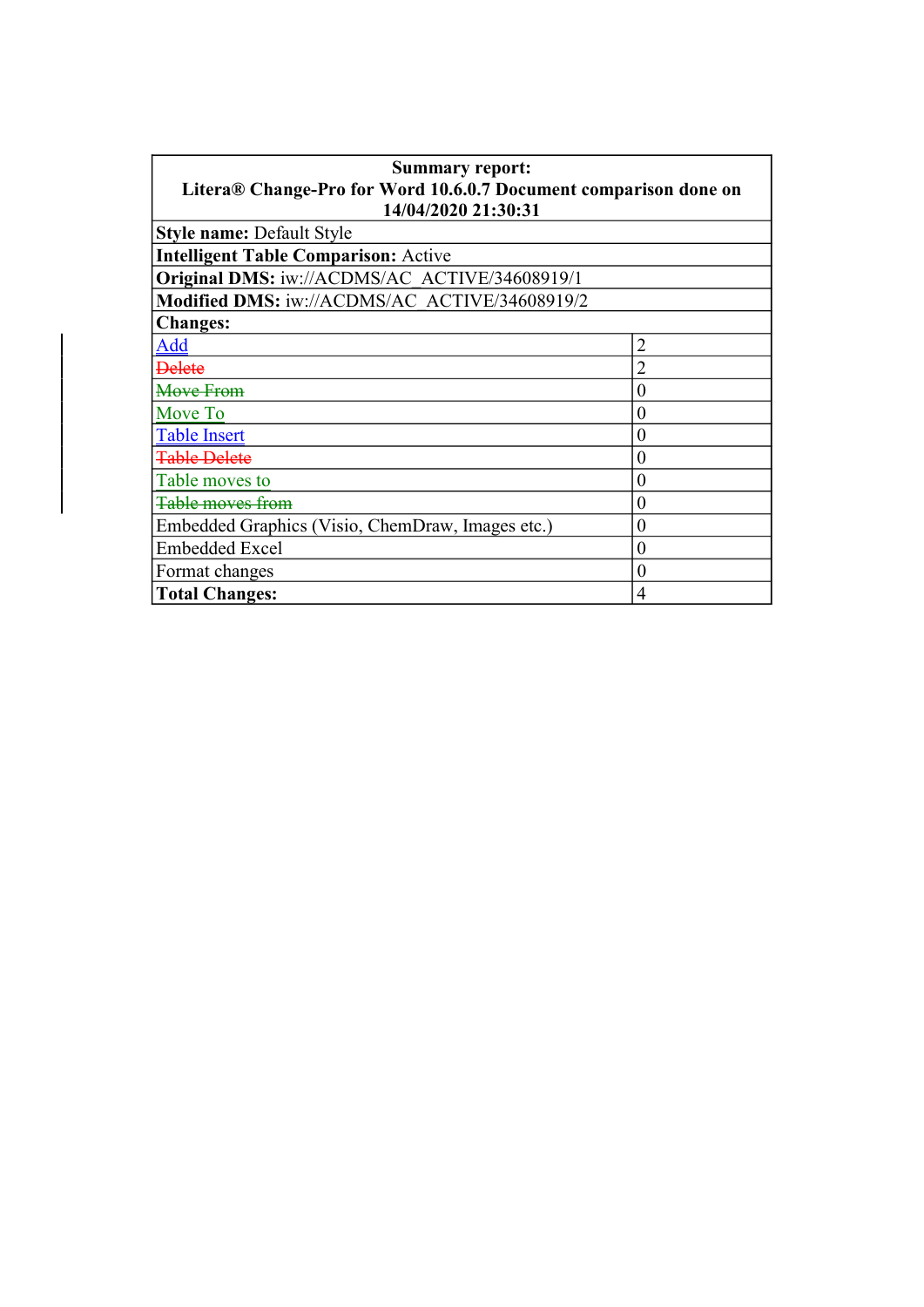**Companies Act 2014**

# **A PUBLIC COMPANY LIMITED BY SHARES**

# **CONSTITUTION of**

# **BANK OF IRELAND GROUP PUBLIC LIMITED COMPANY**

**Incorporated 28 November 2016**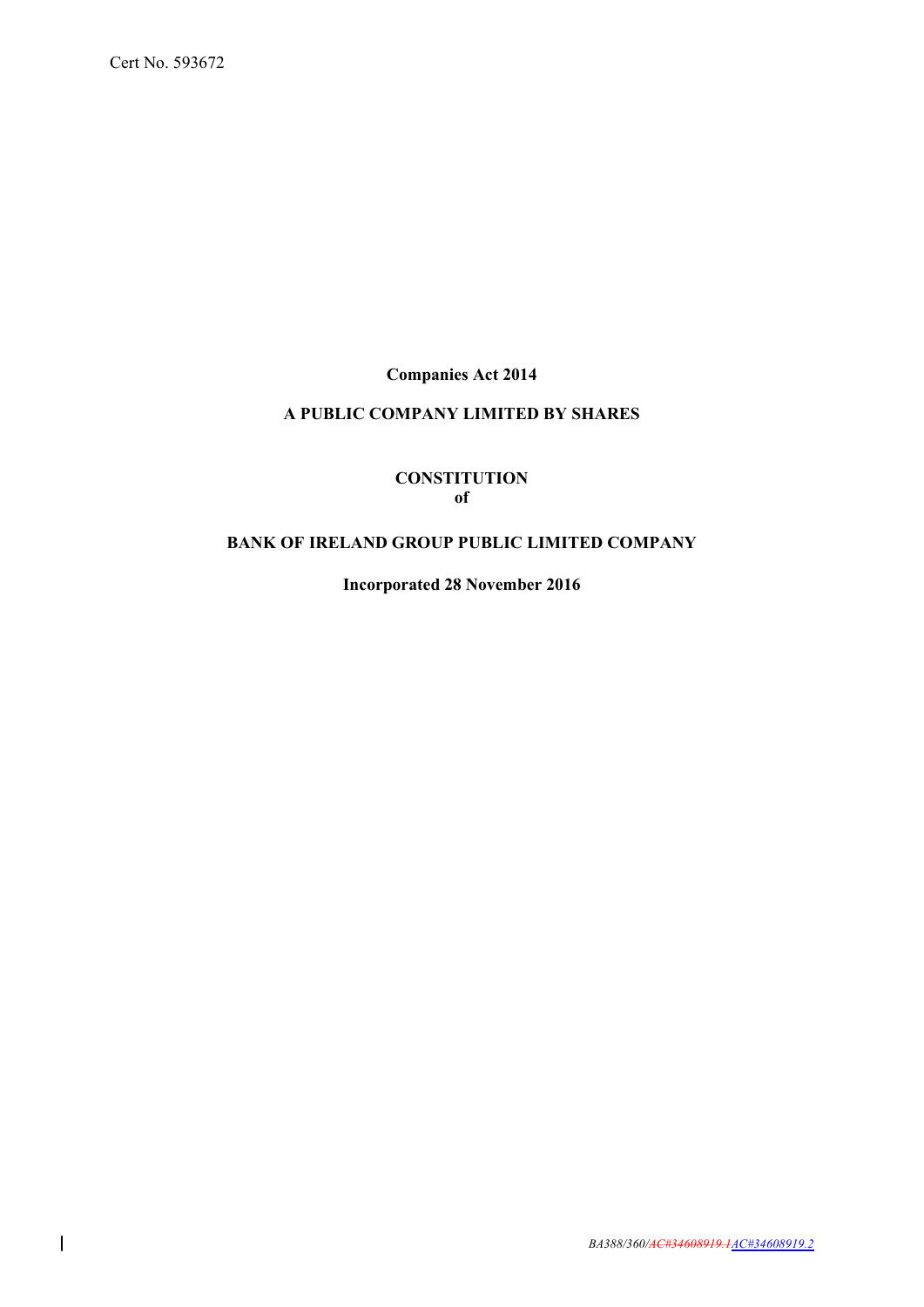# **Companies Act 2014**

# **A PUBLIC COMPANY LIMITED BY SHARES**

# **MEMORANDUM OF ASSOCIATION - of-BANK OF IRELAND GROUP PUBLIC LIMITED COMPANY**

# **(Adopted by special resolution on 31 March 2017 with effect from 7 July 2017)**

- 1. The name of the company is Bank of Ireland Group Public Limited Company.
- 2. The Company is a public limited company, registered under Part 17 of the Companies Act 2014.
- 3. The primary objects for which the Company is established are:
	- (a) To carry on the businesses of a holding company of one or more licensed credit institutions and/or one or more companies providing financial services (whether licensed or not), and/or one or more companies holding assets (directly or indirectly) in the financial services sector or any activity ancillary thereto, in each case whether incorporated or not incorporated and whether domiciled in Ireland or elsewhere.
	- (b) To carry on the businesses of a holding company and to raise money on such terms and conditions as may be thought desirable, and invest any part or all of the amount thereof in or upon or otherwise acquire and hold shares, stocks, debentures, debenture stocks, bonds, mortgages, obligations and securities of any kind issued or guaranteed by any company, including subsidiaries and associated undertakings and to sell, hold, re-issue or otherwise deal with same.
	- (c) To carry on the business of a financing company and to raise money on such terms and conditions as may be thought desirable, to provide loans, other forms of finance and support services to any company, including subsidiaries and associated undertakings, and to manage this lending and any related or ancillary activity.
	- (d) To acquire and become the holding company of the Governor and Company of the Bank of Ireland.
- 4. Additional objects for which the Company is established are:
	- (a) To perform any duty or duties imposed on the Company by or under any enactment, regulation, statutory instrument, direction, order or licence (whether issued by any Government, governmental or regulatory body or authority, whether supreme, municipal, local, national, regional or supranational or otherwise, or issued by any stock exchange or provider or facilitator of a multilateral trading facility) and to exercise any power conferred on the Company by or under any such enactment, regulation, statutory instrument, direction, order or licence.
	- (b) To carry on all or any of the businesses aforesaid either as a separate business or as the principal business of the Company, and to carry on any other business which may seem to the Company capable of being conveniently carried on in connection with the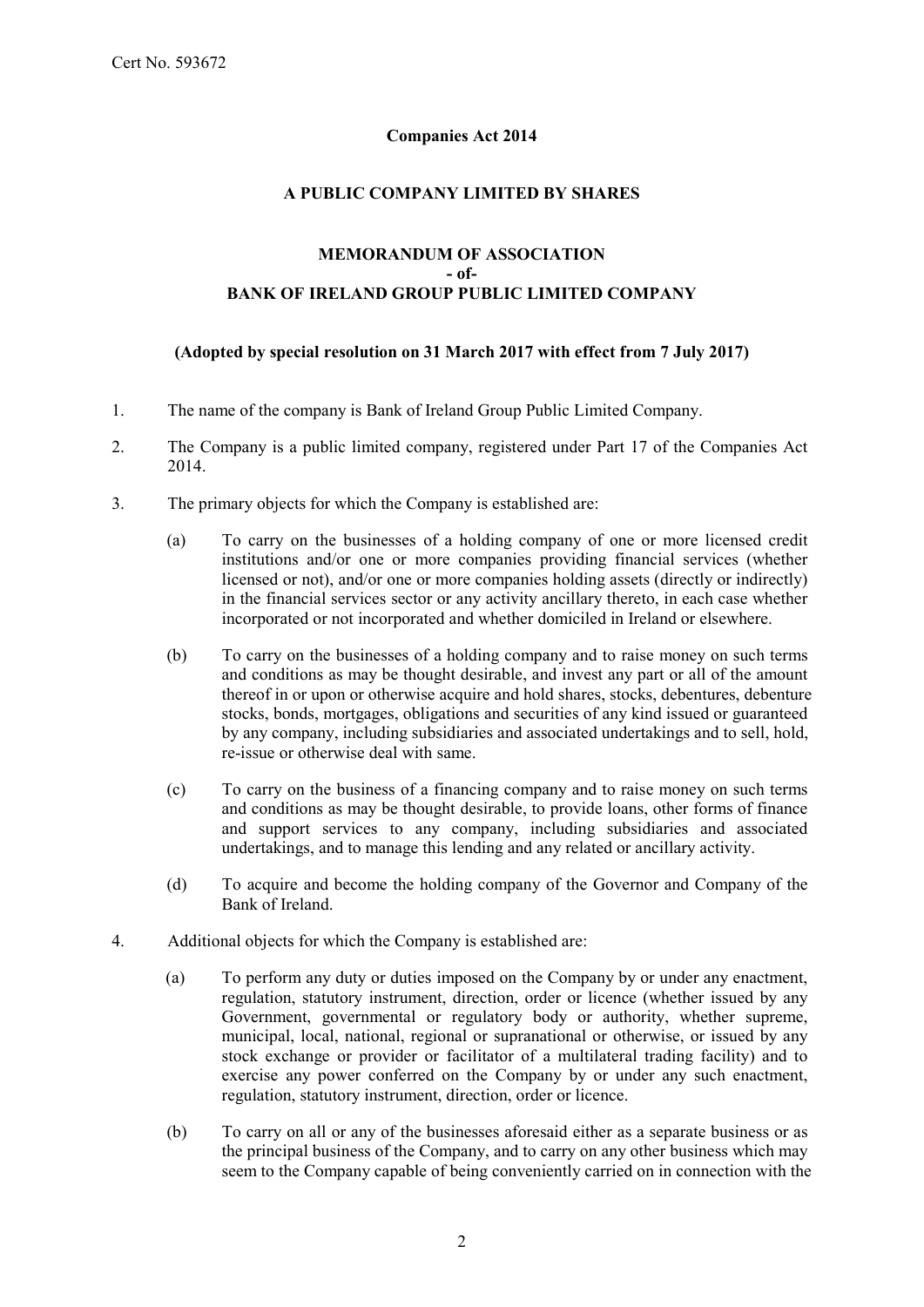above objects or calculated directly or indirectly to enhance the value of or render more profitable any of the Company's property.

- (c) To incorporate or cause to be incorporated any one or more subsidiaries of the Company for the purpose of carrying on any business.
- (d) To acquire and undertake the whole or any part of the business, property and liabilities of any person or company carrying on any business which the Company is authorised to carry on.
- (e) To apply for, purchase or otherwise acquire any patents, trade markets, brevets d'invention, licences, concessions and the like conferring any rights of any sort to use or any secret or other information as to any invention which may seem capable of being used for any of the purposes of the Company, and to use, exercise, develop or grant licences in respect of or otherwise turn to account the property rights or information so acquired.
- (f) To enter into partnership or into any arrangement for sharing profits, union of interests, co-operation, joint venture, reciprocal concession or otherwise with any person or company carrying on or engaged in or about to carry on or engage in any business or transaction which the Company is authorised to carry on or engage in or any business or transaction capable of being conducted so as directly or indirectly to benefit the Company.
- (g) To purchase or otherwise acquire shares and securities of the Company or any company and to sell, hold, re-issue or otherwise deal with the same.
- (h) To enter into any arrangements with any Governments, governmental or regulatory body or authority whether supreme, municipal, local, national, regional or supranational or otherwise, or with any stock exchange or provider or facilitator of a multilateral trading facility, that may seem conducive to the Company's objects or any of them and to obtain from any such Government or authority any rights, privileges and concessions which the company may think it desirable to obtain and to carry out, exercise and comply with any such arrangements, rights, privileges and concessions.
- (i) To establish and support or aid in the establishment and support of associations, institutions, funds, trusts and conveniences calculated to benefit directors and exdirectors, employees or ex-employees of the Company or any of its subsidiaries or associated undertakings or the dependents or connections of such persons and (without prejudice to the generality of the foregoing) to grant gratuities, pensions or allowances on retirement or death to or in respect of any such persons and including the establishment of share schemes, enabling employees of the company or other persons aforesaid to become shareholders in the Company, or otherwise to participate in the profits of the Company upon such terms and in such manner as the Company thinks fit, and to make payments towards insurance and to subscribe or guarantee money for charitable or benevolent objects or for any exhibition or for any public, general or useful object, or any other object whatsoever which the Company may think advisable.
- (j) To establish, contribute to and operate any scheme for the subscription or acquisition in any other way by trustees of shares in the Company to be held for the benefit of the Company's employees or employees of any of its subsidiaries or associated undertakings and to lend or otherwise provide money to the trustees of such schemes or the Company's employees or the employees of any of its subsidiary or associated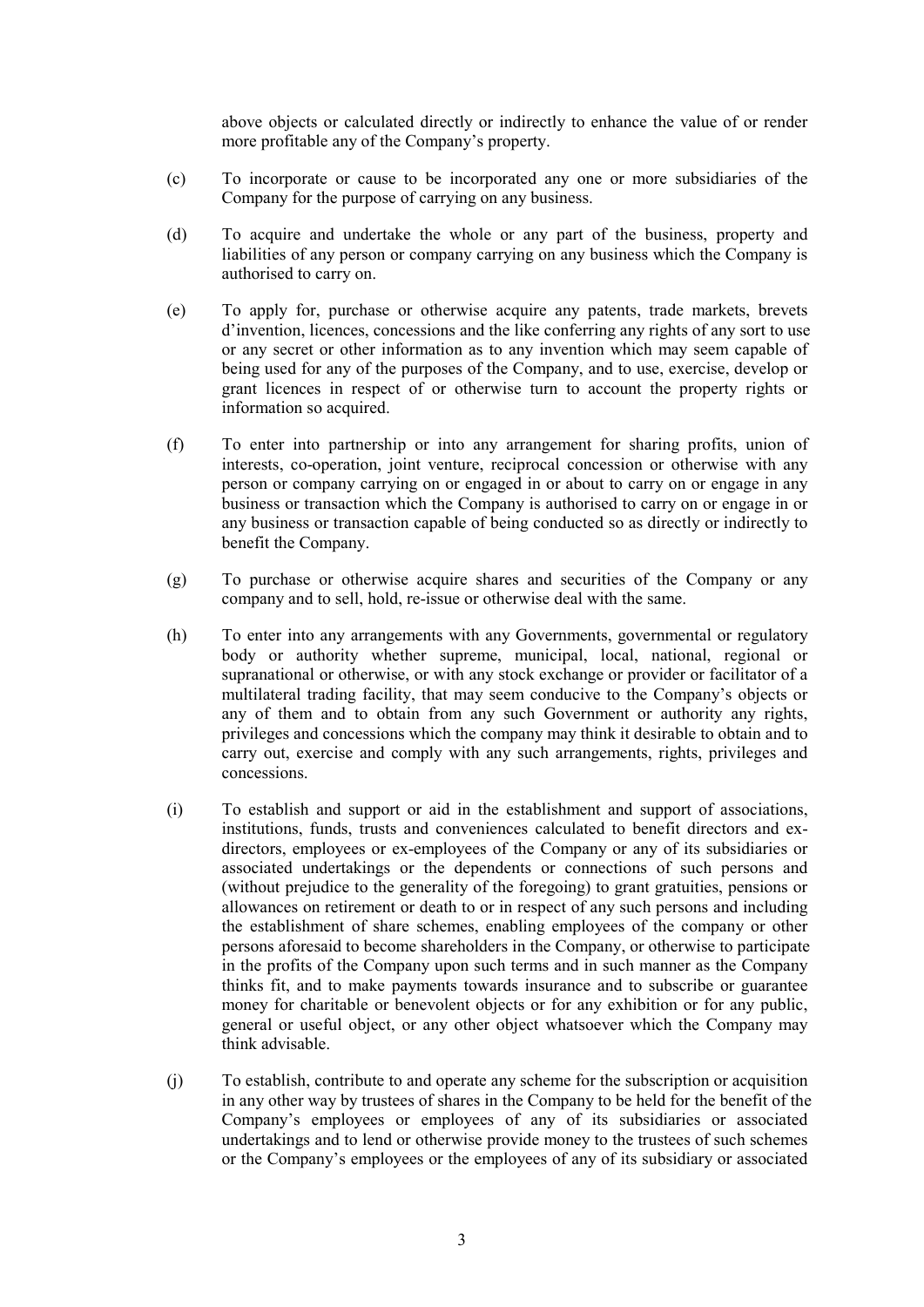undertakings to enable them to subscribe or otherwise acquire shares of the Company.

- (k) To establish any scheme or otherwise to provide for the purchase by or on behalf of customers of the Company or any of its subsidiaries or associated undertakings of shares in the Company.
- (l) To promote any company or companies for the purpose of acquiring all or any of the assets and liabilities of the Company or any of its subsidiaries or associated companies or for any other purpose.
- (m) Generally to purchase, take on lease or in exchange, hire or otherwise acquire any real and personal property and any rights or privileges which the Company may think necessary or convenient.
- (n) To develop and turn to account any land acquired by the Company or in which it is interested and in particular by laying out and preparing the same for building purposes, constructing, altering, pulling down, decorating, maintaining, fitting up and improving buildings and conveniences, letting on building leases or building agreement and by advancing money to and entering into contracts and arrangements of all kinds with builders, tenants and others.
- (o) To construct, maintain and alter any building or works necessary or convenient for any purpose.
- (p) To invest and deal with the monies of the Company not immediately required in such manner as may from time to time be determined.
- (q) To lend and advance money or give credit to such persons or companies whether with or without security and in any manner and upon any such terms as may seem expedient, and for any purposes whatsoever, whether with or without interest, and in particular without prejudice to the generality of the foregoing, to its subsidiaries or associated undertakings and/or to customers and others having dealings with the Company and/or its subsidiaries or associated undertakings and to give guarantees, indemnities and/or become security for any liabilities or obligations (present or future) of any persons or companies and generally to give any guarantees, indemnities and security on such terms and conditions as the Company may think fit.
- (r) To borrow or raise or secure the payment of money (including money in a currency other than the currency of the State) in any manner and on such terms and for such purposes as the Company shall think fit, whether alone or jointly and/or severally with any person or persons, including, without prejudice to the generality of the foregoing, by the issue of debentures or debenture stock, perpetual or otherwise and/or by way of loan, acceptance credits, bonds, commercial paper, euro medium term notes, eurobonds, loan participation notes, credit and derivative-linked securities, securitisation, synthetic securitisation, collateralised debt and/or loan obligations, synthetic collateralised debt and/or loan obligations, limited recourse secured note issuance, bank placements, profit participation debentures, leasing, hire purchase, credit sale, conditional sale, factoring, discounting, note issue facilities and programmes (including credit and derivative-linked), project financing, bond issuances, participation and syndications, assignment, novation, sub-participation or other methods of finance and to purchase, redeem or pay off any of the foregoing.
- (s) To support, secure or collateralise on such terms and in such manner as the directors of the Company think fit, with or without consideration, any indebtedness or obligation of the Company, or of any person whatsoever in such manner and on such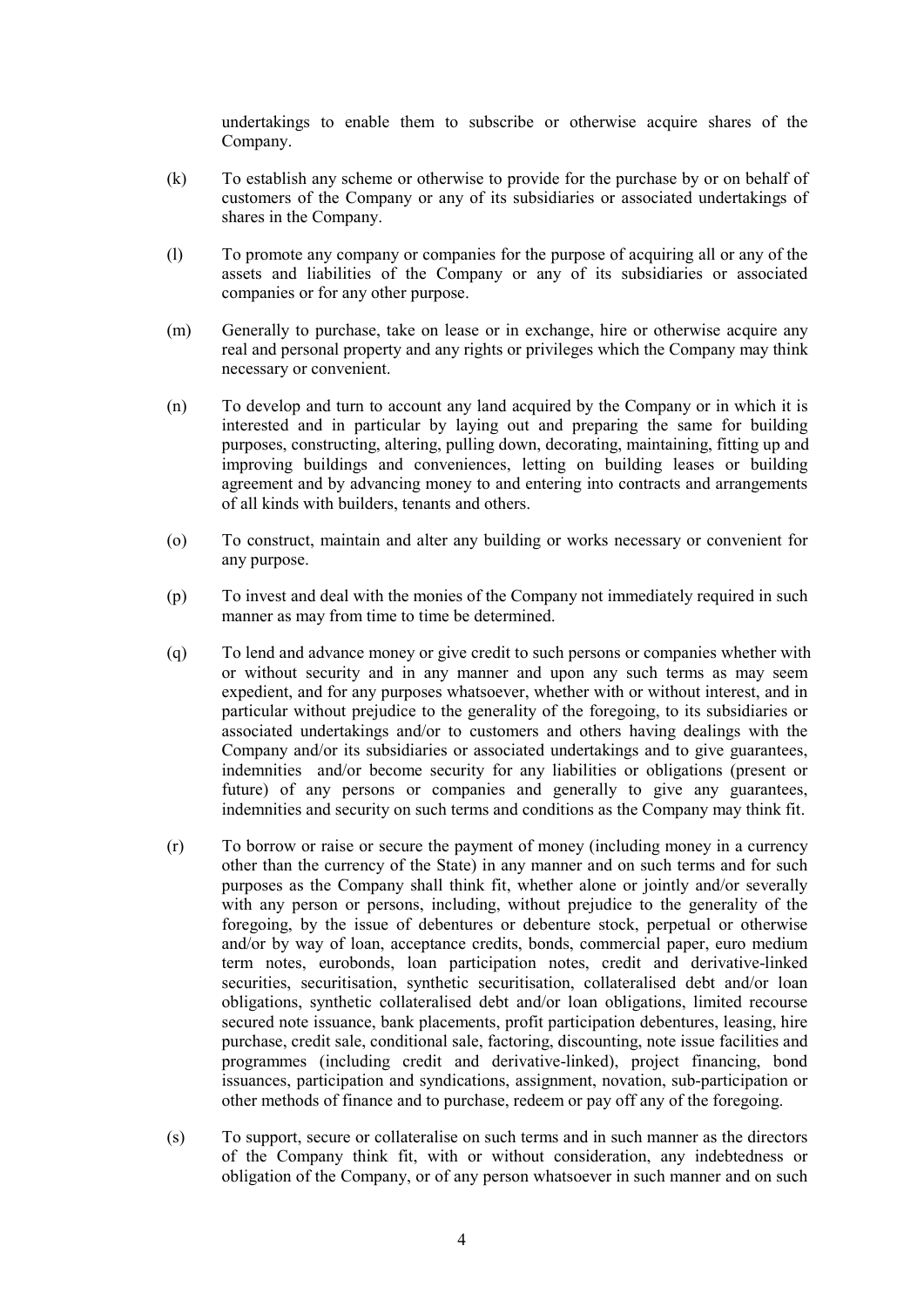terms as the Company shall think fit, and in particular by mortgage, charge, lien, pledge, assignment, trust, title transfer or any other means involving the creation of security over (or transferring title in respect of) all or any part of the undertaking, assets, property and revenues of the Company of whatever kind both present and future, including its uncalled capital and to purchase, redeem or pay off any such securities.

- (t) To guarantee the performance of the contracts or obligations of any company, firm or person and the payment and repayment of the capital and principal of, and dividends, interest or premiums payable on, any stock, shares and securities of any company, whether having objects similar to those of this Company or not and to give all kinds of indemnities.
- (u) To guarantee, grant indemnities in respect of, enter into any suretyship or joint obligation or otherwise support, collateralise or secure whether by personal covenant or by mortgaging, charging or transferring title to all or any part of the undertaking, property and assets (both present and future) and uncalled capital of the Company, or by any such methods, and whether in support of such guarantee or indemnity or suretyship or joint obligation or otherwise, the payment of any debts or the performance of any contract or obligation of any company or association or undertaking or of any person (including, without prejudice to the generality of the foregoing), the performance of the obligations of, and the repayment or payment of the principal amounts of and premiums, interest and dividends on any security (including any security denominated or repayable in a currency other than the currency of the State) of any person firm or company including (without prejudice to the generality of the foregoing) any company which is for the time being the Company's holding company as defined by the Companies Act 2014 or subsidiary or another subsidiary or associated undertaking of the Company's holding company or otherwise associated with the Company in business notwithstanding the fact that the Company may not receive any consideration, advantage or benefit, direct or indirect, from entering into such guarantee or indemnity or suretyship or joint obligation or other arrangement or transaction contemplated herein.
- (v) As an object of the Company and as a pursuit in itself or otherwise, and whether for the purpose of making a profit or avoiding a loss or for any other purpose whatsoever, to engage in any swap, option, forward, futures or other derivative transaction of whatever nature whether cleared or non-cleared and whether onexchange or over-the-counter and whether for the purpose of making a profit or avoiding a loss (including, without limitation, any transaction for the purpose of, or capable of being for the purposes of, avoiding, reducing, minimising, hedging against or otherwise managing the risk of any loss, cost, expense or liability arising or which may arise, directly or indirectly, from a change or changes in any interest rate or currency exchange rate or in the price or value of any property, asset, commodity, index or liability or the credit standing of any person or entity or from any other risk or factor affecting the Company's undertaking and business), including, but not limited to, dealings, whether involving purchases, sales, investments or otherwise, in any credit-default contracts, currency, spot and/or forward exchange rate contracts, forward rate agreements, caps, collars and floors, futures, options, warrants, swaps, swaptions and any other credit default, commodity, currency, interest rate or other derivative arrangements and such other instruments as are similar to, or derivatives of, any of the foregoing and to support the Company's obligations thereunder by any security interest or title transfer or other margin arrangement.
- (w) To remunerate any person or company for services rendered or to be rendered in placing or assisting to place or guaranteeing the placing of any of the shares of the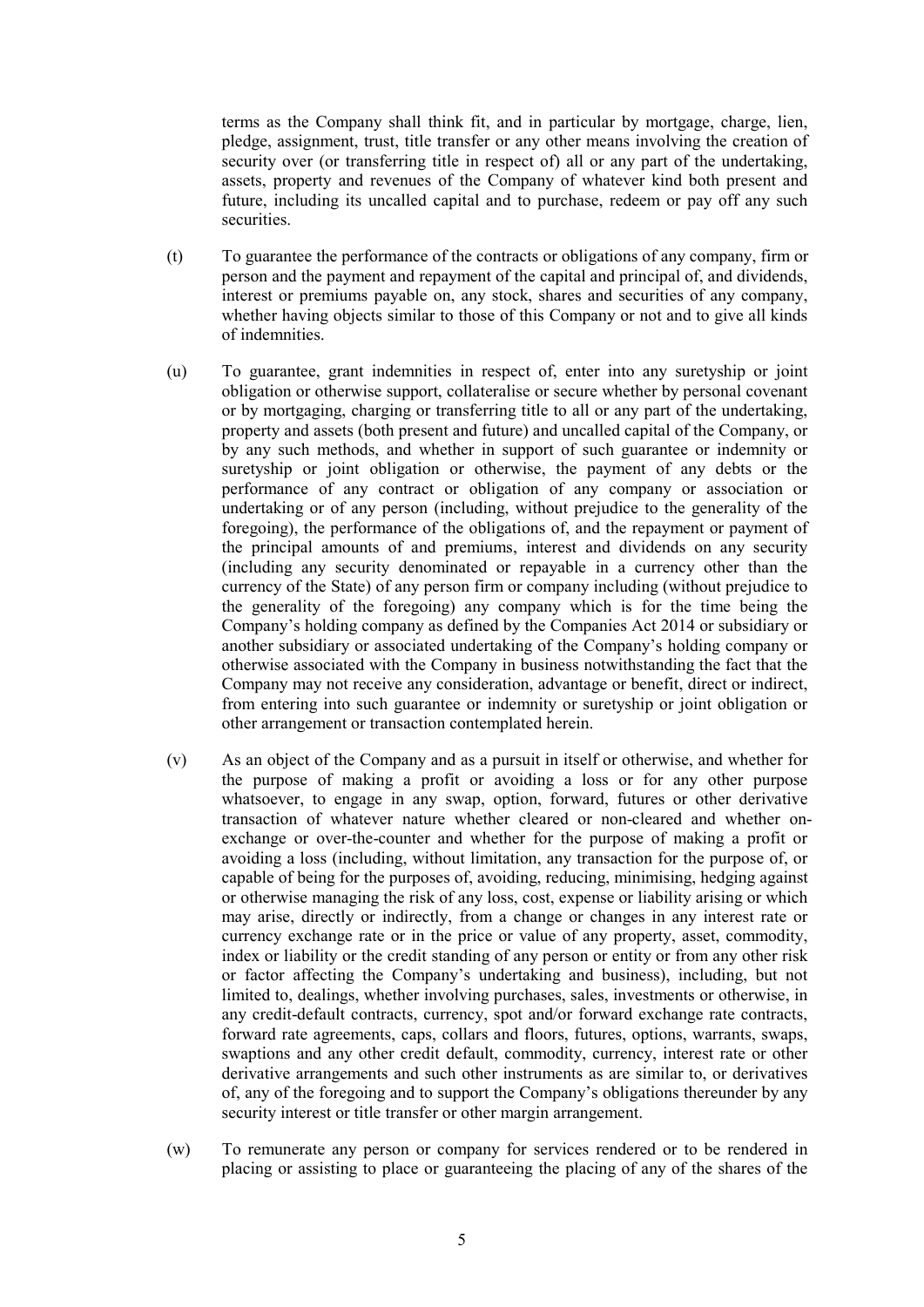Company's, its subsidiaries or associated undertakings' capital or any debentures, debenture stock or other securities of the Company or in or about the formation or promotion of the Company or the conduct of its business.

- (x) To draw, make, accept, endorse, discount, execute and issue promissory notes, bills of exchange, bills of lading, warrants, debentures and other negotiable or transferable instruments.
- (y) To undertake and execute any trusts the undertaking whereof may seem desirable and either gratuitously or otherwise.
- (z) To sell or dispose of the undertaking of the Company or any part thereof for such consideration as the Company may think fit, and including for shares, debentures or securities of any other company having objects altogether or in part similar to those of the Company or as approved by ordinary resolution of the shareholders.
- (aa) To adopt such means of making known the products and services of the Company or any of its subsidiaries or associated undertakings as may seem expedient and in particular by advertising in the press, by circulars, by purchase and exhibition of works of art or interest, by publication of books and periodicals and by granting prizes, rewards and donations.
- (bb) To obtain (or obtain the amendment, revocation or modification of) any enactment, regulation, statutory instrument, direction, order or licence (whether by any Government, governmental or regulatory body or authority, whether supreme, municipal, local, national, regional or supranational or otherwise or issued by any stock exchange or provider or facilitator of a multilateral trading facility), for enabling the Company to carry any of its objects into effect or for effecting any modification of the Company's constitution or for any other purpose which may seem expedient and to oppose any proceedings or applications which may seem calculated directly or indirectly to prejudice, or otherwise may have the effect directly or indirectly of prejudicing, the Company's interests.
- (cc) To procure the Company to be registered or recognised in any country or place.
- (dd) To sell, improve, manage, develop, exchange, lease, mortgage, enfranchise, dispose of, turn to account or otherwise deal with all or any of the property and rights of the Company.
- (ee) To promote freedom of contract, and to resist, insure against, counteract and discourage interference therewith, to join any lawful federation, union or association or do any other lawful act or thing with a view to preventing or resisting directly or indirectly any interruption of or interference with the Company's or any other trade or business or providing or safeguarding against the same, or resisting or opposing any strike, movement or organisation, which may be thought detrimental to the interests of the Company or its or any of its subsidiaries or associated undertakings employees and to subscribe to any association or fund for any such purposes.
- (ff) To grant bonuses to any person or persons who are or have been in the employment of the Company or any of its subsidiaries or associated undertakings.
- (gg) To grant, convey, transfer or otherwise dispose of any property or asset of the Company of whatever nature or tenure for such price, consideration, sum or other return whether equal to or less than the market value thereof and whether byway of the gift or otherwise the Directors shall deem fit and to grant any fee farm grant or lease or to enter into any agreement for letting or hire of any such property or assets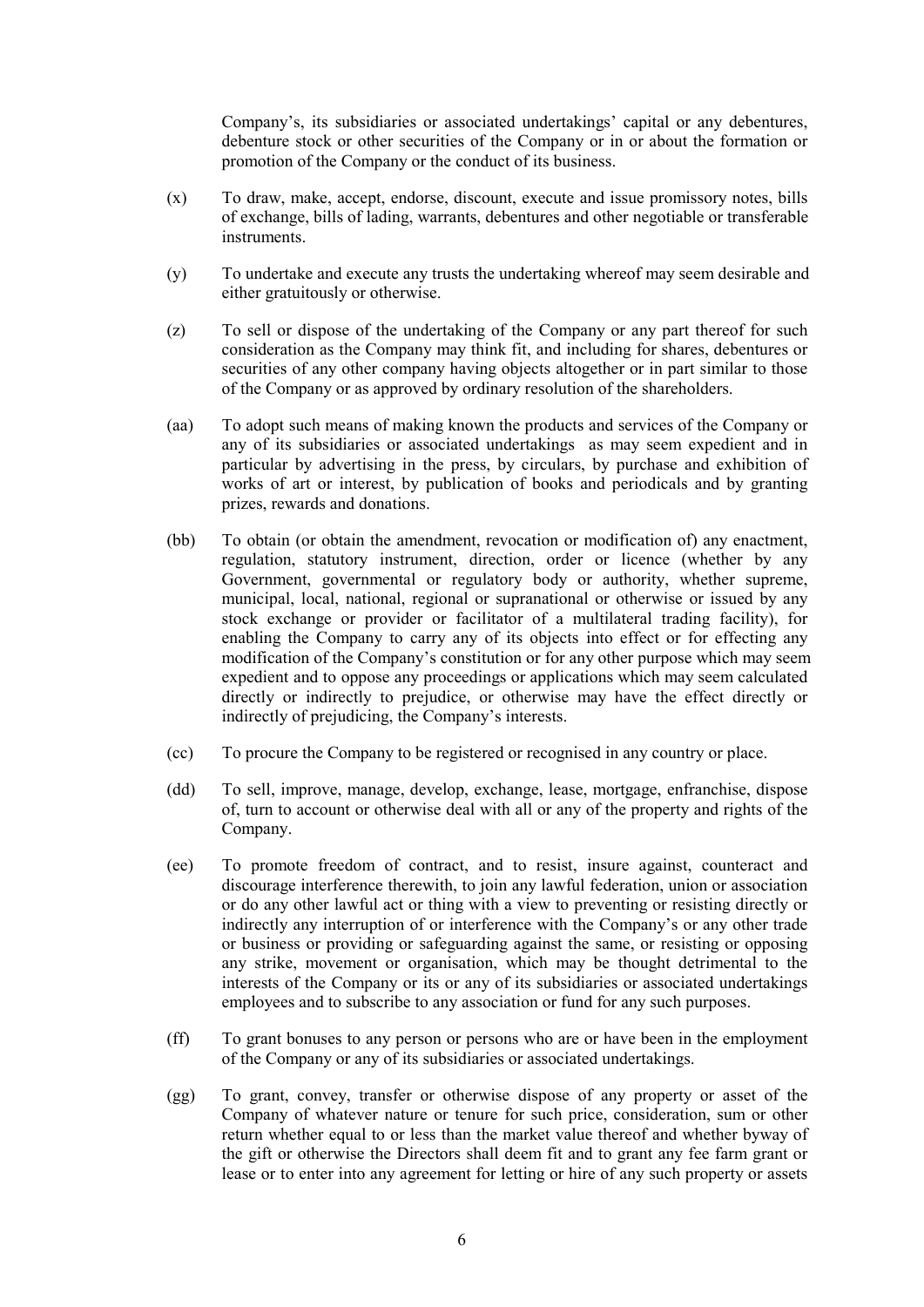for a rent or return equal to or less than the market or rack rent therefor or at no rent and subject to or free from covenants and restrictions as the Directors shall deem appropriate.

- (hh) To do all or any of the above things in any part of the world and as principal, agent, contractor, trustee or otherwise and by or through trustees, agents or otherwise and either alone or in conjunction with others.
- (ii) To distribute any of the property of the Company in specie among the members.
- (jj) To do anything which appears to the Company to be requisite, advantageous or incidental to, or which appears to the Company to facilitate, either directly or indirectly, the attainment of the above objects or any of them.

The objects set forth in any sub-clause of this clause shall be regarded as independent objects and shall not, except, where the context expressly so requires, be in any way limited or restricted by reference to or inference from the terms of any other sub-clause, or by the name of the Company. None of such sub-clauses or the objects therein specified or the powers thereby conferred shall be deemed subsidiary or auxiliary merely to the objects mentioned in the first sub-clause of this clause, but the Company shall have full power to exercise all or any of the powers conferred by any part of this clause in any part of the world notwithstanding that the business, property or acts proposed to be transacted, acquired or performed do not fall within the objects of the first sub-clause of this clause.

The intention is that the objects specified in each paragraph of clauses 3 and 4 shall except where otherwise expressed in such paragraph be in no way limited or restricted by reference to or inference from the terms of any other paragraph.

- 5. The liability of the members is limited.
- 6. The share capital of the Company is  $\epsilon$ 10,010,000,000 divided into 10,000,000,000 ordinary shares of  $\epsilon$ 1.00 each and 100,000,000 preference shares of  $\epsilon$ 0.10 each.
- 7. The shares forming the capital, increased or reduced, may be increased or reduced and be divided into such classes and issued with any special rights, privileges and conditions or with such qualifications as regards preference, dividend, capital, voting or other special incidents, and be held upon such terms as may be attached thereto or as may from time to time be provided by the original or any substituted or amended articles of association and regulations of the Company for the time being, but so that where shares are issued with any preferential or special rights attached thereto such rights shall not be alterable otherwise than pursuant to the provisions of the Company's articles of association for the time being.
- 8. Terms used in this Memorandum of Association have the same meaning given to them in the Articles of Association.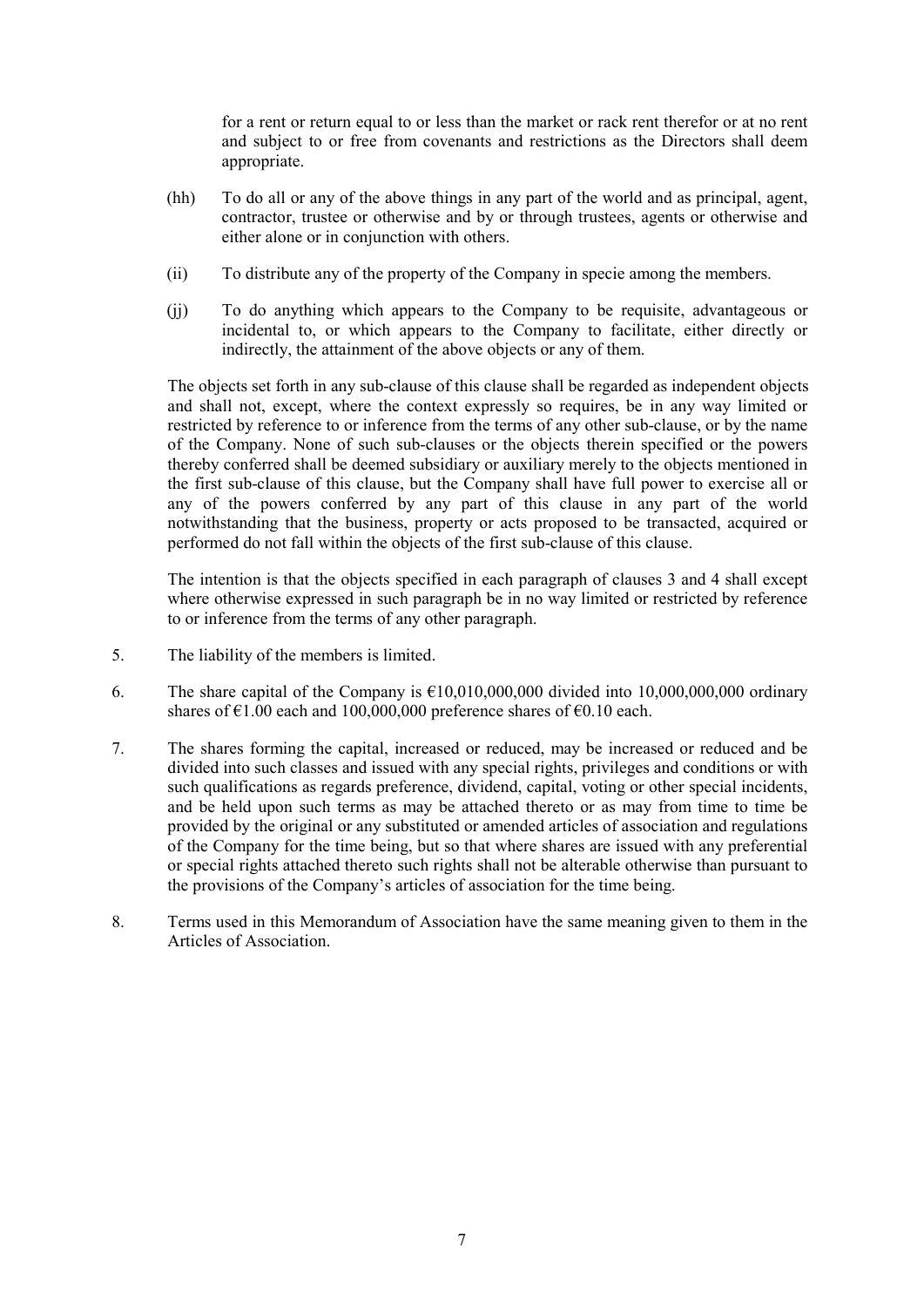# **COMPANIES ACT 2014**

# **A PUBLIC COMPANY LIMITED BY SHARES**

# **ARTICLES OF ASSOCIATION -of-**

# **BANK OF IRELAND GROUP PUBLIC LIMITED COMPANY**

# **(Adopted by special resolution on 31 March 2017 with effect from 7 July 2017)**

|                | PART I - PRELIMINARY                                                                                                                                                                                                                                                                                                                                                                                                                                                                                                      |                |
|----------------|---------------------------------------------------------------------------------------------------------------------------------------------------------------------------------------------------------------------------------------------------------------------------------------------------------------------------------------------------------------------------------------------------------------------------------------------------------------------------------------------------------------------------|----------------|
| -1             | <b>INTERPRETATION</b>                                                                                                                                                                                                                                                                                                                                                                                                                                                                                                     | 12             |
|                | PART II - SHARE CAPITAL AND RIGHTS PART AND PROPERTY AND ALL PART II - SHARE CAPITAL AND RIGHTS                                                                                                                                                                                                                                                                                                                                                                                                                           | 15             |
| 2              |                                                                                                                                                                                                                                                                                                                                                                                                                                                                                                                           | 15             |
| 3              |                                                                                                                                                                                                                                                                                                                                                                                                                                                                                                                           | 15             |
| $\overline{4}$ | PREFERENCE SHARES                                                                                                                                                                                                                                                                                                                                                                                                                                                                                                         | $\frac{15}{2}$ |
| 5              | RIGHTS OF SHARES ON ISSUE <b>CONSUMERS AND ALL ASSESS</b>                                                                                                                                                                                                                                                                                                                                                                                                                                                                 | 16             |
| 6              |                                                                                                                                                                                                                                                                                                                                                                                                                                                                                                                           | 16             |
| 7              | TRUSTS NOT RECOGNISED                                                                                                                                                                                                                                                                                                                                                                                                                                                                                                     | 17             |
| 8              | DISCLOSURE OF INTERESTS [[17] 17                                                                                                                                                                                                                                                                                                                                                                                                                                                                                          |                |
| 9              | ALLOTMENT OR ISSUE OF SHARES PERSON AND ALLOTMENT OR ISSUE OF SHARES                                                                                                                                                                                                                                                                                                                                                                                                                                                      | 19             |
| 10             | PAYMENT OF COMMISSION                                                                                                                                                                                                                                                                                                                                                                                                                                                                                                     | 20             |
| 11             | PAYMENT BY INSTALMENTS <b>CONSERVENTS</b>                                                                                                                                                                                                                                                                                                                                                                                                                                                                                 | 20             |
|                | PART III - SHARE CERTIFICATES <b>[19]</b> 21                                                                                                                                                                                                                                                                                                                                                                                                                                                                              |                |
| 12             | ISSUE OF CERTIFICATES                                                                                                                                                                                                                                                                                                                                                                                                                                                                                                     | 21             |
| 13             | $\textbf{BALANCE AND EXCHANGE CERTIFICATES} \label{eq:1} \begin{minipage}{0.9\linewidth} \textbf{BALANCE AND EXCHANGE CERTIFICATES} \end{minipage}$                                                                                                                                                                                                                                                                                                                                                                       | 21             |
| 14             | REPLACEMENT OF CERTIFICATES <b>CONSERVERS CONSERVERS CONSERVERS CONSERVERS CONSERVERS CONSERVERS CONSERVERS CONSERVERS CONSERVERS CONSERVERS CONSERVERS CONSERVERS CONSERVERS CONSERVERS CONSERVERS</b>                                                                                                                                                                                                                                                                                                                   | 21             |
|                | PART IV - LIEN ON SHARES 21                                                                                                                                                                                                                                                                                                                                                                                                                                                                                               |                |
| 15             |                                                                                                                                                                                                                                                                                                                                                                                                                                                                                                                           | 21             |
| 16             | POWER OF SALE                                                                                                                                                                                                                                                                                                                                                                                                                                                                                                             | 22             |
| 17             | POWER TO EFFECT TRANSFER                                                                                                                                                                                                                                                                                                                                                                                                                                                                                                  | 22             |
| 18             | PROCEEDS OF SALE 22                                                                                                                                                                                                                                                                                                                                                                                                                                                                                                       |                |
|                | PART V - CALLS ON SHARES AND FORFEITURE 22                                                                                                                                                                                                                                                                                                                                                                                                                                                                                |                |
| 19             |                                                                                                                                                                                                                                                                                                                                                                                                                                                                                                                           | 22             |
| 20             |                                                                                                                                                                                                                                                                                                                                                                                                                                                                                                                           |                |
| 21             | LIABILITY OF JOINT HOLDERS 23                                                                                                                                                                                                                                                                                                                                                                                                                                                                                             |                |
| 22             | INTEREST ON CALLS 23                                                                                                                                                                                                                                                                                                                                                                                                                                                                                                      |                |
| 23             | $\label{thm:main} \mbox{INSTALMENTS TREATED AS CALLS} \begin{minipage}{14.5\textwidth} \centering \vspace{0.04cm} \includegraphics[width=0.043\textwidth]{Figures/14.04cm} \includegraphics[width=0.043\textwidth]{Figures/14.04cm} \includegraphics[width=0.043\textwidth]{Figures/14.04cm} \includegraphics[width=0.043\textwidth]{Figures/14.04cm} \includegraphics[width=0.043\textwidth]{Figures/14.04cm} \includegraphics[width=0.043\textwidth]{Figures/14.04cm} \includegraphics[width=0.043\textwidth]{Figures/$ | 23             |
| 24             | $\label{eq:power} \textbf{Power~TO~DIFFERENTIALTE} \textcolor{red}{\underbrace{\textbf{.}}\textbf{.} \textbf{.} \textbf{.} \textbf{.} \textbf{.} \textbf{.} \textbf{.} \textbf{.} \textbf{.} \textbf{.} \textbf{.} \textbf{.} \textbf{.} \textbf{.} \textbf{.} \textbf{.} \textbf{.} \textbf{.} \textbf{.} \textbf{.} \textbf{.} \textbf{.} \textbf{.} \textbf{.} \textbf{.} \textbf{.} \textbf{.} \textbf{.} \textbf{.} \textbf{.} \textbf{.$                                                                            | 23             |
| 25             | INTEREST ON MONEYS ADVANCED                                                                                                                                                                                                                                                                                                                                                                                                                                                                                               | 23             |
| 26.            |                                                                                                                                                                                                                                                                                                                                                                                                                                                                                                                           |                |
| 27.            | SURRENDER OF SHARES                                                                                                                                                                                                                                                                                                                                                                                                                                                                                                       | 23             |
|                | PART VI - CONVERSION OF SHARES INTO STOCK                                                                                                                                                                                                                                                                                                                                                                                                                                                                                 | 24             |
| 28             | CONVERSION OF SHARES INTO STOCK PARALLEL AND AND TOOK CONVERSION OF SHARES INTO STOCK                                                                                                                                                                                                                                                                                                                                                                                                                                     | 24             |
| 29             | <b>TRANSFER OF STOCK</b>                                                                                                                                                                                                                                                                                                                                                                                                                                                                                                  | 24             |
| 30             | RIGHTS OF STOCKHOLDERS                                                                                                                                                                                                                                                                                                                                                                                                                                                                                                    | 24             |
|                | PART VII - TRANSFER OF SHARES PART AND A SERVE AND TRANSFER OF SHARES                                                                                                                                                                                                                                                                                                                                                                                                                                                     | 24             |
| 31             | FORM OF INSTRUMENT OF TRANSFER                                                                                                                                                                                                                                                                                                                                                                                                                                                                                            | 24             |
|                |                                                                                                                                                                                                                                                                                                                                                                                                                                                                                                                           |                |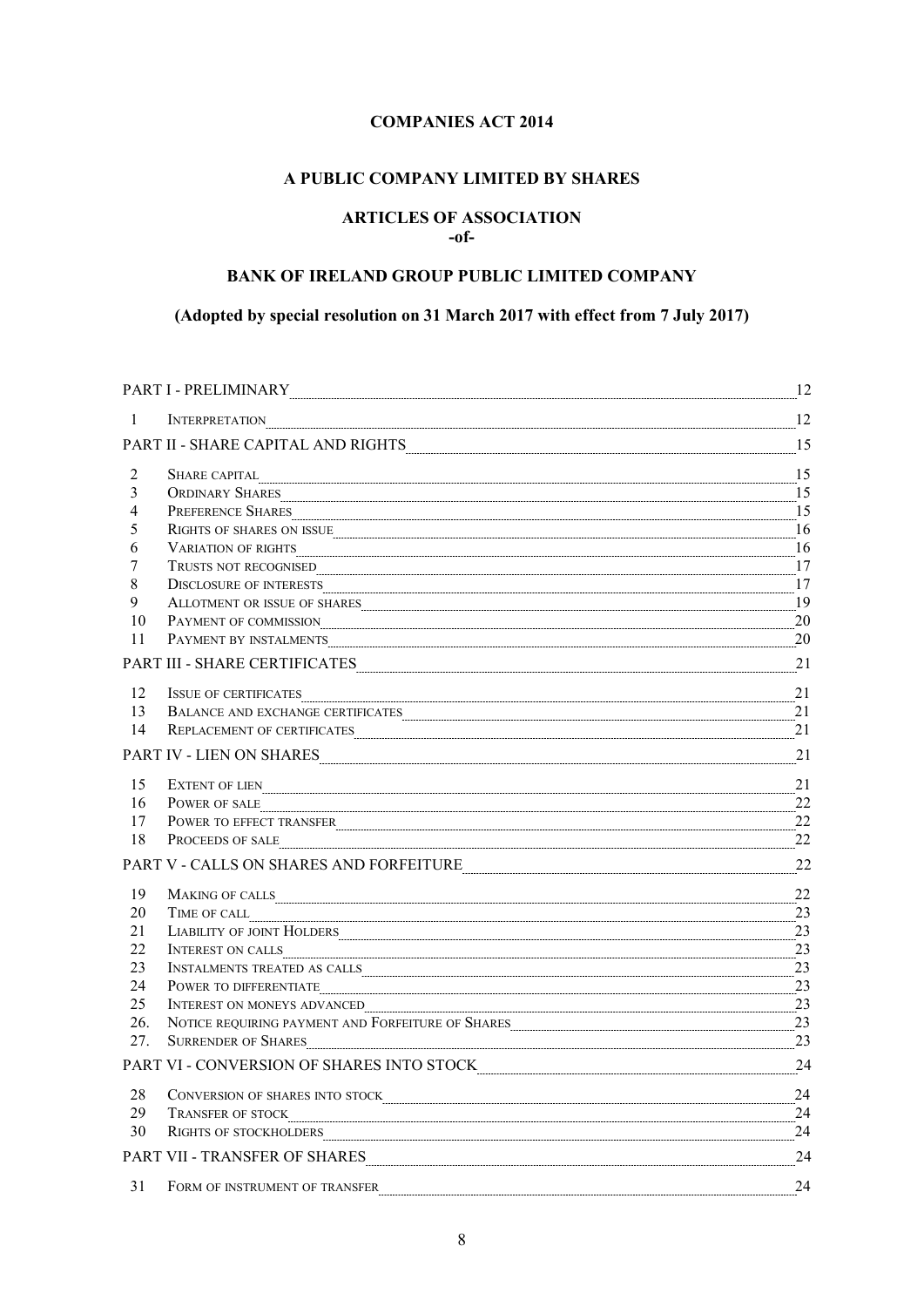| 32        | EXECUTION OF INSTRUMENT OF TRANSFER                                                                                                                                                                                                                                                                                                                                                                                                                                                                                                             | 24 |
|-----------|-------------------------------------------------------------------------------------------------------------------------------------------------------------------------------------------------------------------------------------------------------------------------------------------------------------------------------------------------------------------------------------------------------------------------------------------------------------------------------------------------------------------------------------------------|----|
| 33        | REFUSAL TO REGISTER TRANSFERS <b>CONSERVERT AND REGISTER</b> TRANSFERS                                                                                                                                                                                                                                                                                                                                                                                                                                                                          | 25 |
| 34        | PROCEDURE ON REFUSAL                                                                                                                                                                                                                                                                                                                                                                                                                                                                                                                            | 25 |
| 35        | ABSENCE OF REGISTRATION FEES                                                                                                                                                                                                                                                                                                                                                                                                                                                                                                                    | 25 |
| 36        |                                                                                                                                                                                                                                                                                                                                                                                                                                                                                                                                                 | 26 |
| 37        | <b>RENUNCIATION OF ALLOTMENT</b>                                                                                                                                                                                                                                                                                                                                                                                                                                                                                                                | 26 |
|           | PART VIII – TRANSMISSION OF SHARES PART MARTIN AND PART VIII – TRANSMISSION OF SHARES                                                                                                                                                                                                                                                                                                                                                                                                                                                           | 26 |
| 38        | DEATH OF A MEMBER                                                                                                                                                                                                                                                                                                                                                                                                                                                                                                                               | 26 |
| 39        |                                                                                                                                                                                                                                                                                                                                                                                                                                                                                                                                                 | 26 |
| 40        | RIGHTS BEFORE REGISTRATION POWER CONTINUES.                                                                                                                                                                                                                                                                                                                                                                                                                                                                                                     | 26 |
|           | PART IX - ALTERATION OF SHARE CAPITAL PART AND PART IX - ALTERATION OF SHARE CAPITAL                                                                                                                                                                                                                                                                                                                                                                                                                                                            | 27 |
| 41        | INCREASE OF CAPITAL                                                                                                                                                                                                                                                                                                                                                                                                                                                                                                                             | 27 |
| 42        | CONSOLIDATION, SUB-DIVISION AND CANCELLATION OF CAPITAL <b>CONSOLIDATION</b> , SUB-DIVISION AND CANCELLATION OF CAPITAL                                                                                                                                                                                                                                                                                                                                                                                                                         | 27 |
| 43        | FRACTIONS ON CONSOLIDATION 28                                                                                                                                                                                                                                                                                                                                                                                                                                                                                                                   |    |
| 44        | PURCHASE OF OWN SHARES PURCHASE AND SHARES                                                                                                                                                                                                                                                                                                                                                                                                                                                                                                      | 28 |
| 45        | REDUCTION OF CAPITAL Express that the contract of the contract of the contract of the contract of the contract of the contract of the contract of the contract of the contract of the contract of the contract of the contract                                                                                                                                                                                                                                                                                                                  | 28 |
|           | $\textbf{PART}\ \textbf{X}\textbf{-}\textbf{GENERAL}\ \textbf{MEETINGS}\footnotesize\centering \textbf{19.13}\footnotesize\centering \textbf{10.14}\footnotesize\centering \textbf{11.14}\footnotesize\centering \textbf{12.14}\footnotesize\centering \textbf{13.14}\footnotesize\centering \textbf{13.14}\footnotesize\centering \textbf{14.14}\footnotesize\centering \textbf{15.14}\footnotesize\centering \textbf{16.14}\footnotesize\centering \textbf{17.14}\footnotesize\centering \textbf{19.14}\footnotesize\centering \textbf{19.14$ | 28 |
| 46        | ANNUAL GENERAL MEETINGS ENTERTAINMENT AND A STATISTIC STATISTIC STATISTIC STATISTIC STATISTIC STATISTIC STATISTIC STATISTIC STATISTIC STATISTIC STATISTIC STATISTIC STATISTIC STATISTIC STATISTIC STATISTIC STATISTIC STATISTI                                                                                                                                                                                                                                                                                                                  | 28 |
| 47        |                                                                                                                                                                                                                                                                                                                                                                                                                                                                                                                                                 | 29 |
| 48        |                                                                                                                                                                                                                                                                                                                                                                                                                                                                                                                                                 | 29 |
| 49        | CLASS MEETINGS <b>CLASS MEETINGS</b>                                                                                                                                                                                                                                                                                                                                                                                                                                                                                                            | 29 |
| 50        | NOTICE OF GENERAL MEETINGS                                                                                                                                                                                                                                                                                                                                                                                                                                                                                                                      | 29 |
|           | PART XI - PROCEEDINGS AT GENERAL MEETINGS ADECEMBRE 2014                                                                                                                                                                                                                                                                                                                                                                                                                                                                                        | 30 |
| 51        | QUORUM FOR GENERAL MEETINGS <b>CONSTRUCTED</b> FOR A CONTROL CONTROL OF A CONTROL CONTROL OF A CONTROL CONTROL CONTROL CONTROL CONTROL CONTROL CONTROL CONTROL CONTROL CONTROL CONTROL CONTROL CONTROL CONTROL CONTROL CONTROL CONT                                                                                                                                                                                                                                                                                                             | 30 |
| 52        | <b>SPECIAL BUSINESS</b>                                                                                                                                                                                                                                                                                                                                                                                                                                                                                                                         |    |
| 53        | CHAIRMAN OF GENERAL MEETINGS                                                                                                                                                                                                                                                                                                                                                                                                                                                                                                                    | 31 |
| 54        | DIRECTORS' AND AUDITORS' RIGHT TO ATTEND GENERAL MEETINGS <b>CONSUMING AND AUDITORS'</b> RIGHT TO ATTEND GENERAL MEETINGS                                                                                                                                                                                                                                                                                                                                                                                                                       | 31 |
| 55        |                                                                                                                                                                                                                                                                                                                                                                                                                                                                                                                                                 | 31 |
| 56        | POSTPONEMENT OF GENERAL MEETINGS <b>CONSUMING ASSESS</b> A CONSUMING THE SET OF GENERAL MEETINGS <b>CONSUMING THE SET OF GENERAL</b>                                                                                                                                                                                                                                                                                                                                                                                                            | 32 |
| 57        | WITHDRAWAL OF RESOLUTIONS PERSOLUTIONS                                                                                                                                                                                                                                                                                                                                                                                                                                                                                                          | 32 |
| 58        | DETERMINATION OF RESOLUTIONS ENTITY AND THE RESOLUTIONS OF RESOLUTIONS AND ALL ASSESSMENT AND RESOLUTIONS OF RESOLUTIONS                                                                                                                                                                                                                                                                                                                                                                                                                        | 32 |
| 59        | ${\bf ENTITLEMENT\,\, TO\,\, DEMAND\,\, POLL} \label{eq:1}$                                                                                                                                                                                                                                                                                                                                                                                                                                                                                     | 32 |
| 60        | TAKING OF A POLL                                                                                                                                                                                                                                                                                                                                                                                                                                                                                                                                | 33 |
| 61        | <b>VOTES OF MEMBERS</b>                                                                                                                                                                                                                                                                                                                                                                                                                                                                                                                         | 33 |
| 62.       | VOTING BY CORRESPONDENCE AND BY ELECTRONIC MEANS <b>CONSERVERS</b> AND THE RESERVER AND READER AND READER MEANS <b>CONSERVERS</b>                                                                                                                                                                                                                                                                                                                                                                                                               | 33 |
| 63        | VOTING BY JOINT HOLDERS                                                                                                                                                                                                                                                                                                                                                                                                                                                                                                                         |    |
| 64<br>65. | $\label{eq:VOTING BY INCAPACITATED HOLDERS} \text{VOTING BY INCAPACITATED HOLDERS} \vspace{-0.05cm} \begin{minipage}[t]{0.03\textwidth} \includegraphics[width=0.03\textwidth]{Figures/10.03\textwidth} \includegraphics[width=0.03\textwidth]{Figures/10.03\textwidth} \includegraphics[width=0.03\textwidth]{Figures/10.03\textwidth} \includegraphics[width=0.03\textwidth]{Figures/10.03\textwidth} \includegraphics[width=0.03\textwidth]{Figures/10.03\textwidth} \includegraphics[width=0.03\textwidth]{Figures/10.03\textwidth} \$      | 34 |
| 66        | WRITTEN RESOLUTION OF THE MEMBERS <b>CONSUMING THE SET ASSESS</b> 34                                                                                                                                                                                                                                                                                                                                                                                                                                                                            |    |
| 67        | DEFAULT IN PAYMENT OF CALLS <b>2000 PAYMENT OF CALLS</b>                                                                                                                                                                                                                                                                                                                                                                                                                                                                                        | 34 |
| 68        | RESTRICTION OF VOTING RIGHTS SERVICES AND RESERVE TO A SERVICE OF VOTING RIGHTS                                                                                                                                                                                                                                                                                                                                                                                                                                                                 |    |
| 69        | APPOINTMENT OF PROXY 36                                                                                                                                                                                                                                                                                                                                                                                                                                                                                                                         |    |
| 70        | BODIES CORPORATE ACTING BY REPRESENTATIVES AT MEETINGS <b>CORPORATE ACTING</b> 36                                                                                                                                                                                                                                                                                                                                                                                                                                                               |    |
| 71        | RECEIPT OF PROXY APPOINTMENTS                                                                                                                                                                                                                                                                                                                                                                                                                                                                                                                   |    |
| 72        | EFFECT OF PROXY APPOINTMENTS 37                                                                                                                                                                                                                                                                                                                                                                                                                                                                                                                 |    |
| 73        | EFFECT OF REVOCATION OF PROXY OR OF AUTHORISATION <b>CONSUMING THE CONSUMING TERM</b> 37                                                                                                                                                                                                                                                                                                                                                                                                                                                        |    |
|           | PART XII - DIRECTORS                                                                                                                                                                                                                                                                                                                                                                                                                                                                                                                            |    |
| 74        | NUMBER OF DIRECTORS 38                                                                                                                                                                                                                                                                                                                                                                                                                                                                                                                          |    |
| 75        | $-38$<br>SHARE QUALIFICATION                                                                                                                                                                                                                                                                                                                                                                                                                                                                                                                    |    |
| 76        |                                                                                                                                                                                                                                                                                                                                                                                                                                                                                                                                                 |    |
| 77        |                                                                                                                                                                                                                                                                                                                                                                                                                                                                                                                                                 | 39 |
| 78        | EXPENSES OF DIRECTORS AND USE OF COMPANY PROPERTY                                                                                                                                                                                                                                                                                                                                                                                                                                                                                               | 39 |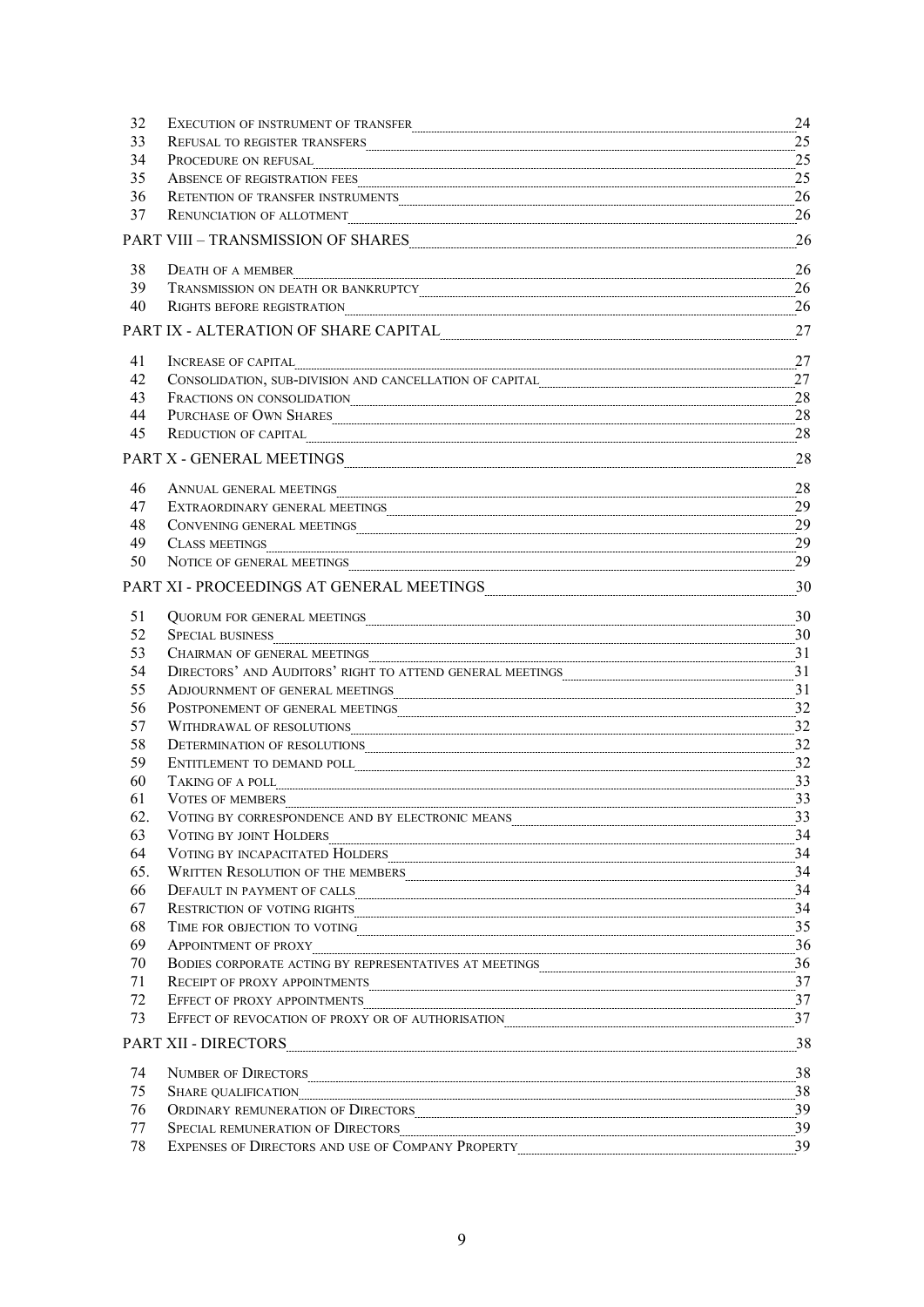|     | PART XIII - POWERS OF DIRECTORS PART AND AN ARREST OF DERECTORS                                                                                                                                                                                                                                                                                                                                                                                                                                                                                              | 39 |
|-----|--------------------------------------------------------------------------------------------------------------------------------------------------------------------------------------------------------------------------------------------------------------------------------------------------------------------------------------------------------------------------------------------------------------------------------------------------------------------------------------------------------------------------------------------------------------|----|
| 79  | <b>DIRECTORS' POWERS</b>                                                                                                                                                                                                                                                                                                                                                                                                                                                                                                                                     | 39 |
| 80  | POWER TO DELEGATE                                                                                                                                                                                                                                                                                                                                                                                                                                                                                                                                            | 40 |
| 81  | APPOINTMENT OF ATTORNEYS <b>CONSERVENTS</b>                                                                                                                                                                                                                                                                                                                                                                                                                                                                                                                  | 40 |
| 82  | LOCAL MANAGEMENT                                                                                                                                                                                                                                                                                                                                                                                                                                                                                                                                             | 41 |
| 83  | <b>BORROWING POWERS</b>                                                                                                                                                                                                                                                                                                                                                                                                                                                                                                                                      | 41 |
| 84  |                                                                                                                                                                                                                                                                                                                                                                                                                                                                                                                                                              | 41 |
|     | PART XIV - APPOINTMENT AND RETIREMENT OF DIRECTORS 41 Apple of the state of the state of the state of the state of the state of the state of the state of the state of the state of the state of the state of the state of the                                                                                                                                                                                                                                                                                                                               |    |
| 85  | RETIREMENT                                                                                                                                                                                                                                                                                                                                                                                                                                                                                                                                                   | 41 |
| 86  | DEEMED RE-APPOINTMENT                                                                                                                                                                                                                                                                                                                                                                                                                                                                                                                                        | 41 |
| 87  | ELIGIBILITY FOR APPOINTMENT                                                                                                                                                                                                                                                                                                                                                                                                                                                                                                                                  |    |
| 88  |                                                                                                                                                                                                                                                                                                                                                                                                                                                                                                                                                              | 42 |
| 89  |                                                                                                                                                                                                                                                                                                                                                                                                                                                                                                                                                              | 42 |
|     | PART XV - DISQUALIFICATION AND REMOVAL OF DIRECTORS                                                                                                                                                                                                                                                                                                                                                                                                                                                                                                          | 44 |
| 90  |                                                                                                                                                                                                                                                                                                                                                                                                                                                                                                                                                              | 44 |
| 91  | REMOVAL OF DIRECTORS 44                                                                                                                                                                                                                                                                                                                                                                                                                                                                                                                                      |    |
|     | PART XVI - DIRECTORS' OFFICES AND INTERESTS <b>Example 2018</b> 45                                                                                                                                                                                                                                                                                                                                                                                                                                                                                           |    |
| 92  | <b>EXECUTIVE OFFICES</b>                                                                                                                                                                                                                                                                                                                                                                                                                                                                                                                                     | 45 |
| 93  | DIRECTORS' INTERESTS                                                                                                                                                                                                                                                                                                                                                                                                                                                                                                                                         | 45 |
| 94  |                                                                                                                                                                                                                                                                                                                                                                                                                                                                                                                                                              |    |
| 95  | PENSIONS AND INSURANCE OF DIRECTORS AND OFFICERS MARIE AND ASSESSMENT RESERVE ASSESSMENT RESERVE ASSESSMENT RESERVE ASSESSMENT RESERVE ASSESSMENT RESERVE ASSESSMENT RESERVE ASSESSMENT RESERVE ASSESSMENT RESERVE AND MODEL A                                                                                                                                                                                                                                                                                                                               |    |
|     | PART XVII - PROCEEDINGS OF DIRECTORS PRODUCTION CONTRACT AND THE PROCEEDINGS OF DIRECTORS                                                                                                                                                                                                                                                                                                                                                                                                                                                                    | 49 |
| 96  |                                                                                                                                                                                                                                                                                                                                                                                                                                                                                                                                                              | 49 |
| 97  | QUORUM FOR DIRECTORS' MEETINGS                                                                                                                                                                                                                                                                                                                                                                                                                                                                                                                               | 49 |
| 98  | VOTING AT DIRECTORS' MEETINGS                                                                                                                                                                                                                                                                                                                                                                                                                                                                                                                                | 49 |
| 99  | TELECOMMUNICATION MEETINGS                                                                                                                                                                                                                                                                                                                                                                                                                                                                                                                                   | 49 |
| 100 | CHAIRMAN AND DEPUTY CHAIRMAN OF THE BOARD OF DIRECTORS <b>CHAIRMAN AND SEPTEMBENT CHAIRMAN</b>                                                                                                                                                                                                                                                                                                                                                                                                                                                               | 50 |
| 101 | VALIDITY OF ACTS OF DIRECTORS                                                                                                                                                                                                                                                                                                                                                                                                                                                                                                                                | 50 |
|     | 102 DIRECTORS' RESOLUTIONS OR OTHER DOCUMENT IN WRITING <b>CONSUMING AND SET A SET AND RESOLUTIONS</b> OR OTHER DOCUMENT IN WRITING                                                                                                                                                                                                                                                                                                                                                                                                                          |    |
|     | $\textbf{PART XVIII - THE SECRETARY}\footnotesize\begin{minipage}{14.5\textwidth} \includegraphics[width=0.49\textwidth]{Figures/PART XVIII-11.png} \caption{The SECRETARY \textit{NCT} and the SECRETARY \textit{NCT} and the SECRETARY \textit{NCT} and the SECRETARY \textit{NCT} and the SECRETARY \textit{NCT} and the SECRETARY \textit{NCT} and the SECRETARY \textit{NCT} and the SECRETARY \textit{NCT} and the SECRETARY \textit{NCT} and the SECRETARY \textit{NCT} and the SECRETARY \textit{NCT} and the SECRETARY \textit{NCT} and the SECRET$ | 50 |
|     | 103 APPOINTMENT OF SECRETARY ELECTRIC CONTROL AT A PRODUCT OF SECRETARY CONTROL ASSEMBLY TO A PRODUCT OF SECRETARY                                                                                                                                                                                                                                                                                                                                                                                                                                           | 50 |
|     |                                                                                                                                                                                                                                                                                                                                                                                                                                                                                                                                                              |    |
|     | 104 THE COMMON SEAL AND OFFICIAL SEAL <b>EXAMPLE 2014</b> THE COMMON SEAL AND OFFICIAL SEAL <b>EXAMPLE 2014</b>                                                                                                                                                                                                                                                                                                                                                                                                                                              |    |
|     | 105. SIGNATURE OF SEALED INSTRUMENTS <b>CONSUMERTS CONSUMER CONSUMER CONSUMER CONSUMER CONSUMER CONSUMER CONSUMER CONSUMER CONSUMER CONSUMER CONSUMER CONSUMER CONSUMER CONSUMER CONSUMER CONSUM</b>                                                                                                                                                                                                                                                                                                                                                         |    |
|     | PART XX - DIVIDENDS AND RESERVES 52                                                                                                                                                                                                                                                                                                                                                                                                                                                                                                                          |    |
|     | 106 DECLARATION OF DIVIDENDS 52                                                                                                                                                                                                                                                                                                                                                                                                                                                                                                                              |    |
|     | 107 PAYMENT OF DIVIDENDS 52                                                                                                                                                                                                                                                                                                                                                                                                                                                                                                                                  |    |
|     | 108 DEDUCTIONS FROM DIVIDENDS 63                                                                                                                                                                                                                                                                                                                                                                                                                                                                                                                             |    |
|     | 109 DIVIDENDS IN SPECIE 53                                                                                                                                                                                                                                                                                                                                                                                                                                                                                                                                   |    |
|     | 110 DIVIDEND PAYMENT MECHANISM                                                                                                                                                                                                                                                                                                                                                                                                                                                                                                                               |    |
|     | 111 DIVIDENDS NOT TO BEAR INTEREST 54                                                                                                                                                                                                                                                                                                                                                                                                                                                                                                                        |    |
|     | 112 PAYMENT TO HOLDERS ON A PARTICULAR DATE 54                                                                                                                                                                                                                                                                                                                                                                                                                                                                                                               |    |
|     | 113 UNCLAIMED DIVIDENDS                                                                                                                                                                                                                                                                                                                                                                                                                                                                                                                                      |    |
|     | 114 RESERVES                                                                                                                                                                                                                                                                                                                                                                                                                                                                                                                                                 |    |
|     | PART XXI - ACCOUNTING RECORDS 55                                                                                                                                                                                                                                                                                                                                                                                                                                                                                                                             |    |
|     | 115 ACCOUNTING RECORDS                                                                                                                                                                                                                                                                                                                                                                                                                                                                                                                                       |    |
|     |                                                                                                                                                                                                                                                                                                                                                                                                                                                                                                                                                              | 56 |
|     | 116 SCRIP DIVIDENDS                                                                                                                                                                                                                                                                                                                                                                                                                                                                                                                                          | 56 |
|     | 117 CAPITALISATION OF DISTRIBUTABLE PROFITS AND RESERVES <b>CONSUMING THE CONTRACT OF DISTRIBUTABLE PROFITS</b> AND RESERVES                                                                                                                                                                                                                                                                                                                                                                                                                                 | 58 |
|     |                                                                                                                                                                                                                                                                                                                                                                                                                                                                                                                                                              |    |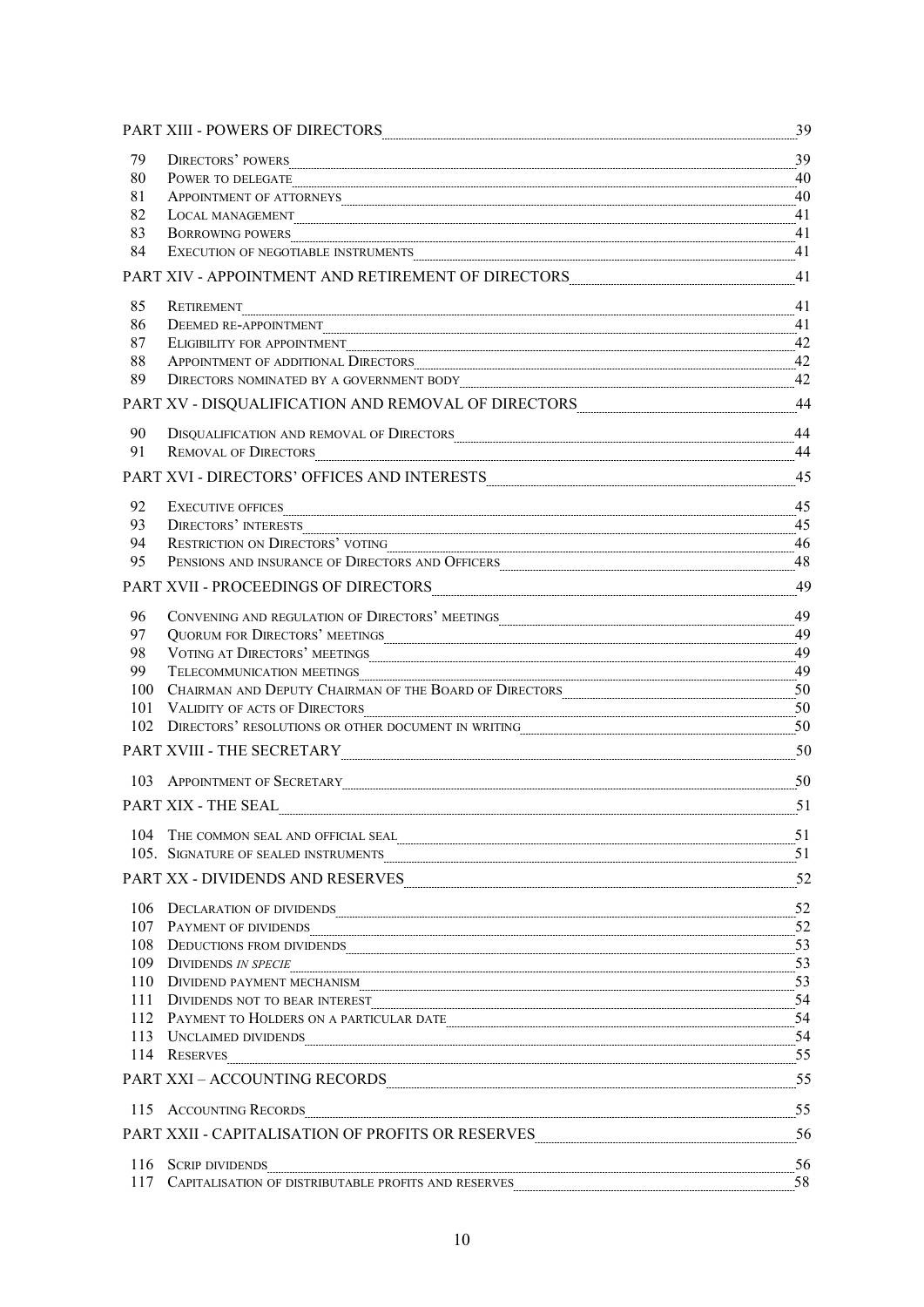| 118 | CAPITALISATION OF NON-DISTRIBUTABLE PROFITS AND RESERVES                          | 58 |
|-----|-----------------------------------------------------------------------------------|----|
| 119 | ${\bf IMPLEMENTATION\ OF\ CAPITALISATION\ ISSUES} \label{th:ex1} {\bf 58}$        |    |
| 120 | CAPITALISATION OF RESERVES IN RESPECT OF A CONSOLIDATION OF ORDINARY SHARES 59 59 |    |
|     | <b>PART XXIII - NOTICES</b>                                                       | 59 |
| 121 | NOTICES IN WRITING                                                                | 59 |
| 122 | SERVICE OF NOTICES                                                                | 59 |
|     | 123. DEEMED CONSENT TO NOTICES                                                    | 62 |
| 124 | SERVICE ON JOINT HOLDERS                                                          | 62 |
| 125 |                                                                                   | 62 |
| 126 | SIGNATURE TO NOTICES                                                              |    |
| 127 | DEEMED RECEIPT OF NOTICES                                                         | 62 |
|     | PART XXIV - WINDING UP                                                            | 62 |
| 128 | DISTRIBUTION ON WINDING UP                                                        | 62 |
| 129 | <b>DISTRIBUTION IN SPECIE</b>                                                     | 63 |
|     | <b>PART XXV - MISCELLANEOUS</b>                                                   | 63 |
| 130 | MINUTES OF MEETINGS                                                               | 63 |
| 131 | <b>INSPECTION AND SECRECY</b>                                                     | 63 |
| 132 | DESTRUCTION OF RECORDS                                                            | 64 |
| 133 | UNTRACED SHAREHOLDERS                                                             | 64 |
| 134 | <b>INDEMNITY</b>                                                                  | 65 |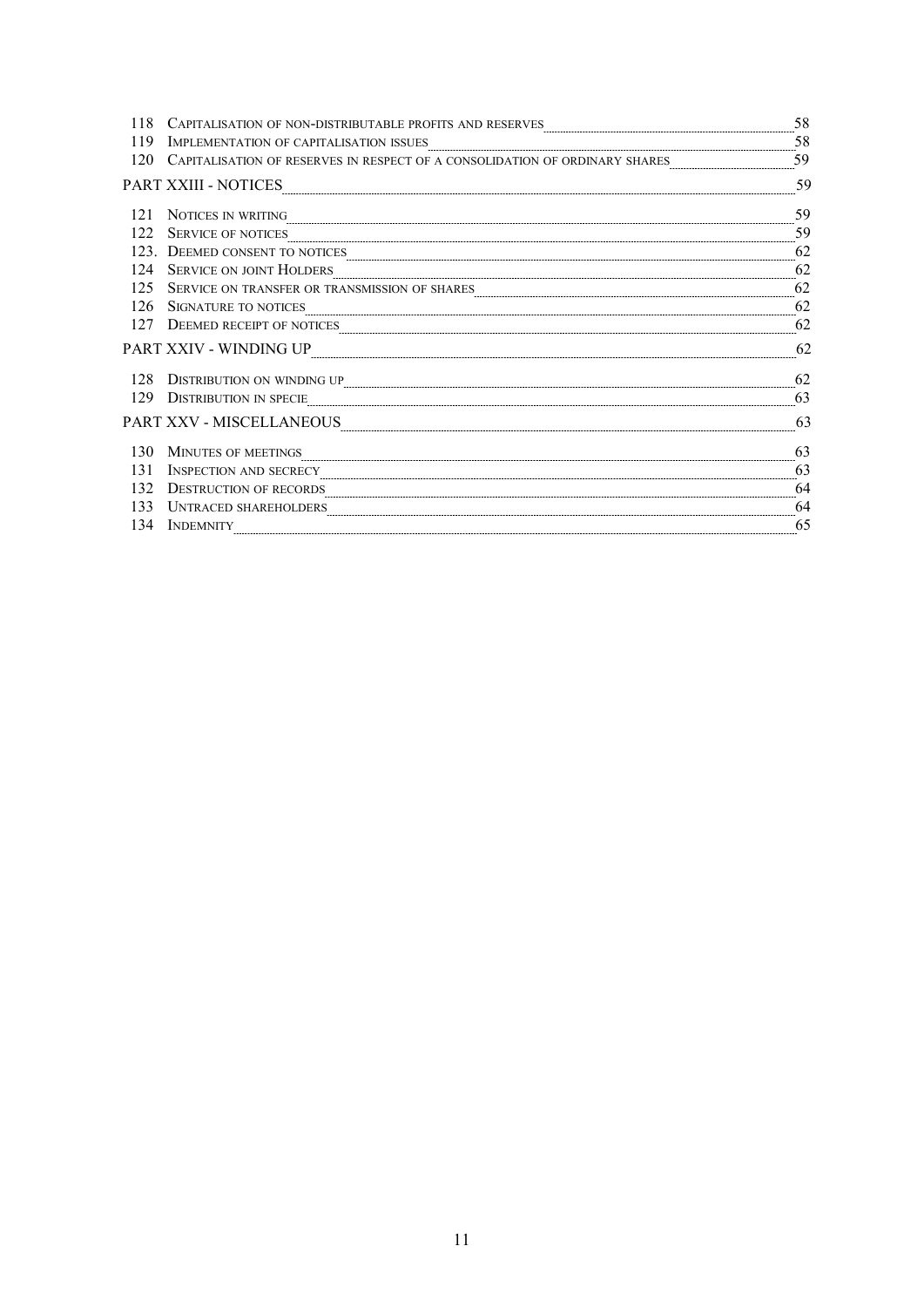# **PART I - PRELIMINARY**

### 1. **Interpretation**

- (a) Sections 81, 83, 84, 94(8), 97(3), 117(9), 180(5), 193(1), 424(1), 620(8), 1094 and 1095 of the Act shall apply to the Company. Sections  $43(2)$ ,  $43(3)$ ,  $65$ ,  $66(4)$ , 77 to 80, 95(1), 96, 124, 125, 126, 144(3), 144(4), 148(2), 158, 159 to 165, 178(2), 181(1), 181(6), 182(2), 182(5), 183(3), 187, 188, 218(3), 218(4), 218(5), 229, 230, 338(5), 338(6), 339(7), 618(1)(b), 1090, 1092 and 1113 shall not apply to the Company.
- (b) In these Articles the following expressions shall have the following meanings:
	- (i) "**1996 Regulations**", the Companies Act, 1990 (Uncertificated Securities) Regulations, 1996, S.I. No. 68 of 1996 and the Companies Act, 1990 (Uncertified Securities) (Amendment) Regulations 2005, including any modification thereof or any regulations in substitution therefore made under Section 1086 of the Act or otherwise and for the time being in force;
	- (ii) "**Act**", the Companies Act 2014 and every statutory modification and reenactment thereof for the time being in force;
	- (iii) "**Adoption Date**", 31 March 2017;
	- (iv) "**advanced electronic signature**", the meaning given to that expression in the Electronic Commerce Act, 2000";
	- (v) "**Approved Nominee**", a person appointed under contractual arrangements with the Company to hold shares or rights or interests in shares of the Company on a nominee basis or otherwise being a provider of professional nominee shareholder services approved by the Board (at its absolute discretion) from time to time;
	- (vi) "**Articles**", these articles of association as from time to time and for the time being in force;
	- (vii) "**associated undertaking**" has the meaning given to it in the Act;
	- (viii) "**Auditors**", the auditors for the time being of the Company;
	- (ix) "**Board**", the board of Directors of the Company;
	- (x) "**Chairman**", the chairman of the Company;
	- (xi) "**Chief Executive**", shall include any equivalent office;
	- (xii) "**Clear Days**", in relation to the period of a notice, that period excluding the day when the notice is given or deemed to be given and the day for which it is given or on which it is to take effect;
	- (xiii) "**company**", shall be deemed to include any partnership or other body of persons whether incorporated or not and whether domiciled in the State or elsewhere;
	- (xiv) "**Company**", the company whose name appears in the heading to these Articles: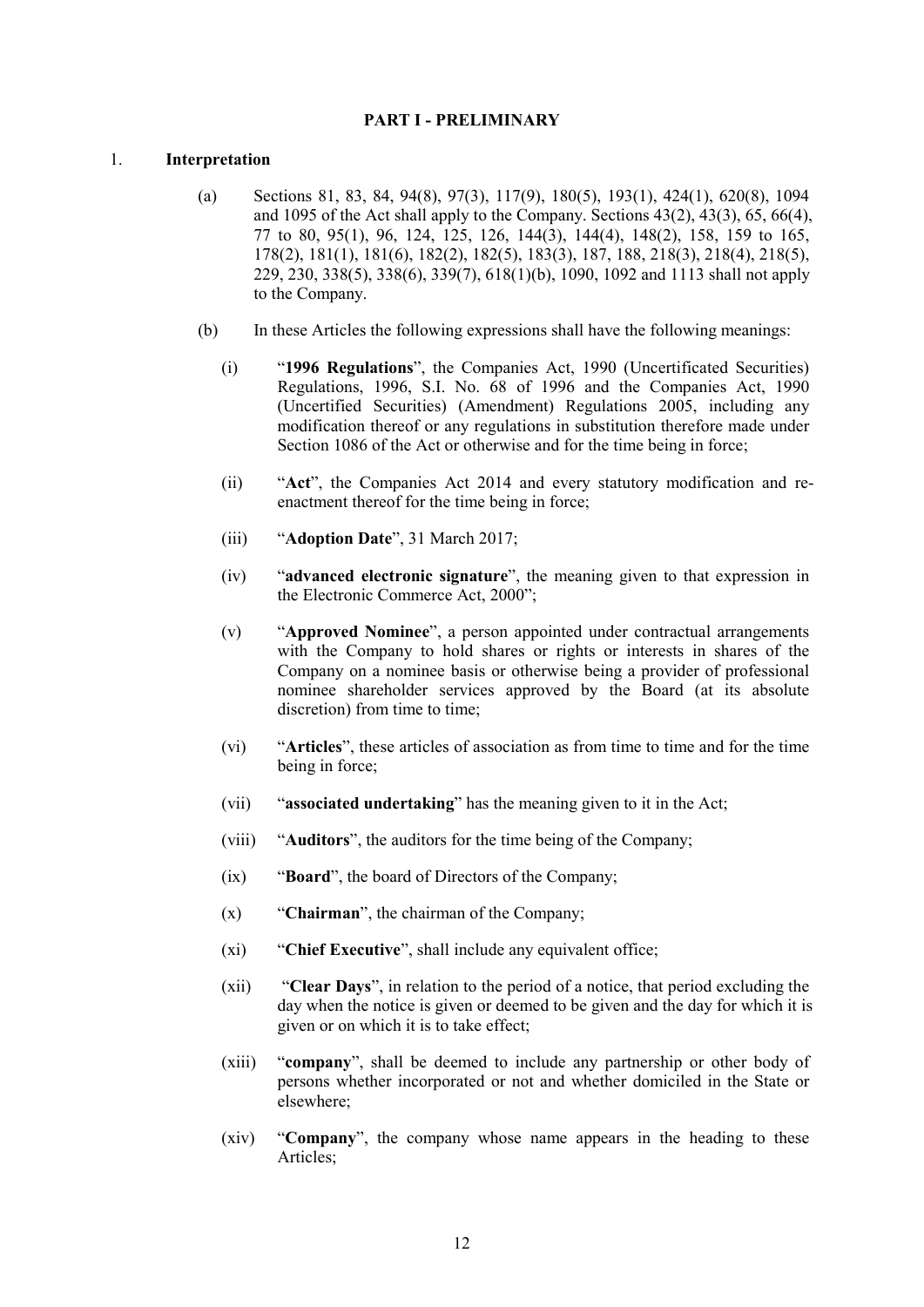- (xv) "**CSD Regulations**" the European Central Securities Depositories Regulation (EU) No 909/2014 of the European Parliament and of the Council of 23 July 2014 on improving securities settlement in the European Union and on central securities depositories;
- (xvi) "**Deputy Chairman**", the deputy chairman of the Company;
- (xvii) "**Directors**", the Directors for the time being of the Company or any of them acting as the Board;
- (xviii) "**electronic communication**", the meaning given to that word in the Electronic Commerce Act, 2000 and in addition includes in the case of notices or documents issued on behalf of the Company, such document being made available or displayed on a website of the Company (or a website designated by the Board);
- (xix) "**electronic signature**", the meaning given to that word in the Electronic Commerce Act, 2000;
- (xx) "**Government Appointee**", the meaning given to that word in Article 92;
- (xxi) "**Government Body**" any of the National Treasury Management Agency, the National Pensions Reserve Fund Commission (in its capacity as controller and manager of the National Pensions Reserve Fund), the Minister for Finance or any Minister or Department of the Government of Ireland or the Irish Strategic Investment Fund or any successor thereof;
- (xxii) "**Group**", the Company and its subsidiaries from time to time and for the time being;
- (xxiii) "**Holder**", in relation to any share, the member whose name is entered in the Register as the holder of the share or, where the context permits, the members whose names are entered in the Register as the joint holders of shares;
- (xxiv) "**Irish Stock Exchange**", The Irish Stock Exchange plc;
- (xxv) "**Listing Rules**", the Listing Rules of the Irish Stock Exchange (as may be amended from time to time), the Listing Rules of the UK Financial Conduct Authority made under Section 73A of the Financial Services and Markets Act 2000 (as may be amended from time to time), as the case may be and in each case as applicable to the Company from time to time;
- (xxvi) "**London Stock Exchange**", the London Stock Exchange plc;
- (xxvii) "**Office**", the registered office for the time being of the Company;
- (xxviii) "**person"** includes any individual, firm, company, association or partnership, government or state or agency of a state, local authority or government body or any joint venture association or partnership (whether or not having a separate legal personality) and that person's personal representatives, successors or permitted assigns;
- (xxix) "**property**" shall be deemed to include, where the context permits, real property, personal property including choses or things in action and all other intangible property and money and all estates, rights, titles and interests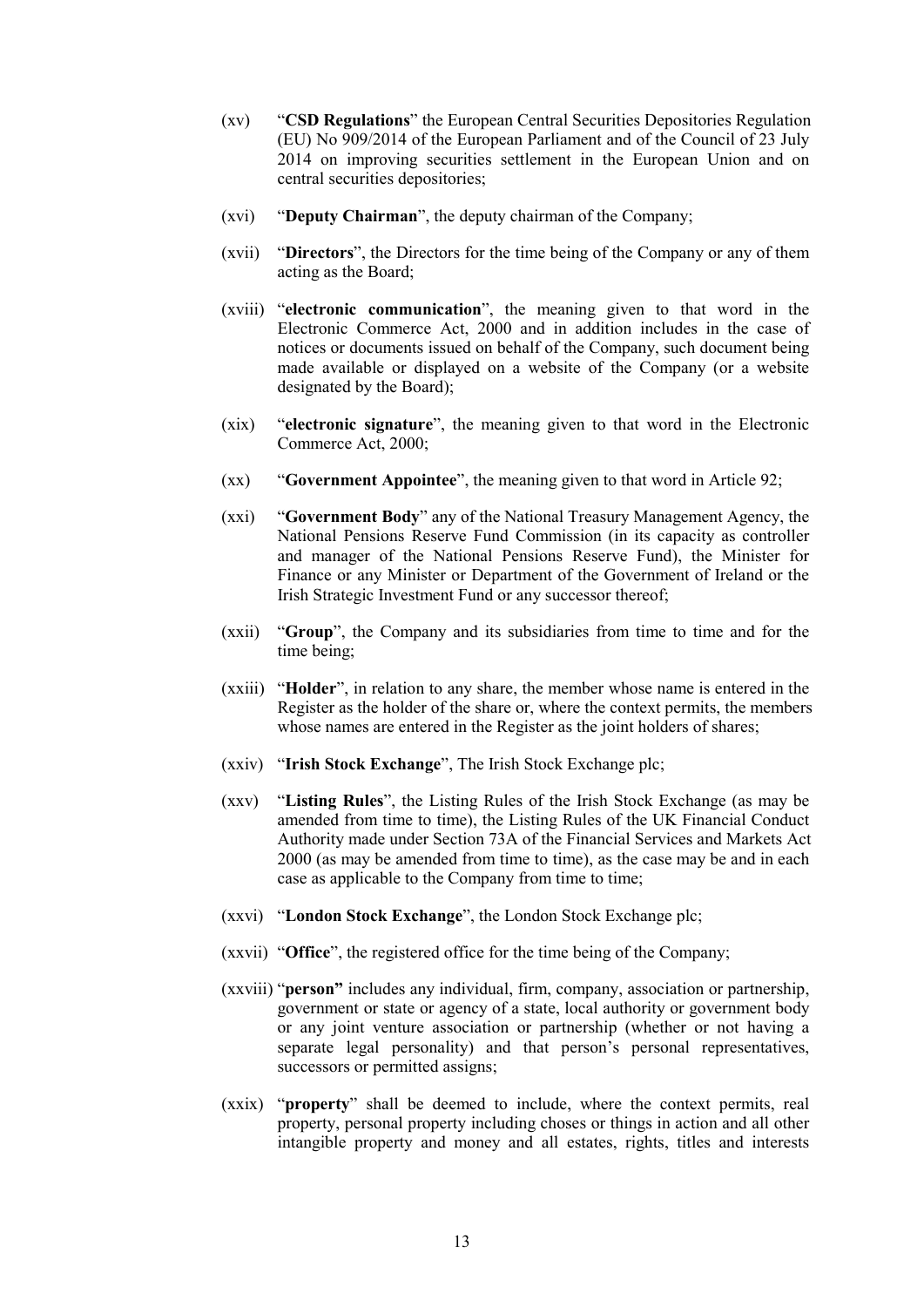therein and includes the Company's uncalled capital and future calls and all and every other undertaking and asset;

- (xxx) "**Qualified Certificate**", the meaning given to that word in the Electronic Commerce Act, 2000;
- (xxxi) "**Record Date**", a date and time specified by the Company for eligibility for voting at a general meeting which may not be more than 48 hours before the general meeting to which it relates;
- (xxxii) "**Register**", the register of members of the Company to be kept as required by the Acts;
- (xxxiii) "**Seal**", the common seal of the Company or (where relevant) the official securities seal kept by the Company pursuant to the Acts and includes any duplicate seal;
- (xxxiv) "**Secretary**", the Secretary of the Company and any person appointed to perform the duties of the Secretary of the Company and includes, save for the purpose of Article 106(b), a Deputy Secretary, Joint Secretary and Assistant Secretary;
- (xxxv) "**Section 1062 Notice**", notice issued in accordance with Section 1062 of the Act;
- (xxxvi) "**State**", Ireland;
- (xxxvii)"**Stock Exchanges**", The Irish Stock Exchange and London Stock Exchange;
- (xxxviii) "**subsidiary**" has the meaning given to it in the Act;
- (xxxix) "**treasury shares**", shares in the Company which have been redeemed or purchased by the Company, and are held by the Company, as treasury shares in accordance with the Act;
- (xl) "**United Kingdom**", the United Kingdom of Great Britain and Northern Ireland; and
- (xli) "**warrants to subscribe**", a warrant or certificate or similar document indicating the right of the registered Holder thereof (other than under a share option scheme for employees) to subscribe for shares in the Company.
- (c) Expressions in these Articles referring to writing shall be construed, unless the contrary intention appears, as including references to printing, lithography, photography and any other modes or representing or reproducing words in a visible form except as provided in these Articles and/or, where it constitutes writing in electronic form sent to the Company, the Company has agreed to its receipt in such form. Expressions in these Articles referring to execution of any document shall include any mode of execution whether under Seal or under hand or any mode of electronic signature as shall be approved by the Directors. Expressions in these Articles referring to receipt of any electronic communications shall, unless the contrary intention appears, be limited to receipt in such manner as the Company has approved.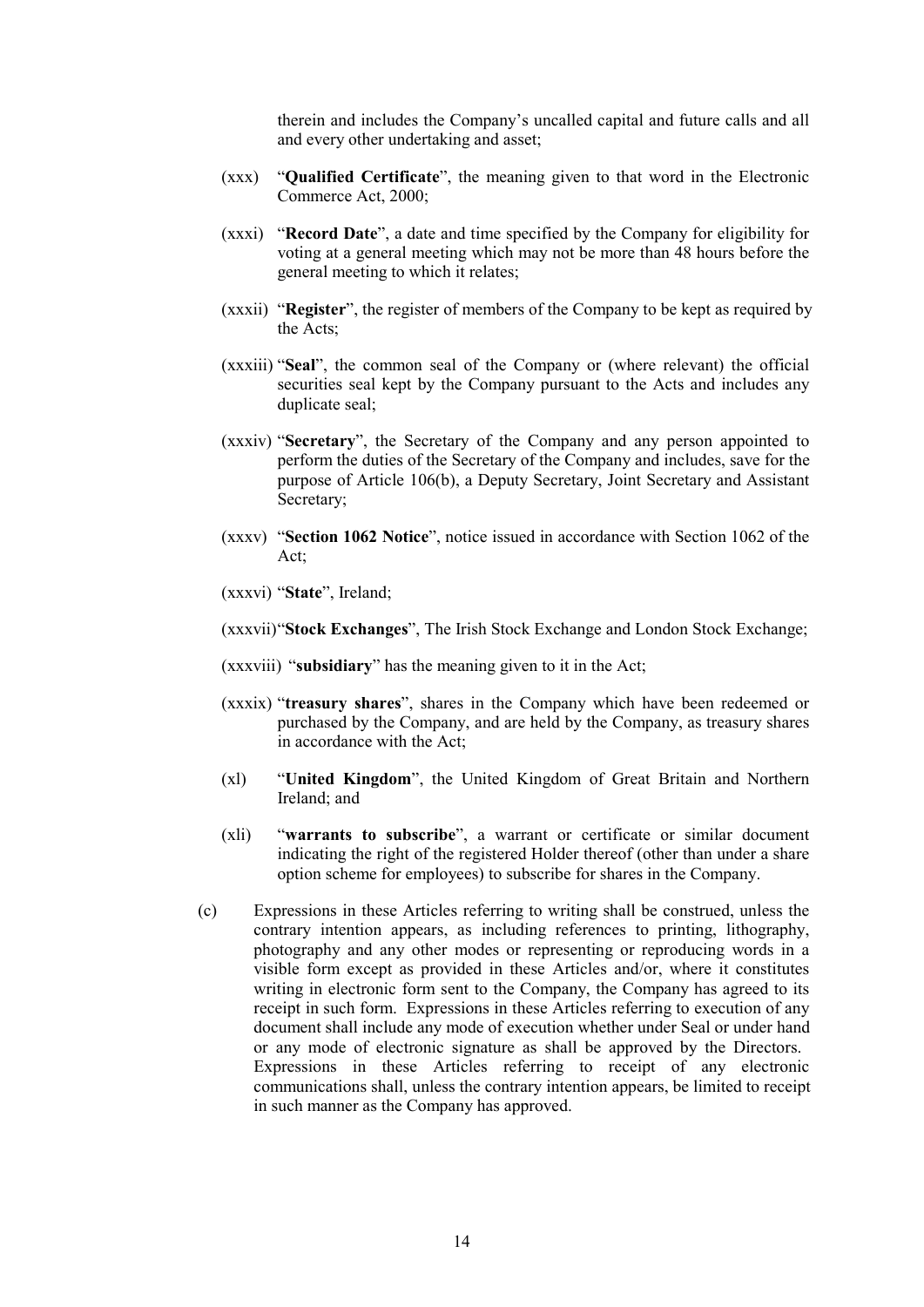- (d) Unless the contrary intention appears, the use of the word "**address**" in these Articles in relation to electronic communications includes any number or address used for the purpose of such communications.
- (e) Unless specifically defined herein or the context otherwise requires, words or expressions contained in these Articles shall bear the same meaning as in the Act but excluding any statutory modification thereof not in force when these Articles become binding on the Company.
- (f) The headings and captions included in these Articles are inserted for convenience of reference only and shall not be considered a part of or affect the construction or interpretation of these Articles.
- (g) References in these Articles to any enactment or any section or any regulation or provision thereof shall mean such enactment, section, regulation or provision as the same may be amended and may be from time to time and for the time being in force, subject to Article 1(e).
- (h) In these Articles the masculine gender shall include the feminine and neuter, and vice versa, and the singular number shall include the plural, and vice versa, and words importing persons shall include firms or companies.
- (i) Reference herein to a share (or to a holding of shares) being in uncertificated form are references to that share being an uncertificated unit of a security as defined by the 1996 Regulations.
- (j) In these Articles any phrase introduced by the terms "other", "including", "include" and "in particular" or any similar expression shall be construed as illustrative and shall not limit the sense of the words preceding those terms.

# **PART II - SHARE CAPITAL AND RIGHTS**

# 2. **Share capital**

The share capital of the Company is  $\epsilon$ 10,010,000,000 divided into 10,000,000,000 ordinary shares of  $\epsilon$ 1.00 each and 100,000,000 preference shares of  $\epsilon$ 0.10 each.

# 3. **Ordinary Shares**

- (a) The rights and restrictions attaching to the ordinary shares shall be as follows:
	- (i) subject to the right of the Company to set the record dates for the purposes of determining the identity of members entitled to notice of and / or to vote at a general meeting, the right to attend and speak at any general meeting of the Company and to exercise one vote per ordinary share at any general meeting of the Company;
	- (ii) the right to participate pro rata in all dividends declared by the Company; and
	- (iii) the right, in the event of the Company's winding up, to participate pro rata in the total assets of the Company.
- (b) The rights attaching to the ordinary shares may be subject to the terms of issue of any series or class of preference shares allotted by the Directors from time to time in accordance with these Articles.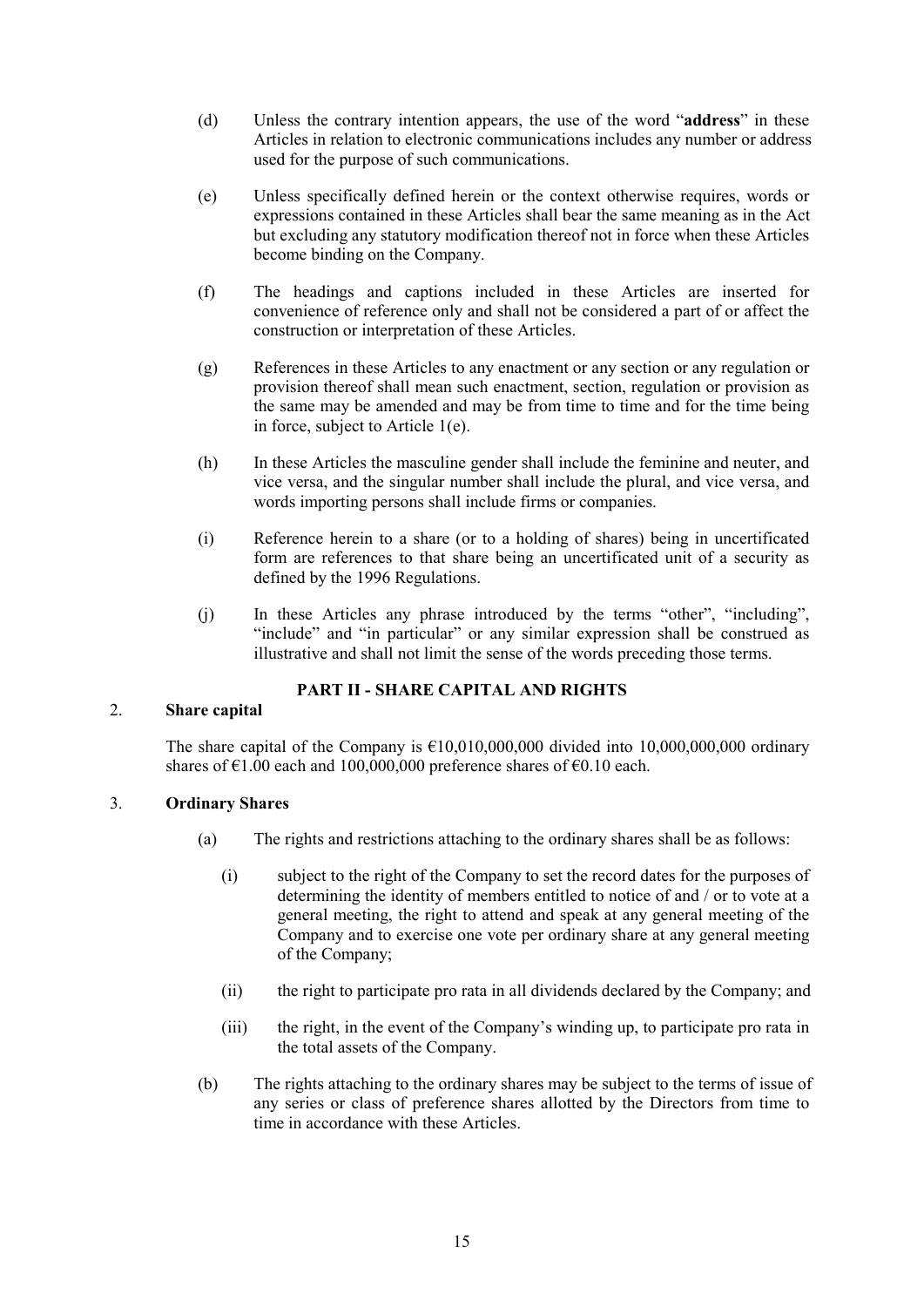(c) Unless otherwise declared by the Board or subject to the terms of issue of such shares, all ordinary shares issued pursuant to any employees' share scheme shall rank pari passu with the ordinary shares of the Company.

# 4. **Preference Shares**

Subject to the provisions of the Act relating to authority in regard to the issue of, or grant of options over, or other rights to subscribe for, new shares, the Board is authorised to issue all or any of the authorised but unissued preference shares from time to time in one or more classes or series, and to fix for each such class or series such voting power, full or limited, or no voting power, and such designations, preferences and relative, participating, optional or other special rights and such qualifications, limitations or restrictions thereof, as shall be stated and expressed in the resolution or resolutions adopted by the Board providing for the issuance of such class or series, including, without limitation, the authority to provide that any such class or series may be:

- (a) redeemable at the option of the Company, or the Holders, or both, with the manner of the redemption to be set by the Board, and redeemable at such time or times, including upon a fixed date, and at such price or prices;
- (b) entitled to receive dividends (which may be cumulative or non-cumulative) at such rates, on such conditions and at such times, and payable in preference to, or in such relation to, the dividends payable on any other class or classes of shares or any other series;
- (c) entitled to such rights upon the dissolution of, or upon any distribution of the assets of, the Company;
- (d) convertible into, or exchangeable for, shares of any other class or classes of shares, or of any other series of the same or any other class or classes of shares, of the Company at such price or prices or at such rates of exchange and with such adjustments as the Directors determine; or
- (e) entitled to the right, voting separately as a class or with other Holders, to elect or appoint Directors generally or in certain circumstances,

which such rights and restrictions may be as stated in such resolution or resolution of the Directors as determined by them in accordance with this Article. The Board may at any time before the allotment of any preference share by further resolution in any way amend the designations, preferences, rights, qualifications, limitations or restrictions, or vary or revoke the designations of such preference shares.

# 5. **Rights of shares on issue**

Without prejudice to any special rights conferred on the Holders of any existing shares or class of shares and subject to the provisions of the Act, any share may be issued with such rights or restrictions as the Company may by ordinary resolution determine.

# 6. **Variation of rights**

(a) Without prejudice to the authority conferred on the Directors pursuant to Articles 4 to issue preference shares in the capital of the Company, whenever the share capital is divided into different classes of shares, the rights attached to any class may be varied or abrogated with the consent in writing of the Holders of threefourths in nominal value of the issued shares of that class, or with the sanction of a special resolution passed at a separate general meeting of the Holders of the shares of the class, and may be so varied or abrogated either whilst the Company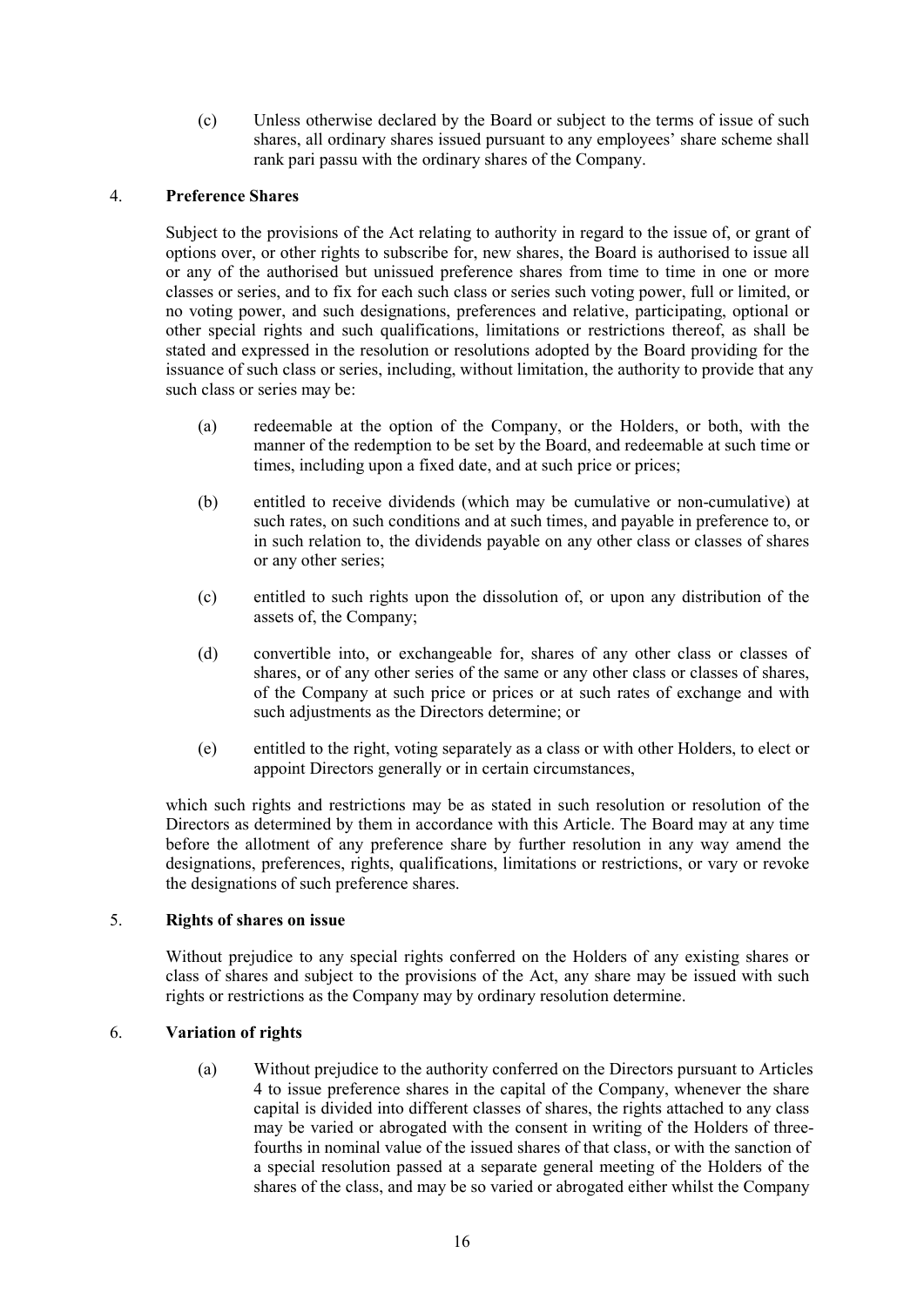is a going concern or during or in contemplation of a winding-up. The quorum at any such separate general meeting, other than an adjourned meeting, shall be two persons holding or representing by proxy at least one third in nominal value of the issued shares of the class in question, provided that, if the relevant class of Holders only has one Holder, that Holder present in person or by proxy, shall constitute the necessary quorum. The quorum at an adjourned meeting shall be one Holder, present in person or by proxy.

(b) The rights conferred upon the Holders of the shares of any class issued with preferred or other rights shall not, unless otherwise expressly provided by these Articles or the terms of the issue of the shares of that class, be deemed to be varied by the acquisition by the Company of its own shares or by the creation or issue of further shares ranking pari passu therewith or subordinate thereto.

# 7. **Trusts not recognised**

Except as required by law, no person shall be recognised by the Company as holding any share upon any trust, and the Company shall not be bound by or be compelled in any way to recognise (even when having notice thereof) any equitable, contingent, future or partial interest in any share or any interest in any fractional part of a share or (except only as by these Articles or by law otherwise provided) any other rights in respect of any share except an absolute right to the entirety thereof in the Holder: this shall not preclude the Company from requiring the members or a transferee of shares to furnish the Company with information as to the beneficial ownership of any share when such information is reasonably required by the Company.

# 8. **Disclosure of interests**

- (a) If at any time the Directors are satisfied that any member, or any other person appearing to be interested in shares held by such member, has been duly served with a notice under Section 1062 of the Act (a "**Section 1062 Notice**") and is in default for the prescribed period (as defined in sub-paragraph  $(f)(ii)$ ) in supplying to the Company the information thereby required, or, in purported compliance with such a notice, has made a statement which is false or inadequate in a material particular, then the Directors may, in their absolute discretion at any time thereafter by notice (a "**Direction Notice**") to such member direct that:
	- (i) in respect of the shares in relation to which the default occurred (the "**Default Shares**") the member shall not be entitled to attend or to vote at a general meeting either personally or by proxy or to exercise any other right conferred by membership in relation to meetings of the Company;
	- (ii) where the nominal value of the Default Shares represents at least 0.25 per cent of the nominal value of the issued shares of the class concerned, then the Direction Notice may additionally direct that all or any one or more of the following apply:
		- (A) except in a liquidation of the Company, no payment shall be made of any sums due from the Company on the Default Shares, whether in respect of capital or dividend or otherwise, and the Company shall not have any liability to pay interest on any such payment when it is finally paid to the member (but the provisions of this sub-paragraph (A) shall apply only to the extent permitted from time to time by the Listing Rules);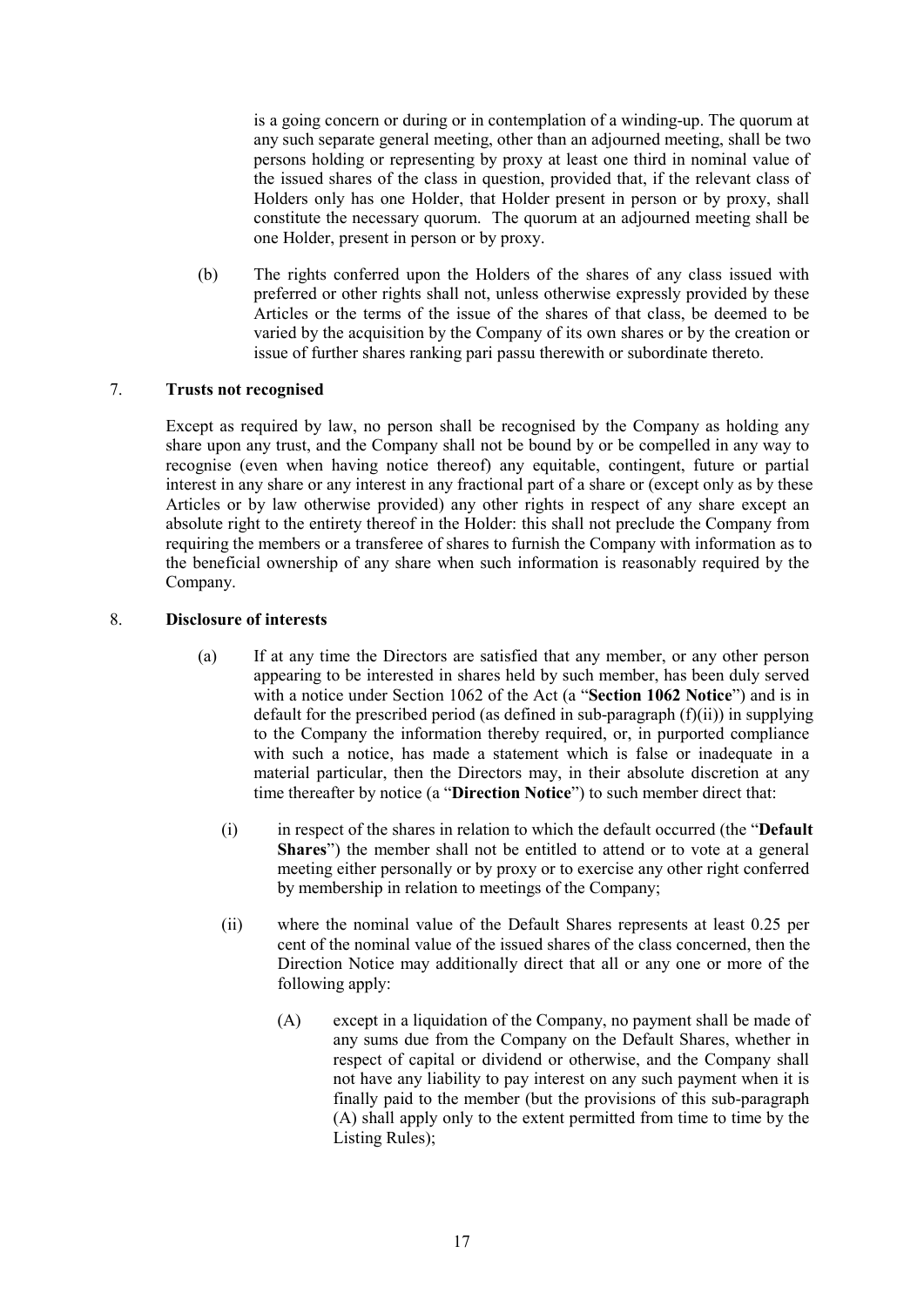- (B) no other distribution shall be made on the Default Shares;
- (C) no transfer of any of the Default Shares held by such member shall be registered unless:
	- (I) the member is not himself in default as regards supplying the information requested and the transfer when presented for registration is accompanied by a certificate by the member in such form as the Directors may in their absolute discretion require to the effect that after due and careful enquiry the member is satisfied that no person in default as regards supplying such information is interested in any of the shares the subject of the transfer; or
	- (II) the transfer is an approved transfer (as defined in subparagraph (f)(iii)).

The Company shall send to each other person appearing to be interested in the shares the subject of any Direction Notice a copy of the notice, but the failure or omission by the Company to do so shall not invalidate such notice.

- (b) Where any person appearing to be interested in the Default Shares has been duly served with a Direction Notice and the Default Shares which are the subject of such Direction Notice are held by an Approved Nominee, the provisions of this Article shall be treated as applying only to such Default Shares held by the Approved Nominee and not (insofar as such person's apparent interest is concerned) to any other shares held by the Approved Nominee.
- (c) Where the member on which a Section 1062 Notice is served is an Approved Nominee acting in its capacity as such, the obligations of the Approved Nominee as a member of the Company shall be limited to disclosing to the Company such information relating to any person appearing to be interested in the shares held by it as has been recorded by it pursuant to the arrangements entered into by the Company or approved by the Directors pursuant to which it was appointed as an Approved Nominee.
- (d) Any Direction Notice shall cease to have effect:
	- (i) in relation to any shares which are transferred by such member by means of an approved transfer (as defined in sub-paragraph (f)(iii)); or
	- (ii) when the Directors are satisfied that such member and any other person appearing to be interested in shares held by such member, has given to the Company the information required by the relevant Section 1062 Notice.
- (e) The Directors may at any time give notice cancelling a Direction Notice.
- (f) For the purposes of this Article:
	- (i) a person shall be treated as appearing to be interested in any shares if the member holding such shares has given to the Company a notification under the said Section 1062 which either (i) names such person as being so interested or (ii) fails to establish the identities of all those interested in the shares and (after taking into account the said notification and any other relevant Section 1062 notification) the Company knows or has reasonable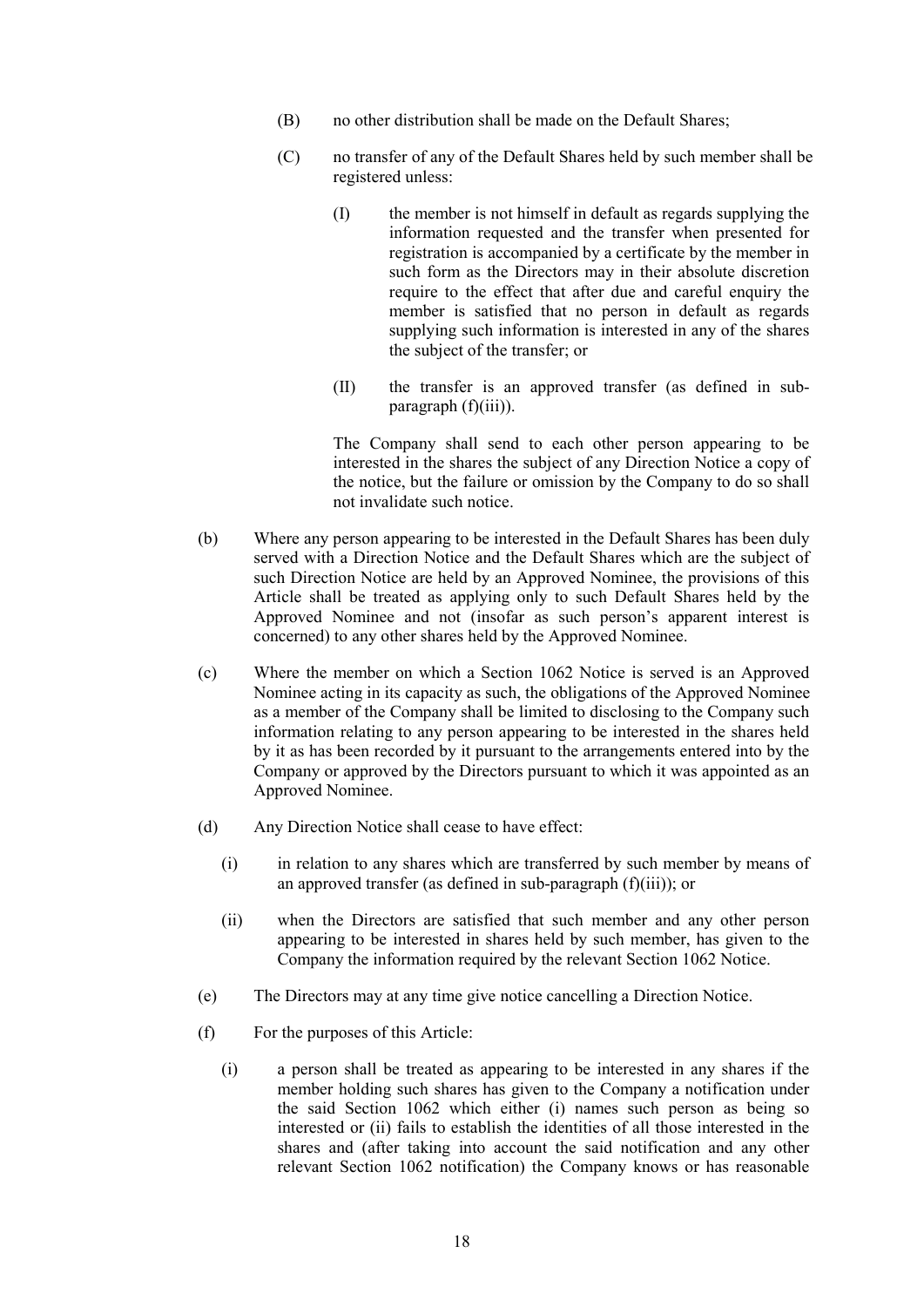cause to believe that the person in question is or may be interested in the shares;

- (ii) the prescribed period is 28 days from the date of service of the said Section 1062 Notice unless the nominal value of the Default Shares represents at least 0.25 per cent of the nominal value of the issued shares of that class, when the prescribed period is 14 days from that date;
- (iii) a transfer of shares is an approved transfer if but only if:
	- (A) it is a transfer of shares to an offeror by way or in pursuance of acceptance of an offer made to all the Holders (or all the Holders other than the person making the offer and his nominees) of the shares in the Company to acquire those shares or a specified proportion of them; or
	- (B) the Directors are satisfied that the transfer is made pursuant to a sale of the whole of the beneficial ownership of the shares the subject of the transfer to a party unconnected with the member (excluding an Approved Nominee) and with other persons appearing to be interested in such shares; or
	- (C) the transfer results from a sale made through a stock exchange on which the Company's shares are normally traded.
- (g) Nothing contained in this Article shall limit the power of the Company under Section 1066 of the Act or otherwise under Irish law.
- (h) For the purpose of establishing whether or not the terms of any notice served under this Article shall have been complied with the decision of the Directors in this regard shall be final and conclusive and shall bind all persons interested.

### 9. **Allotment or issue of shares**

- (a) Section 66(4) of the Act shall not apply to the Company.
- (b) Subject to the provisions of the Act, (including section 1026(4)) relating to authority, pre-emption or otherwise in regard to the issue of, or the grant of options over, or other rights to subscribe for, new shares and of any resolution of the Company in general meeting passed pursuant thereto, all unissued shares (including treasury shares) for the time being in the capital of the Company shall be at the disposal of the Directors and (subject to the provisions of the Act) they may allot, grant options over or otherwise dispose of them to such persons on such terms and conditions and at such times as they may consider to be in the best interests of the Company and its shareholders, but so that no share shall be issued at a discount to its nominal value and so that, in the case of shares offered for subscription (other than under an employees' share scheme (within the meaning of the Act)), the amount payable on application on each share shall not be less than one-quarter of the nominal amount of the share and the whole of any premium thereon.
- (c) Without prejudice to the generality of the powers conferred on the Directors by the other paragraphs of this Article, the Directors may grant from time to time options to subscribe for the unallotted shares in the capital of the Company to persons in the service or employment of the Company or any subsidiary or associated undertaking of the Company (including Directors holding executive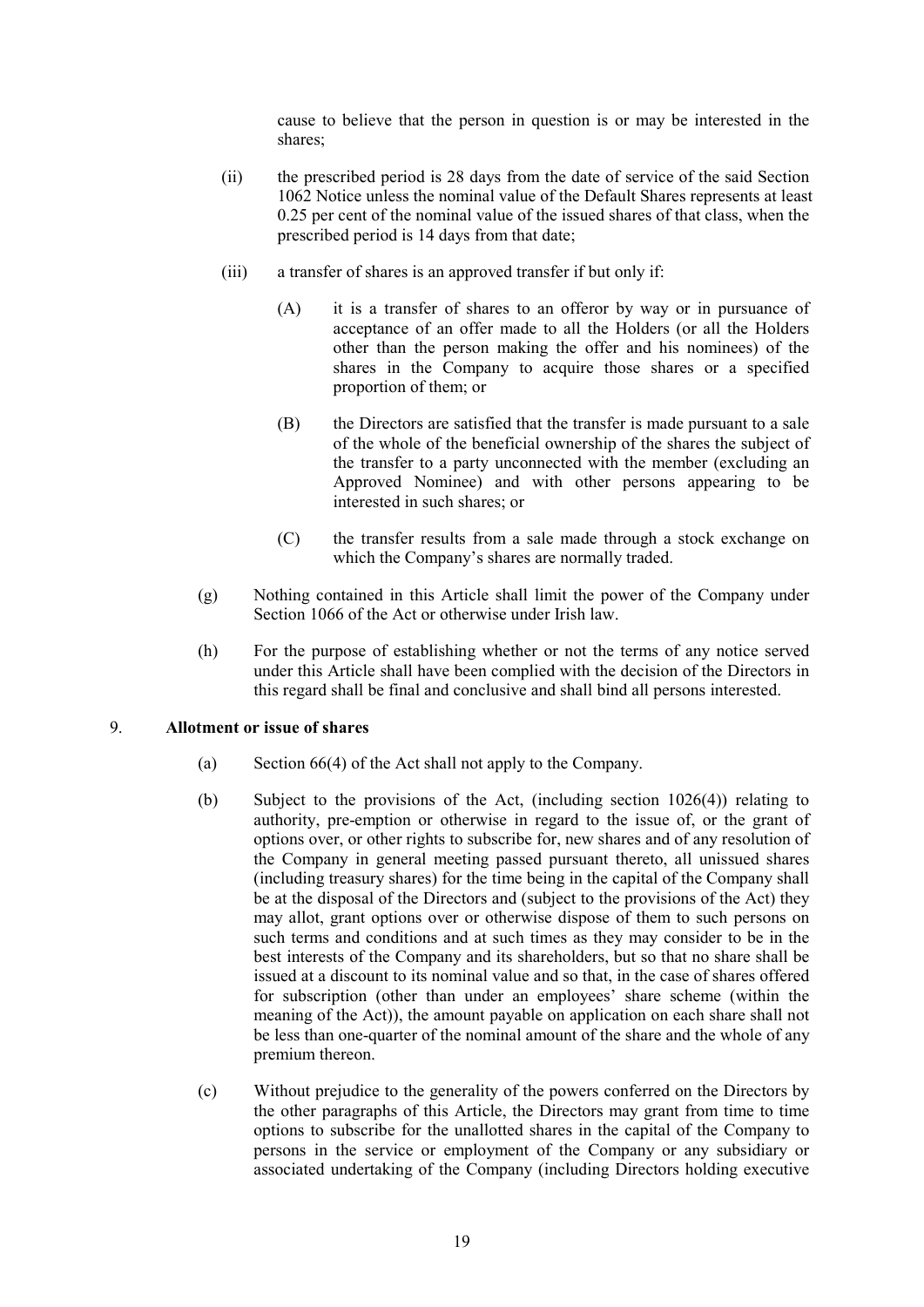offices) on such terms and subject to such conditions as may be approved from time to time by the Directors or by any committee thereof appointed by the Directors for the purpose of such approval.

- (d) The Company may issue warrants to subscribe (by whatever name they are called) to any person to whom the Company has granted the right to subscribe for shares in the Company (other than under an employees' share scheme (within the meaning of the Act)) certifying the right of the registered Holder thereof to subscribe for shares in the Company upon such terms and conditions as the right may have been granted.
- (e) Where the Directors are authorised to allot relevant securities in accordance with Section 1021 of the Act, the Company may at any time and from time to time resolve by a special resolution referring to this Article 10(e) that the Directors be empowered pursuant to Section 1023 of the Act to allot equity securities (as defined by Section 1023 of the Act) for cash pursuant to their authority to allot relevant securities as if sub-section (1) of Section 1022 of the Act did not apply to any such allotment provided that this power shall be limited to:
	- (i) the allotment of equity securities in connection with any rights issue, open offer or other preemptive offer (including through one or more intermediaries) in favour of ordinary shareholders (other than those holders with registered addresses outside the State to whom an offer would, in the opinion of the Directors, be impractical or unlawful in any jurisdiction) and/or any persons having a right to subscribe for or convert securities into ordinary shares in the capital of the Company (including without limitation any holders of options under any of the Company's employee' share schemes for the time being) where the equity securities respectively attributable to the interests of such ordinary shareholders or such persons are proportionate (as nearly as may be) to the respective number of ordinary shares held by them or for which they are entitled to subscribe or convert into subject to such exclusions or other arrangements as the Directors may deem necessary or expedient to deal with any regulatory requirements, legal or practical problems in respect of overseas shareholders, fractional entitlements or otherwise; and
	- (ii) the allotment of equity securities (other than pursuant to any such issue as referred to in paragraph (i) above) up to a maximum amount of relevant securities, whether expressed in nominal value or number of shares specified in such special resolution;

and such power (unless otherwise specified in such special resolution or varied or abrogated by special resolution passed at an intervening extraordinary general meeting) shall expire at the earlier of the close of business on the date of the next annual general meeting of the Company after the passing of such special resolution or the day which is 15 calendar months after the date of passing of such special resolution, provided that the Company may before such expiry make an offer or agreement which would or might require equity securities to be allotted after such expiry and the Directors may allot equity securities in pursuance of such offer or agreement as if the power conferred hereby had not expired. Nothing in this Article shall restrict the ability of the Company to pass such other resolutions as it may determine pursuant to sections 1021, 1022 and 1023 of the Act.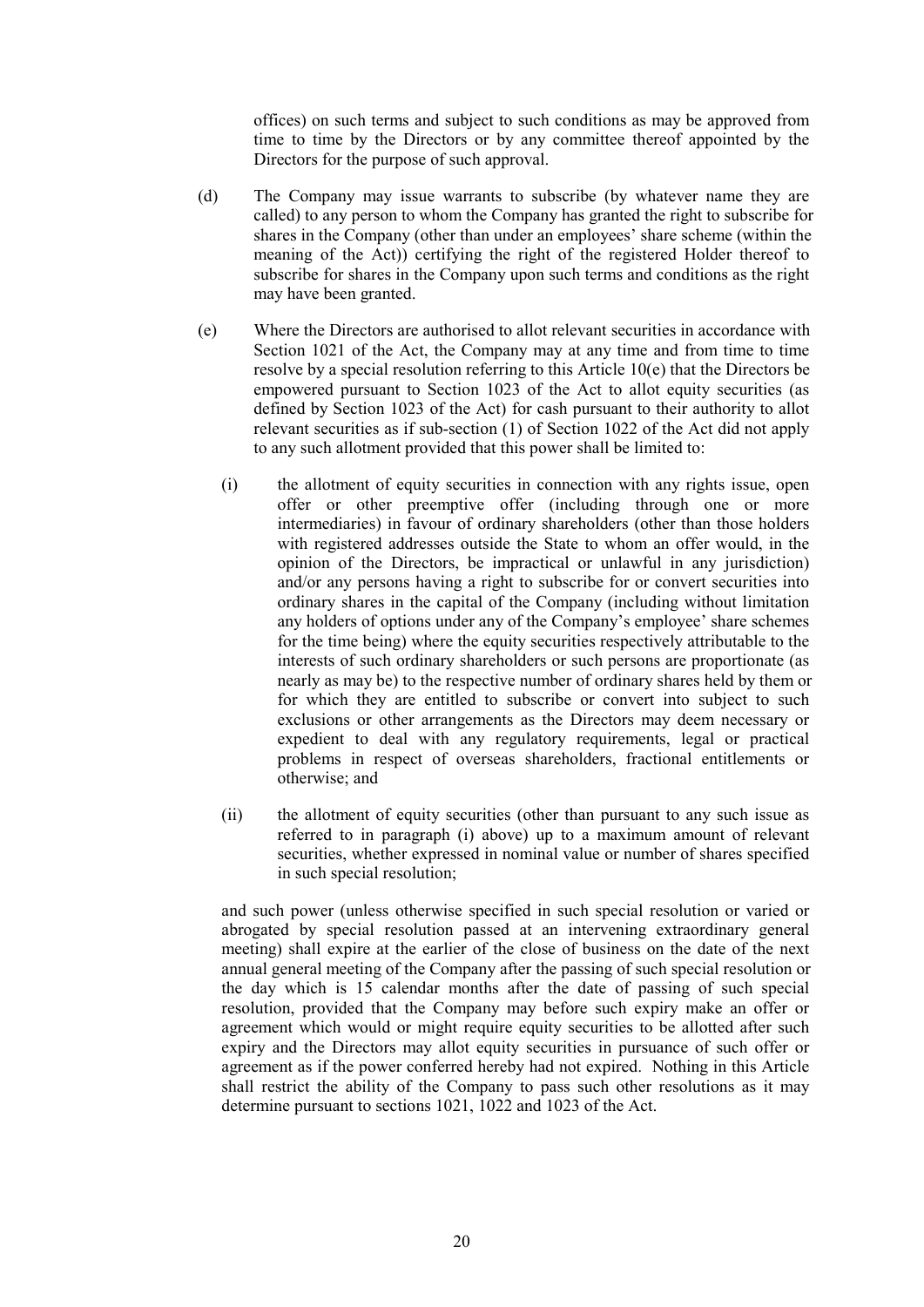# 10. **Payment of commission**

The Company may exercise the powers of paying commissions conferred by the Act. Subject to the provisions of the Act, any such commission may be satisfied by the payment of cash or by the allotment of fully or partly paid shares or partly in one way and partly in the other. On any issue of shares, the Company may also pay such brokerage as may be lawful.

### 11. **Payment by instalments**

If by the conditions of allotment of any share the whole or part of the amount or issue price thereof shall be payable by instalments, every such instalment when due shall be paid to the Company by the person who for the time being shall be the Holder of the share.

# **PART III - SHARE CERTIFICATES**

### 12. **Issue of certificates**

Except in respect of an allotment or transfer of a share in accordance with the 1996 Regulations or the CSD Regulations, every member shall be entitled without payment to receive within two months after entry of the member's name in the register of members (or within such other period as the conditions of issue shall provide) one certificate for all the shares of each class held by him or several certificates each for one or more of his shares upon payment for every certificate after the first of such reasonable sum as the Directors may determine provided that the Company shall not be bound to issue more than one certificate for shares held jointly by several persons and delivery of a certificate to one joint Holder shall be a sufficient delivery to all of them. The Company shall not be bound to register more than four persons as joint Holders of any share (except in the case of executors or trustees of a deceased member). Every certificate shall be sealed with the Seal and shall specify the number, class and distinguishing numbers (if any) of the shares to which it relates and the amount or respective amounts paid up thereon. The Company shall not be obliged to issue a certificate to a member following any consolidation, subdivision, or other redenomination or reorganisation of share capital unless specifically requested to do so in writing by the member in which case the Company shall, except in respect of an allotment or transfer of a share in accordance with the 1996 Regulations or the CSD Regulations, complete and have ready for delivery such a certificate within a period of 2 months from the date of receipt of such a request by the Company.

# 13. **Balance and exchange certificates**

- (a) Where some only of the shares comprised in a share certificate are transferred the old certificate shall be cancelled and a new certificate for the balance of such shares shall be issued in lieu without charge.
- (b) Any two or more certificates representing shares of any one class held by any member at his request may be cancelled and a single new certificate for such shares issued in lieu, without charge unless the Directors otherwise determine. If any member shall surrender for cancellation a share certificate representing shares held by him and request the Company to issue in lieu two or more share certificates representing such shares in such proportions as he may specify, the Directors may comply, if they think fit, with such request.

# 14. **Replacement of certificates**

If a share certificate is defaced, worn out, lost, stolen or destroyed, it may be replaced on such terms (if any) as to evidence and indemnity and (to the extent demanded by the Company) on the payment of such expenses reasonably incurred by the Company in investigating such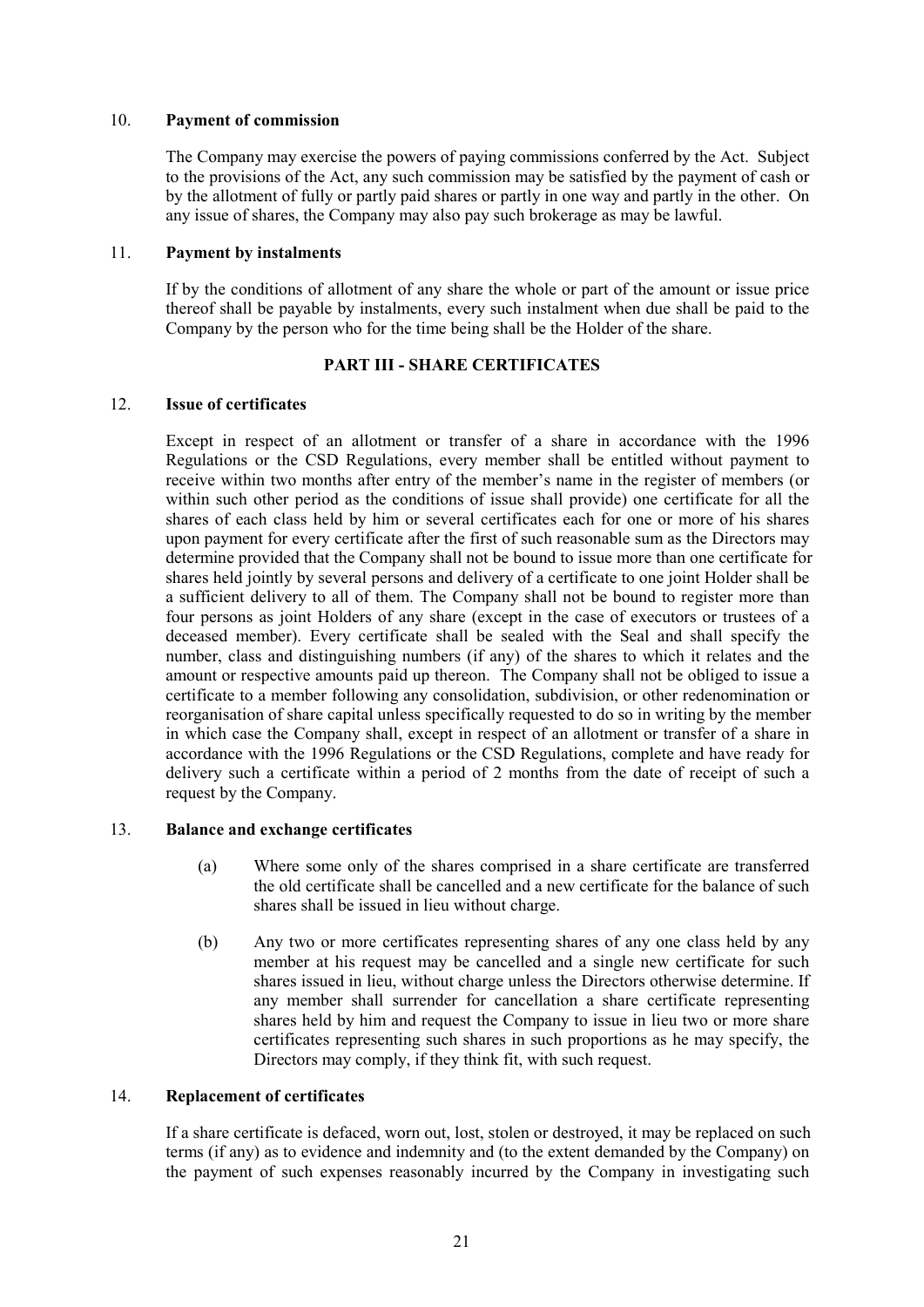evidence, as the Board may reasonably prescribe, and, in the case of defacement or wearing out, upon delivery of the old certificate.

# **PART IV - LIEN ON SHARES**

# 15. **Extent of lien**

- (a) Section 80 of the Act shall not apply to the Company.
- (b) The Company shall have a first and paramount lien on every share (not being a fully paid share) for all moneys (whether payable at such time or not) payable at a fixed time or called in respect of that share. The Directors, at any time, may declare any share to be wholly or in part exempt from the provisions of this Article. The Company's lien on a share shall extend to all moneys payable in respect of it including any tax liability of the holder of such shares which the Company may be required to account to any revenue authority.

# 16. **Power of sale**

The Company may sell in such manner as the Directors determine any share on which the Company has a lien if a sum in respect of which the lien exists is payable at such time and is not paid within 14 Clear Days after notice demanding payment, and stating that if the notice is not complied with the share may be sold, has been given to the Holder of the share or to the person entitled to it by reason of the death or bankruptcy of the Holder, or who otherwise becomes entitled to the share by operation of any law or regulation (whether of the State or otherwise).

# 17. **Power to effect transfer**

To give effect to a sale of a share by the Company as provided for under these Articles, the Directors may authorise some person to execute an instrument of transfer of the share sold to, or in accordance with the directions of, the purchaser. The transferee shall be entered in the Register as the Holder of the share comprised in any such transfer and he shall not be bound to see to the application of the purchase moneys nor shall his title to the share be affected by any irregularity in or invalidity of the proceedings in reference to the sale, and after the name of the transferee has been entered in the Register, the remedy of any person aggrieved by the sale shall be in damages only and against the Company exclusively. Where a share, which is to be sold as provided in these Articles, is held in uncertificated form, the Directors may authorise some person to do all that is necessary under the 1996 Regulations or the CSD Regulations to change such share into certificated form prior to its sale.

# 18. **Proceeds of sale**

The net proceeds of the sale of a share provided for under these Articles, after payment of the costs, shall be applied in payment of so much of the sum for which the lien exists as is payable at such time and any residue (upon surrender to the Company for cancellation of the certificate for the shares sold and subject to a like lien for any moneys not payable at such time as existed upon the shares before the sale) shall be paid to the person entitled to the shares at the date of the sale.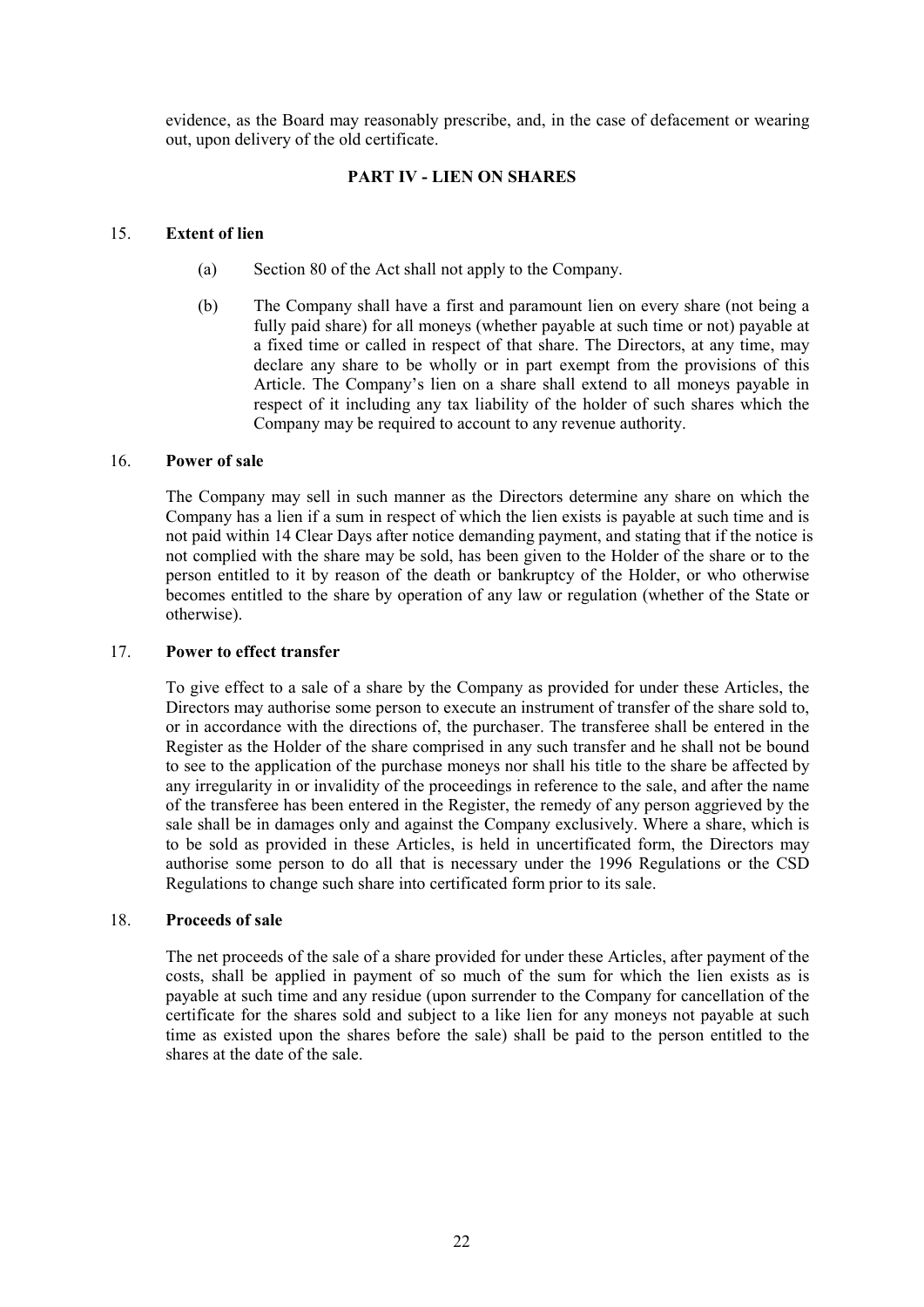# **PART V - CALLS ON SHARES AND FORFEITURE**

# 19. **Making of calls**

- (a) Sections 77, 78, and 79 of the Act shall not apply to the Company.
- (b) Subject to the terms of allotment, the Directors may make calls upon the members in respect of any moneys unpaid on their shares and each member (subject to receiving at least 14 Clear Days' notice specifying when and where payment is to be made) shall pay to the Company as required by the notice the amount called on his shares. A call may be required to be paid by instalments. A call may be revoked before receipt by the Company of a sum due thereunder, in whole or in part and payment of a call may be postponed in whole or in part. A person upon whom a call is made shall remain liable for calls made upon him notwithstanding the subsequent transfer of the shares in respect of which the call was made.

# 20. **Time of call**

A call shall be deemed to have been made at the time when the resolution of the Directors authorising the call was passed.

# 21. **Liability of joint Holders**

The joint Holders of a share shall be jointly and severally liable to pay all calls in respect thereof.

### 22. **Interest on calls**

If a call remains unpaid after it has become due and payable the person from whom it is due and payable shall pay interest on the amount unpaid from the day it became due until it is paid at the rate fixed by the terms of allotment of the share or in the notice of the call or, if no rate is fixed, at the appropriate rate (as defined by the Act), but the Directors may waive payment of the interest wholly or in part.

# 23. **Instalments treated as calls**

An amount payable in respect of a share on allotment or at any fixed date, whether in respect of nominal value or as an instalment of a call, shall be deemed to be a call and if it is not paid the provisions of these Articles shall apply as if that amount had become due and payable by virtue of a call.

#### 24. **Power to differentiate**

Subject to the terms of allotment, the Directors may make arrangements on the issue of shares for a difference between the Holders in the amounts and times of payment of calls on their shares.

# 25. **Interest on moneys advanced**

The Directors, if they think fit, may receive from any member willing to advance the same all or any part of the moneys uncalled and unpaid upon any shares held by him, and upon all or any of the moneys so advanced may pay (until the same would, but for such advance, become payable) interest at such rate, not exceeding (unless the Company in general meeting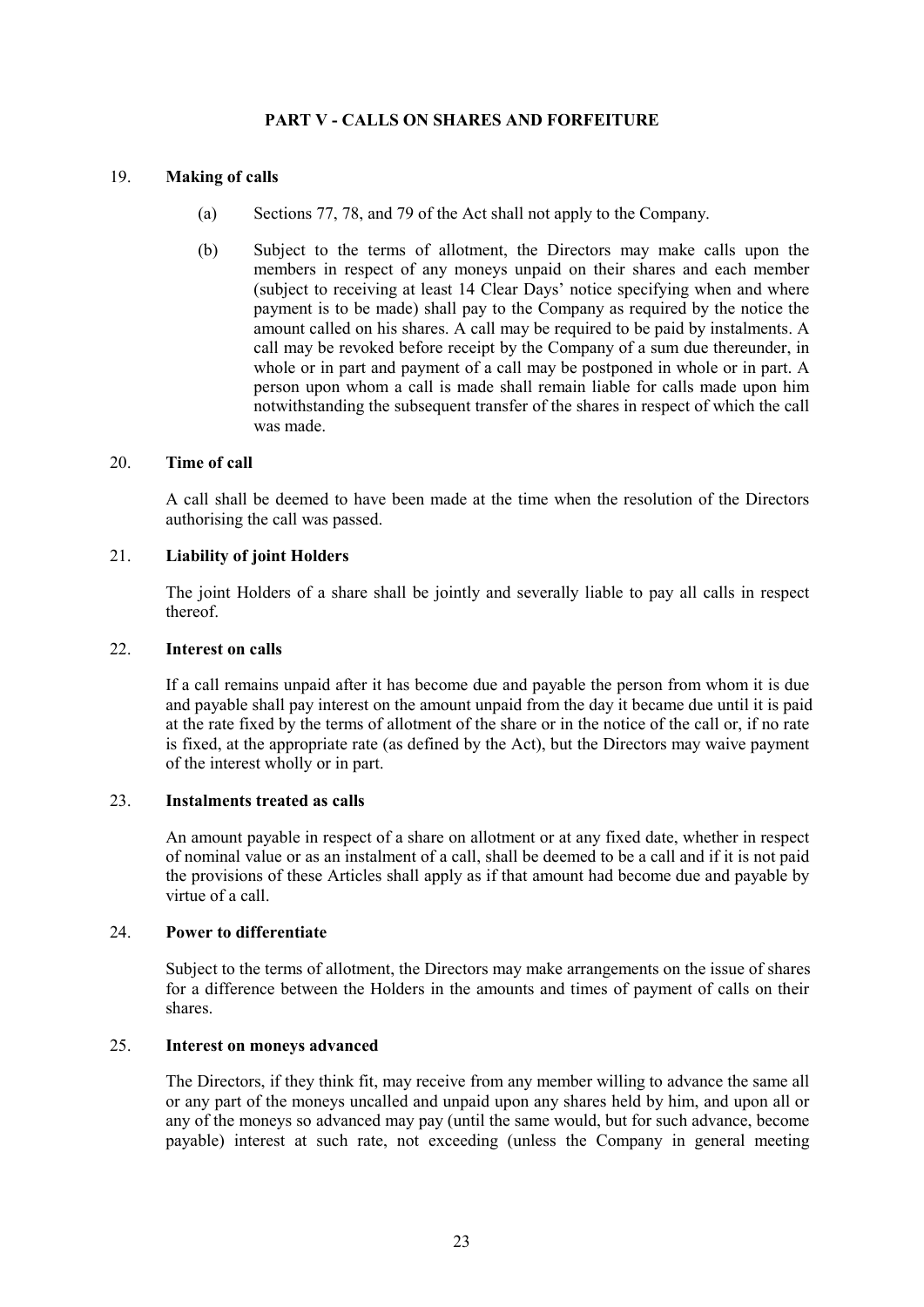otherwise directs) five per cent, per annum, as may be agreed upon between the Directors and the member paying such sum in advance.

# 26. **Notice requiring payment and Forfeiture of Shares**

Section 81 of the Act shall apply to the Company.

# 27. **Surrender of Shares**

The Directors may accept the surrender of any share which the Directors have resolved to have been forfeited upon such terms and conditions as may be agreed and, subject to any such terms and conditions. A surrendered share shall be treated as if it has been forfeited.

# **PART VI - CONVERSION OF SHARES INTO STOCK**

### 28. **Conversion of shares into stock**

- (a) Section 65 of the Act shall not apply to the Company.
- (b) Any paid up shares may be converted into stock and any stock may be reconverted into paid up shares of any denomination by:
	- (i) an ordinary resolution of the members; or
	- (ii) a resolution of the Directors where this facilitates the dematerialising of any shares in order to comply with the CSD Regulations.

# 29. **Transfer of stock**

The Holders of stock may transfer the same or any part thereof, in the same manner, and subject to the same regulations, as and subject to which the shares from which the stock arose might have been transferred before conversion, or as near thereto as circumstances admit; and the Directors may fix from time to time the minimum amount of stock transferable but so that such minimum shall not exceed the nominal amount of each share from which the stock arose.

# 30. **Rights of stockholders**

- (a) The Holders of stock shall have, according to the amount of stock held by them, the same rights, privileges and advantages in relation to dividends, voting at meetings of the Company and other matters as if they held the shares from which the stock arose, but no such right, privilege or advantage (except participation in the dividends and profits of the Company and in the assets on winding up) shall be conferred by an amount of stock which, if existing in shares, would not have conferred that right, privilege or advantage.
- (b) Such of these Articles as are applicable to paid up shares shall apply to stock, and for this purpose the word "share" herein shall include "stock" and the words "shareholder" and "member" herein shall include "stockholder".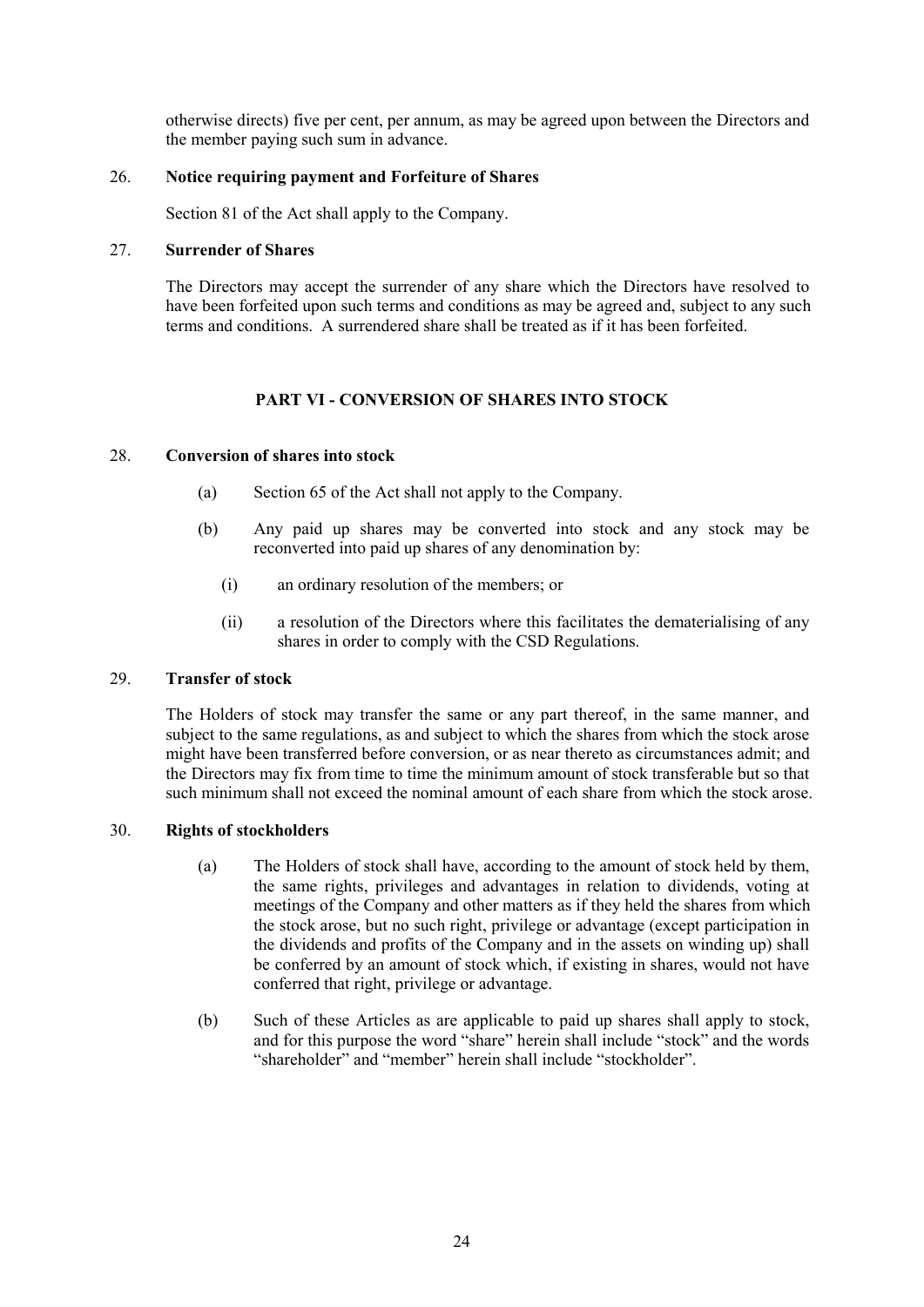# **PART VII - TRANSFER OF SHARES**

### 31. **Form of instrument of transfer**

Subject to such of the restrictions of these Articles, the Act and to such of the conditions of issue as may be applicable, the shares of any member may be transferred by instrument in writing in any usual or common form or any other form which the Directors may approve.

### 32. **Execution of instrument of transfer**

- (a) The instrument of transfer of any share shall be executed by or on behalf of the transferor and, in cases where the share is not fully paid, by or on behalf of the transferee. The transferor shall be deemed to remain the Holder of the share until the name of the transferee is entered in the Register in respect thereof.
- (b) Notwithstanding the provisions of these Articles and subject to any regulations made under Section 1086 of the Act, title to any shares in the Company may also be evidenced and transferred without a written instrument in accordance with the 1996 Regulations or the CSD Regulations and Section 1086 of the Act or any regulations made thereunder. The Directors shall have power to permit any class of shares to be held in uncertificated form and to implement any arrangements they think fit for such evidencing and transfer which accord with such regulations and in particular shall, where appropriate, be entitled to disapply or modify all or part of the provisions in these Articles with respect to the requirement for written instruments of transfer and share certificates, in order to give effect to such regulations.

#### 33. **Refusal to register transfers**

- (a) Section 95(1) of the Act shall not apply to the Company.
- (b) The Directors in their absolute discretion and without assigning any reason therefor may decline to register:
	- (i) any transfer of a share which is not fully paid; or
	- (ii) any transfer to or by a minor or person of unsound mind;

but this shall not apply to a transfer of such a share resulting from a sale of the share through a stock exchange on which the share is listed.

- (c) The Directors may decline to recognise any instrument of transfer unless:
	- (i) the instrument of transfer (which is not effected in a manner permitted by Article 32(b)) is accompanied by the certificate of the shares to which it relates and such other evidence as the Directors may reasonably require to show the right of the transferor to make the transfer;
	- (ii) it is duly stamped or is duly certificated or otherwise shown to the satisfaction of the Directors to be exempt from stamp duty (if this is required);
	- (iii) the instrument of transfer is in respect of one class of share only;
	- (iv) the instrument of transfer is in favour of not more than four transferees; and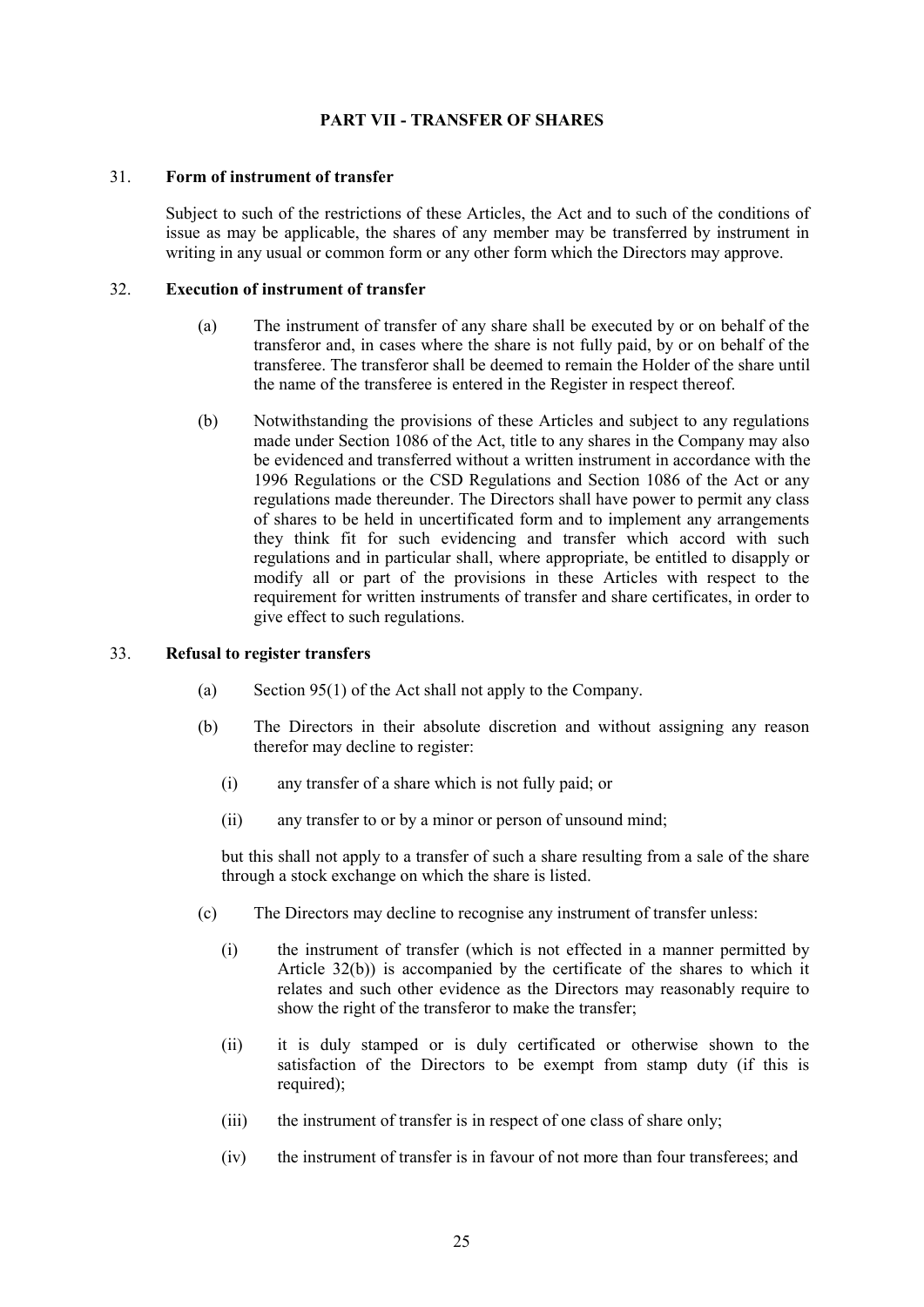- (v) it is lodged at the Office or at such other place as the Directors may appoint.
- (d) The Directors may decline to register any transfer of shares in uncertificated form only in such circumstances as may be permitted or required by the 1996 Regulations.

### 34. **Procedure on refusal**

If the Directors refuse to register a transfer then, within two months after the date on which the transfer was lodged with the Company, they shall send to the transferee notice of the refusal.

### 35. **Absence of registration fees**

No fee shall be charged for the registration of any instrument of transfer or other document relating to or affecting the title to any share.

#### 36. **Retention of transfer instruments**

The Company shall be entitled to retain any instrument of transfer which is registered, but any instrument of transfer which the Directors refuse to register shall be returned to the person lodging it when notice of the refusal is given.

### 37. **Renunciation of allotment**

Nothing in these Articles shall preclude the Directors from recognising a renunciation of the allotment of any shares by the allottee in favour of some other person.

# **PART VIII – TRANSMISSION OF SHARES**

### 38. **Death of a member**

- (a) Sections  $96(1)$  to  $96(11)$  of the Act shall not apply to the Company.
- (b) If a member dies the survivor or survivors where he was a joint Holder, and his personal representatives where he was a sole Holder or the only survivor of joint Holders, shall be the only persons recognised by the Company as having any title to his interest in the shares; but nothing herein contained shall release the estate of a deceased member from any liability in respect of any share which had been jointly held by him.

### 39. **Transmission on death or bankruptcy**

A person becoming entitled to a share in consequence of the death or bankruptcy of a member may elect, upon such evidence being produced as the Directors may properly require, either to become the Holder of the share or to have some person nominated by him registered as the transferee. If he elects to become the Holder he shall give notice to the Company to that effect. If he elects to have another person registered he shall execute an instrument of transfer of the share to that person. All of these Articles relating to the transfer of shares shall apply to the notice or instrument of transfer as if it were an instrument of transfer executed by the member and the death or bankruptcy of the member had not occurred. Where the entitlement of a person to a share because of the death or bankruptcy of a member or otherwise by operation of law is proved to the satisfaction of the Board, the Board shall within 14 days after proof cause the entitlement of that person to be noted in the Register.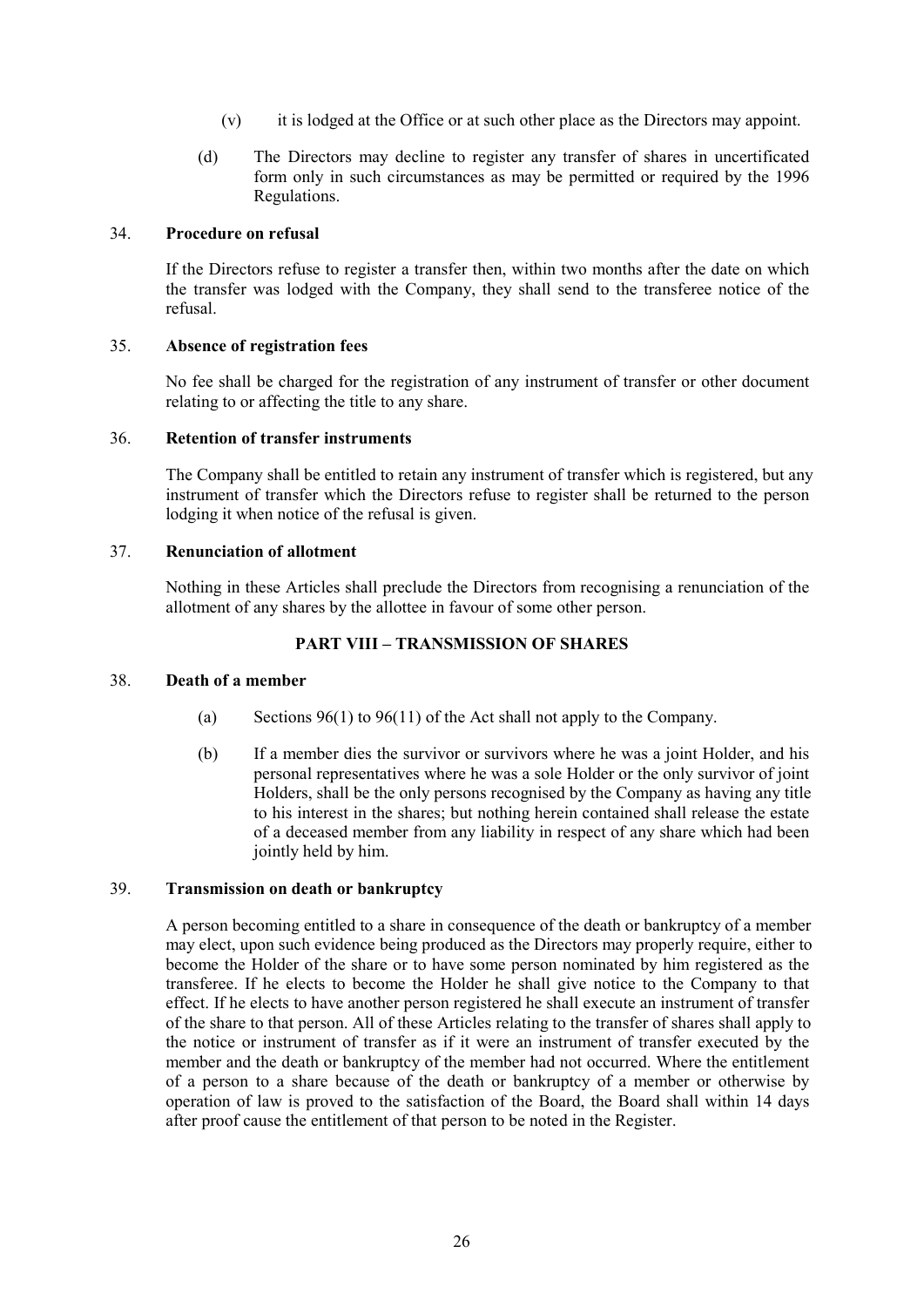### 40. **Rights before registration**

A person becoming entitled to a share by reason of the death or bankruptcy of a member (upon supplying to the Company such evidence as the Directors may require under Section 96(12) of the Act to show his title to the share) shall have the rights to which he would be entitled if he were the Holder of the share, except that, before being registered as the Holder of the share, he shall not, except as otherwise provided by Section 180 of the Act, be entitled in respect of it to attend or vote at any meeting of the Company or at any separate meeting of the Holders of any class of shares in the Company. The Directors, at any time, may give notice requiring any such person to elect either to be registered himself or to transfer the share and, if the notice is not complied with within ninety days, the Directors thereupon may withhold payment of all dividends, bonuses or other moneys payable in respect of the share until the requirements of the notice have been complied with.

# **PART IX - ALTERATION OF SHARE CAPITAL**

### 41. **Increase of capital**

- (a) The Company from time to time by ordinary resolution may increase the share capital by such sum, to be divided into shares of such amount, as the resolution shall prescribe.
- (b) Subject to the provisions of the Act, the new shares shall be issued to such persons, upon such terms and conditions and with such rights and privileges annexed thereto as the general meeting resolving upon the creation thereof shall direct and, if no direction be given, as the Directors shall determine and in particular such shares may be issued with a preferential or qualified right to dividends and in the distribution of the assets of the Company and with a special, or without any, right of voting.
- (c) Except so far as otherwise provided by the conditions of issue or by these Articles, any capital raised by the creation of new shares shall be considered part of the pre-existing ordinary capital and shall be subject to the provisions herein contained with reference to calls and instalments, transfer and transmission, forfeiture, lien and otherwise.

# 42. **Consolidation, sub-division and cancellation of capital**

In addition, and without prejudice, to the Company's rights under Section 83 of the Act, the Company, by ordinary resolution, may:

- (a) consolidate and divide all or any of its share capital into shares of larger amount;
- (b) subdivide its shares, or any of them, into shares of smaller amount, so however that in the sub-division the proportion between the amount paid and the amount, if any, unpaid on each reduced share shall be the same as it was in the case of the share from which the reduced share is derived (and so that the resolution whereby any share is sub-divided may determine that, as between the Holders of the shares resulting from such sub-division, one or more of the shares may have, as compared with the others, any such preferred, deferred or other rights or be subject to any such restrictions as the Company has power to attach to unissued or new shares);
- (c) increase the nominal value of any of its shares by the addition to them of any undenominated capital;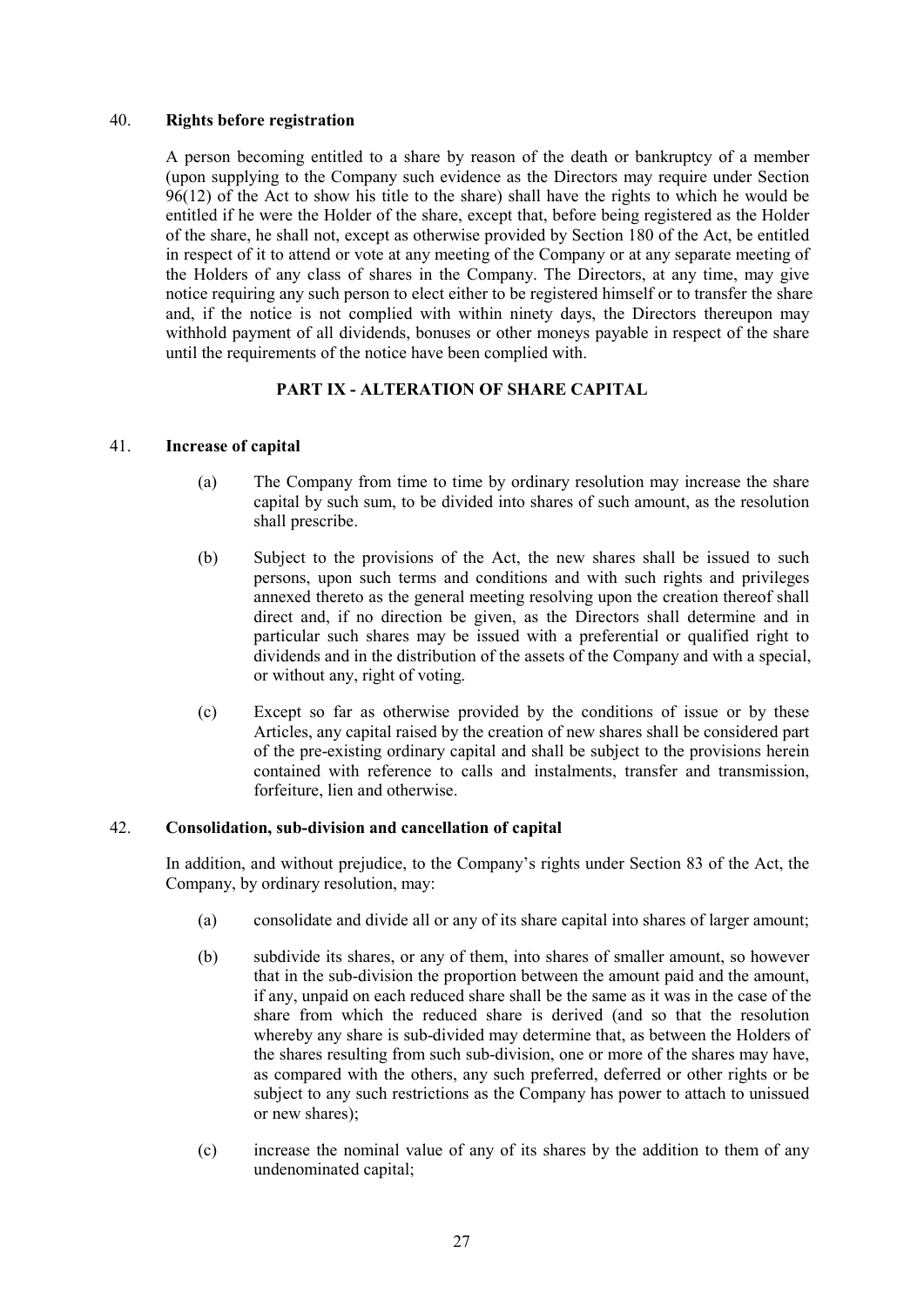- (d) reduce the nominal value of any of its shares by the deduction from them of any part of that value, subject to the crediting of the amount of the deduction to undenominated capital, other than the share premium account; or
- (e) cancel any shares which, at the date of the passing of the resolution, have not been taken or agreed to be taken by any person and reduce the amount of its authorised share capital by the amount of the shares so cancelled,

in each case to take effect on:

- (i) the date specified in the resolution;
- (ii) the date determined by the Board where so authorised in the resolution; or
- (iii) where not specified in the resolution, on the date of the resolution.

### 43. **Fractions on consolidation**

Subject to the provisions of these Articles, whenever as a result of a consolidation of shares any members would become entitled to fractions of a share, the Directors may:

- (a) sell, on behalf of those members, the shares representing the fractions for the best price reasonably obtainable to any person and distribute the proceeds of sale (subject to any applicable tax and the reasonable expenses of sale) in due proportion among those members, (save that, if the resolution of the members which gives effect to any consolidation so provides, the Directors may in such event determine, at their discretion that amounts of  $\epsilon$ 5.00 or less shall not be distributed but shall be retained by the Company for use by the Company or shall be retained, consolidated and donated to a charity or charities of the Directors' choice) and the Directors may authorise some person to execute an instrument of transfer of the shares to, or in accordance with the directions of, the purchaser. The transferee shall not be bound to see to the application of the purchase money nor shall his title to the shares be affected by any irregularity in or invalidity of the proceedings in reference to the sale; or
- (b) in lieu of a sale of fractions, issue to such member, an ordinary share, paid up in full in accordance with Article 120.

### 44. **Purchase of Own Shares**

Subject to and in accordance with the provisions of the Act and without prejudice to any relevant special rights attached to any class of shares, the Company may purchase any of its own shares of any class at any price (whether at par or above or below par), and so that any shares to be so purchased may be selected in any manner whatsoever and cancelled or held by the Company as treasury shares. The Company shall not make a purchase of shares in the Company unless the purchase has first been authorised by a special resolution of the Company and by a special resolution passed at a separate general meeting of the holders of each class of shares.

#### 45. **Reduction of capital**

The Company, by special resolution, may reduce its company capital, any capital redemption reserve fund, share premium account or any undenominated capital in any manner and with, and subject to, any incident authorised, and consent required, by law. Nothing in this Article shall, however, prejudice or limit the Company's ability to perform or engage in any of the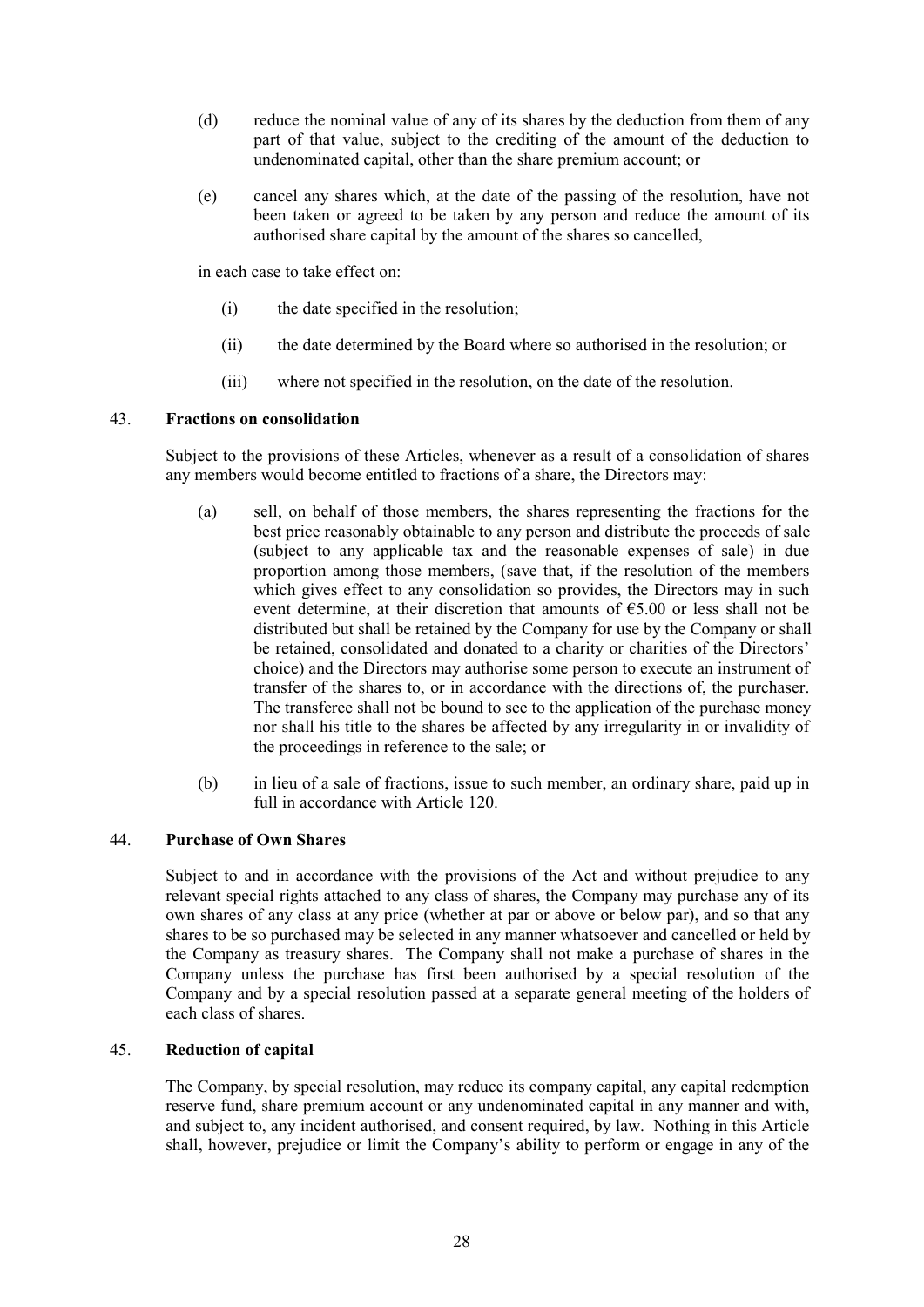actions described in Section 83(1) of the Act by way of ordinary resolution only. Sections 83, 84, and 117(9) shall apply to the Company.

# **PART X - GENERAL MEETINGS**

# 46. **Annual general meetings**

Within 18 months of the incorporation of the Company, and every year thereafter, the Company shall hold a general meeting as its annual general meeting in addition to any other meeting in that year and shall specify the meeting as such in the notices calling it. Not more than fifteen months shall elapse between the date of one annual general meeting and that of the next. An annual general meeting shall be held at such time (in accordance with the Act) and place as may be determined by the Board.

# 47. **Extraordinary general meetings**

All general meetings other than annual general meetings shall be called extraordinary general meetings.

# 48. **Convening general meetings**

The Directors may convene general meetings. Extraordinary general meetings may also be convened on such requisition, or in default may be convened by such requisitionists, and in such manner as may be provided by the Act. If at any time there are not sufficient Directors capable of acting to form a quorum, any Director or any two members of the Company may convene an extraordinary general meeting in the same manner as nearly as possible as that in which general meetings may be convened by the Directors. Section 178(2) of the Act shall not apply to the Company.

# 49. **Class meetings**

All provisions of these Articles relating to general meetings of the Company shall, mutatis mutandis, apply to every separate general meeting of the Holders of any class of shares in the capital of the Company, except that:

- (a) the necessary quorum shall be two or more persons holding or representing by proxy at least one-third in nominal value of the issued shares of the class or, at any adjourned meeting of such Holders, one Holder present in person or by proxy, whatever the amount of his holding, shall be deemed to constitute a quorum; provided, however, that if the class of shares shall have only one Holder, one Holder present in person or by proxy shall constitute the necessary quorum; and
- (b) any Holder of shares of the class present in person or by proxy may demand a poll; and
- (c) on a poll, each Holder of shares of the class shall have one vote in respect of every share of the class held by him.

# 50. **Notice of general meetings**

- (a) Sections 181(1) and 181(6) of the Act shall not apply to the Company.
- (b) Subject to the provisions of the Act allowing a general meeting to be called by shorter notice, an annual general meeting and an extraordinary general meeting called for the passing of a special resolution shall be called by at least 21 Clear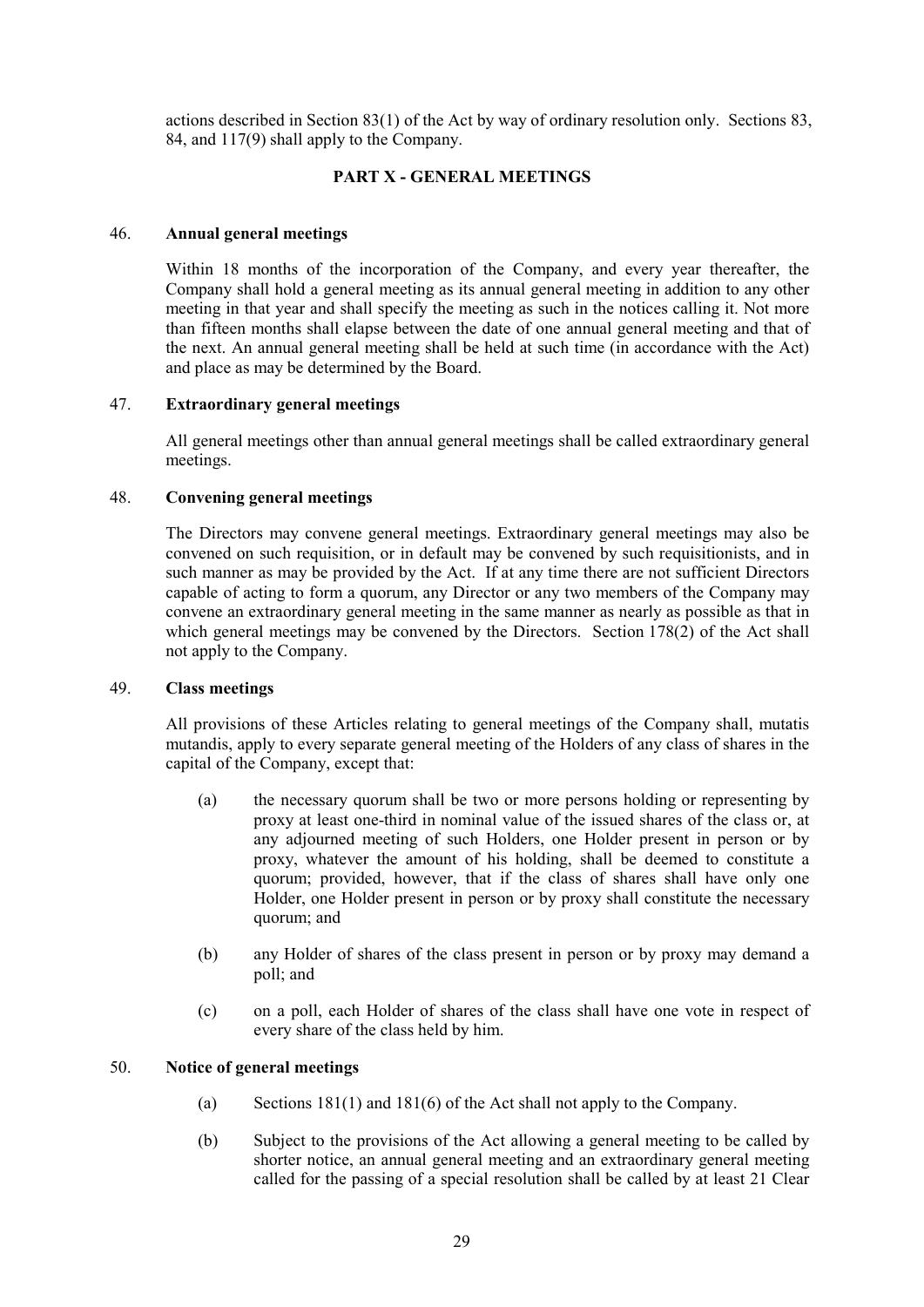Days' notice. Any other extraordinary general meeting shall also be called by at least 21 Clear Days notice, except that it may be called by at least 14 Clear Days' notice in the manner provided in Section 1102 of the Act:

- (c) Any notice convening a general meeting shall specify the time and place of the meeting and, in the case of special business, the general nature of that business and, in reasonable prominence, that a member entitled to attend, speak, ask questions and vote is entitled to appoint a proxy to attend, speak, ask questions and vote in his place and that a proxy need not be a member of the Company. The only persons entitled to notice of general meetings of the Company are:
	- (i) the members;
	- (ii) the personal representatives of a deceased member, which member would but for his death be entitled to vote;
	- (iii) the assignee in bankruptcy of a bankrupt member of the Company (being a bankrupt member who is entitled to vote at the meeting);
	- (iv) the Directors and secretary of the Company; and
	- (v) unless the Company is entitled to and has availed itself of the audit exemption under the Act, the statutory auditors (who shall also be entitled to receive other communications relating to any general meeting which a member is entitled to receive).
- (d) The accidental omission to give notice of a meeting to, or the non-receipt of notice of a meeting by, any person entitled to receive notice shall not invalidate the proceedings at the meeting.
- (e) Where, by any provision contained in the Act, extended notice is required of a resolution, the resolution shall not be effective (except where the Directors of the Company have resolved to submit it) unless notice of the intention to move it has been given to the Company not less than twenty-eight days (or such shorter period as the Act permit) before the meeting at which it is moved, and the Company shall give to the members notice of any such resolution as required by and in accordance with the provisions of the Act.

# **PART XI - PROCEEDINGS AT GENERAL MEETINGS**

# 51. **Quorum for general meetings**

- (a) Sections 182(2) and 182(5) of the Act shall not apply to the Company.
- (b) No business other than the appointment of a chairman shall be transacted at any general meeting unless a quorum of members is present at the time when the meeting proceeds to business. Except as provided in relation to an adjourned meeting, ten persons entitled to vote upon the business to be transacted, each being a member or a proxy for a member shall be a quorum.
- (c) If such a quorum is not present within half an hour from the time appointed for the meeting, the meeting shall stand adjourned to the same day in the next week at the same time and place, or to such time and place as the Directors may determine. If at the adjourned meeting such a quorum is not present within half an hour from the time appointed for the meeting, the meeting, if convened otherwise than by resolution of the Directors, shall be dissolved, but if the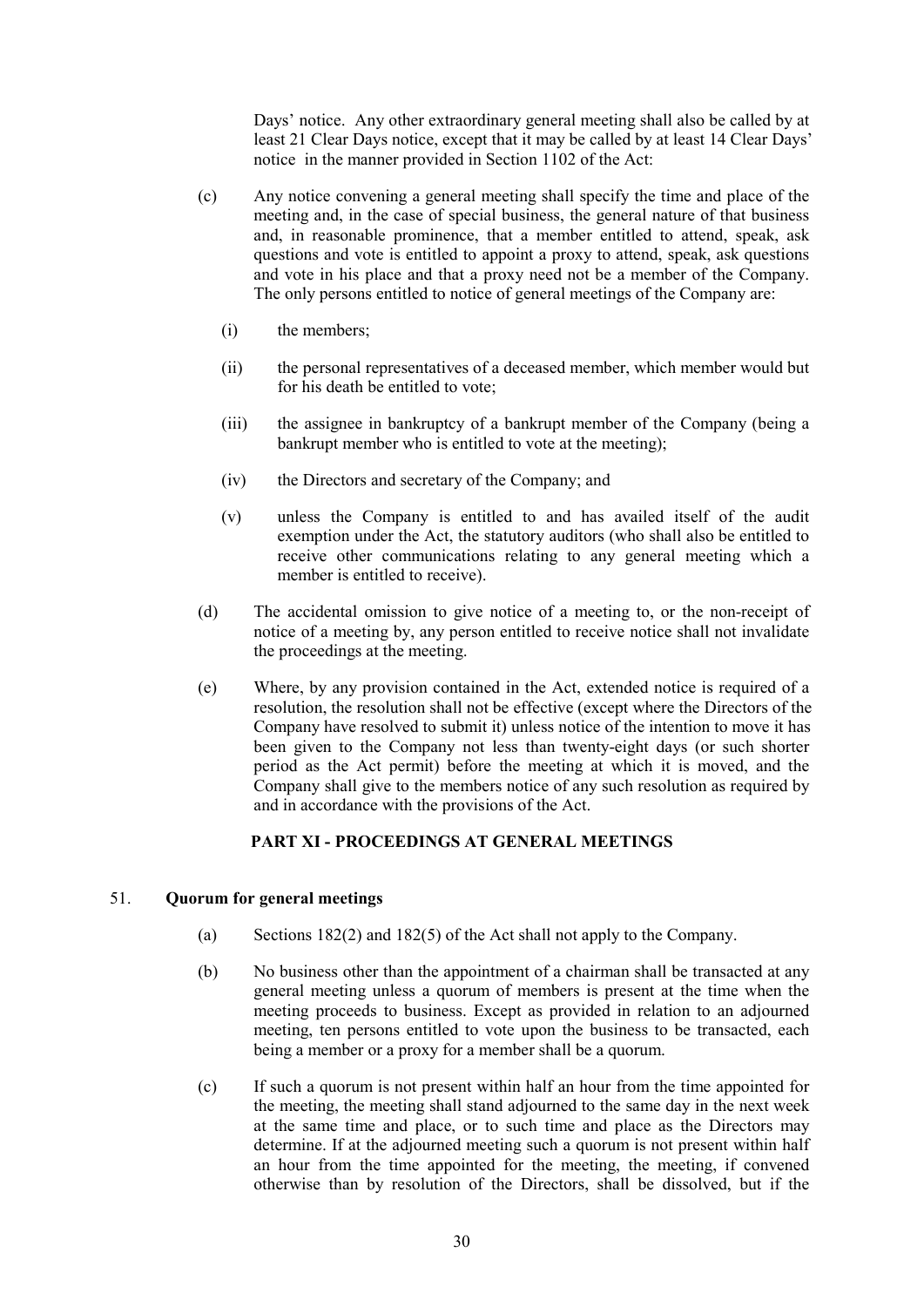meeting shall have been convened by resolution of the Directors, two persons entitled to be counted in a quorum present at the meeting shall be a quorum.

# 52. **Special business**

- (a) All business shall be deemed special that is transacted at an extraordinary general meeting. All business that is transacted at an annual general meeting shall also be deemed special, with the exception of declaring a dividend, the consideration of the Company's statutory financial statements and report of the Directors and the report of the Auditors on those statements, the review by the members of the Company's affairs, the election of Directors in the place of those retiring (whether pursuant to Article 90 or otherwise), the re-appointment of the retiring Auditors (subject to Sections 380 and 382 to 385 of the Act), the fixing of the remuneration of the Auditors and the consideration of a special resolution for the purpose of Section 1102(2)(b) of the Act.
- (b) Any request by a member to table a draft resolution under Section 1104(1) of the Act in respect of an annual general meeting shall be received by the Company in hard copy form or in electronic form at the addresses specified by the Company at least 42 days before the meeting to which it relates.
- (c) Any request by a member to table a draft resolution in respect of an extraordinary general meeting shall be received by the Company in hard copy form or in electronic form at the addresses specified by the Company within sufficient time to enable the Company to comply with Section 1102 of the Act.

### 53. **Chairman of general meetings**

- (a) Section 187 of the Act shall not apply to the Company.
- (b) The chairman of the Board or, in his absence, the Deputy Chairman (if any) or, in his absence, some other Director nominated by the Directors, shall preside as chairman at every general meeting of the Company. If at any general meeting none of such persons shall be present within fifteen minutes after the time appointed for the holding of the meeting and willing to act, the Directors present shall elect one of their number to be chairman of the meeting and, if there is only one Director present and willing to act, he shall be chairman.
- (c) If at any general meeting no Director is willing to act as chairman or if no Director is present within fifteen minutes after the time appointed for holding the meeting, the members present and entitled to vote shall choose one of the members personally present to be chairman of the meeting.

#### 54. **Directors' and Auditors' right to attend general meetings**

A Director shall be entitled, notwithstanding that he is not a member, to attend and speak at any general meeting and at any separate meeting of the Holders of any class of shares in the Company. The Auditors shall be entitled to attend any general meeting and to be heard on any part of the business of the meeting which concerns them as the Auditors.

# 55. **Adjournment of general meetings**

(a) The chairman of the meeting may, at his discretion, (and if so directed by the meeting, shall) adjourn the meeting from time to time (or sine die) and from place to place, but no business shall be transacted at any adjourned meeting other than business which might properly have been transacted at the meeting had the adjournment not taken place. Where a meeting is adjourned sine die, the time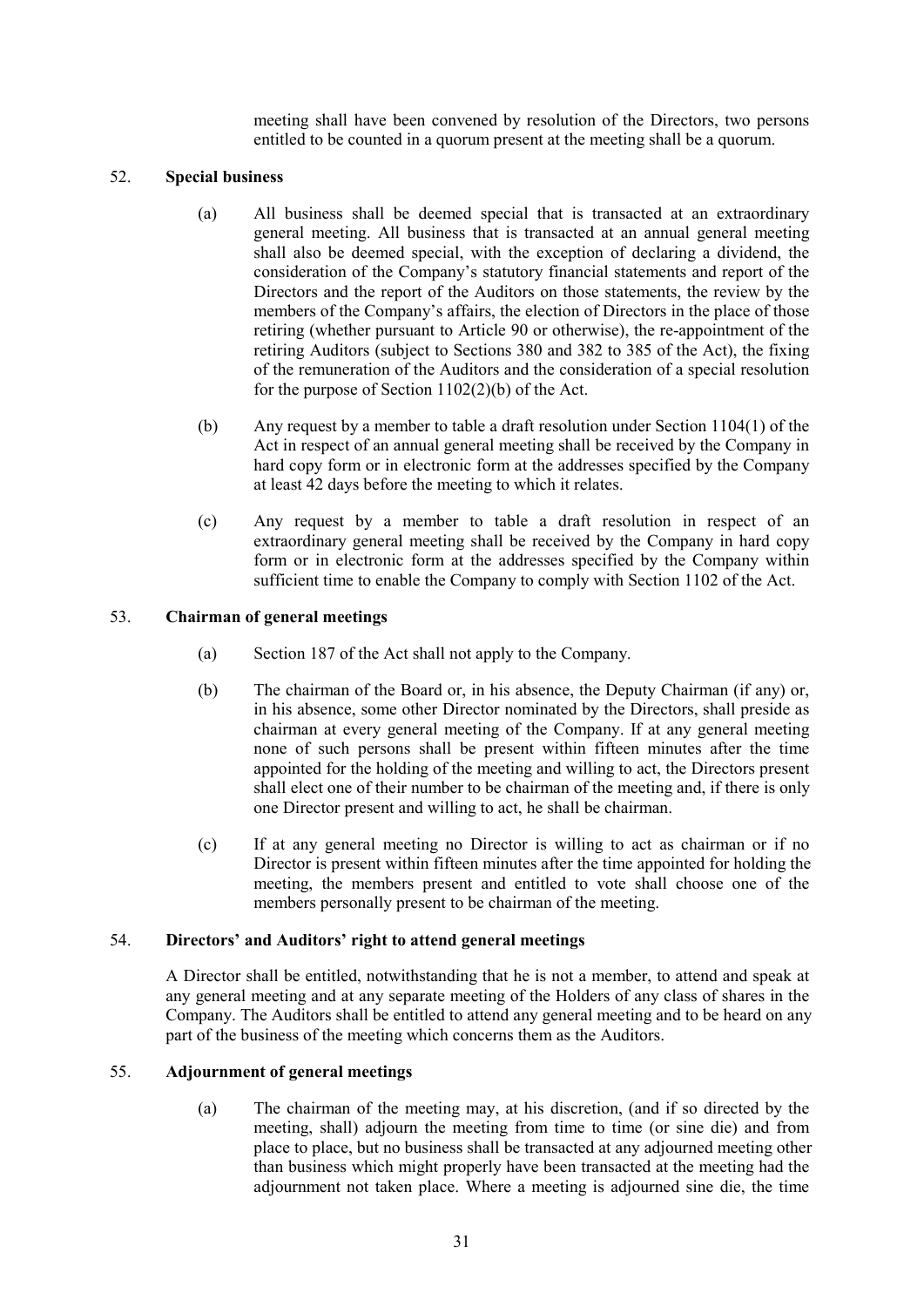and place for the adjourned meeting shall be fixed by the Directors. When a meeting is adjourned for three months or more or sine die, at least seven Clear Days' notice shall be given specifying the time and the place of and the general nature of the business to be transacted. Save as aforesaid it shall not be necessary to give any notice of an adjourned meeting.

# 56. **Postponement of general meetings**

If the Board considers that it is impracticable or unreasonable to hold a general meeting on the date or at the time or place stated in the notice calling the meeting, it may rearrange the meeting by postponing or moving the meeting (or by doing both). The Board shall take reasonable steps to ensure that notice of the date, time and place of the rearranged meeting is given. Notice of the business to be transacted at such rearranged meeting shall not be required.

# 57. **Withdrawal of resolutions**

When a resolution included in the notice of a general meeting has been proposed by the Board, such a resolution may be withdrawn by a resolution of the Board approved at any time prior to the general meeting (including after the issuance of the notice of the general meeting and notwithstanding such resolution having been included in such notice) and in the event of such a withdrawal, the withdrawn resolution shall not be voted on at the meeting and for all purposes shall be deemed not to have been included in the notice of the meeting, provided that this Article shall not apply in respect of any resolution proposed by the Board pursuant to a requisition under Section 173(3) of the Act (as modified by Section 1101 of the Act), nor, for the avoidance of doubt, shall it apply to a resolution tabled pursuant to Section 1104(1)(4) of the Act.

# 58. **Determination of resolutions**

At any general meeting a resolution put to the vote of the meeting shall be decided on a show of hands unless before, or on the declaration of the result of, the show of hands a poll is duly demanded. Unless a poll is so demanded a declaration by the chairman of the meeting that a resolution has been carried or carried unanimously, or by a particular majority, or lost, or not carried by a particular majority and an entry to that effect in the minutes of the meeting shall be conclusive evidence of the fact without proof of the number or proportion of the votes recorded in favour of or against the resolution. The demand for a poll may be withdrawn before the poll is taken but only with the consent of the chairman of the meeting, and a demand so withdrawn shall not be taken to have invalidated the result of a show of hands declared before the demand was made. If an amendment proposed to any resolution is ruled out of order by the chairman of the meeting, the proceedings on the resolution shall not be invalidated by any error in the ruling.

# 59. **Entitlement to demand poll**

Subject to the provisions of the Act, a poll may be demanded:

- (a) by the chairman of the meeting;
- (b) by at least three members present (in person or by proxy) having the right to vote at the meeting;
- (c) by any member or members present (in person or by proxy) representing not less than one-tenth of the total voting rights of all the members having the right to vote at the meeting; or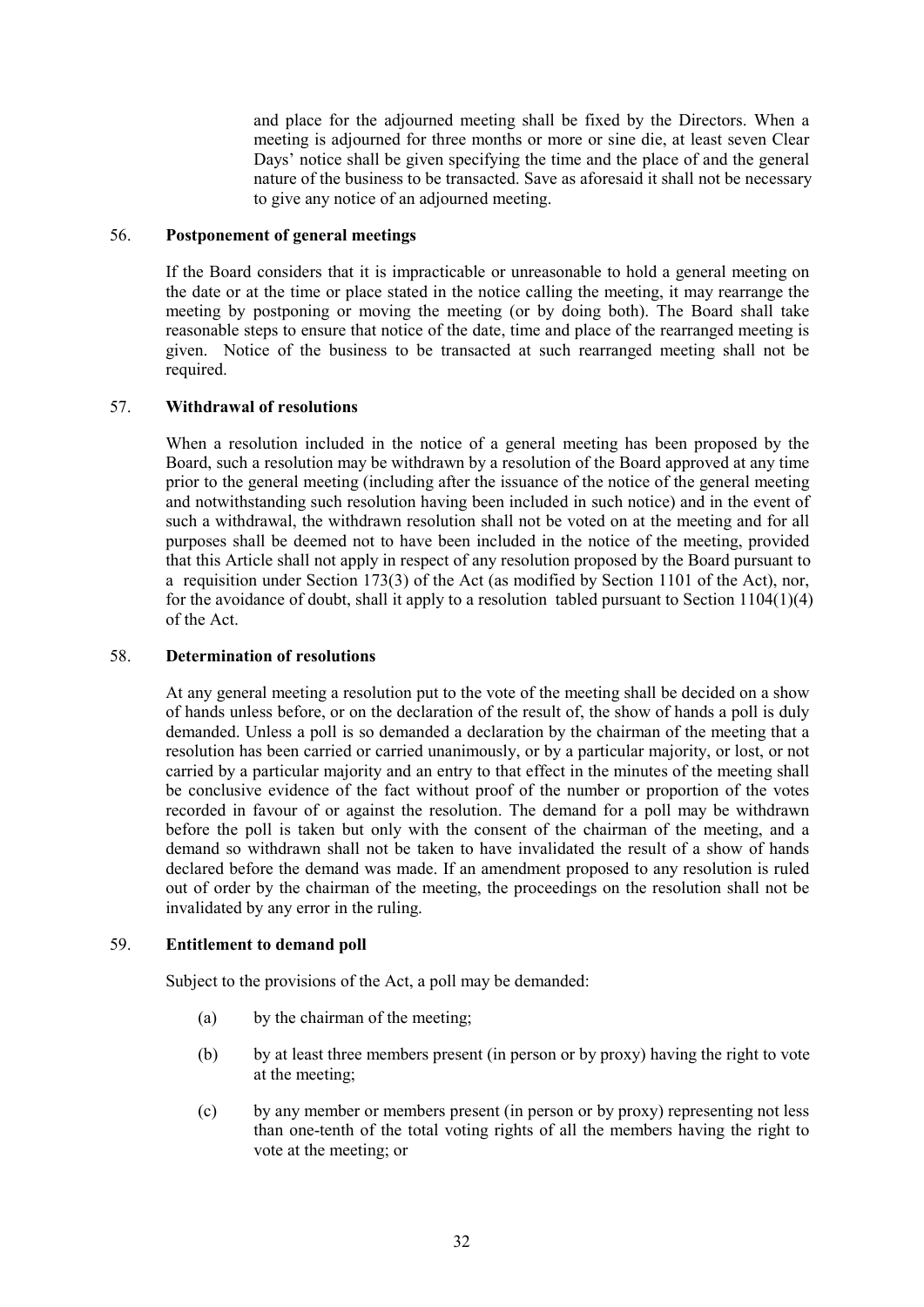(d) by a member or members present (in person or by proxy) holding shares in the Company conferring the right to vote at the meeting being shares on which an aggregate sum has been paid up equal to not less than one-tenth of the total sum paid up on all the shares conferring that right.

# 60. **Taking of a poll**

- (a) Save as provided in paragraph (b) of this Article, a poll shall be taken in such manner as the chairman of the meeting directs and he may appoint scrutineers (who need not be members) and fix a time and place for declaring the result of the poll. The result of the poll shall be deemed to be the resolution of the meeting at which the poll was demanded.
- (b) A poll demanded on the election of a chairman or on a question of adjournment shall be taken forthwith. A poll demanded on any other question shall be taken either forthwith or at such time (not being more than thirty days after the poll is demanded) and place as the chairman of the meeting may direct. The demand for a poll shall not prevent the continuance of a meeting for the transaction of any business other than the question on which the poll was demanded. If a poll is demanded before the declaration of the result of a show of hands and the demand is duly withdrawn, the meeting shall continue as if the demand had not been made.
- (c) No notice need be given of a poll not taken forthwith if the time and place at which it is to be taken are announced at the meeting at which it is demanded. In any other case at least seven Clear Days' notice shall be given specifying the time and place at which the poll is to be taken.
- (d) In the case of an equality of votes, either on a show of hands or on a poll, the chairman of the meeting shall not be entitled to a further or casting vote.

# 61. **Votes of members**

- (a) Section 188 of the Act shall not apply to the Company.
- (b) As provided in Section 1105 of the Act, a person shall be entered on the Register by the Record Date specified in respect of a general meeting in order to exercise the right of a member to participate and vote at the general meeting and any change to an entry on the Register after the Record Date shall be disregarded in determining the right of any person to attend and vote at the meeting.
- (c) Votes may be given either personally (including by a duly authorised representative of a corporate member) or by proxy. Except as otherwise provided in these Articles and subject to any rights or restrictions for the time being attached to any class or classes of shares, on a show of hands every member (whether an individual or legal entity) present in person and every proxy shall have one vote, so, however, that no individual shall have more than one vote, and on a poll every member present in person or by proxy shall have one vote for every share carrying voting rights of which he is the Holder. On a poll taken at a meeting of the Company or a meeting of any class of members of the Company, a member, whether present in person or by proxy, entitled to more than one vote need not, if he votes, use all his votes or cast all the votes he uses in the same way.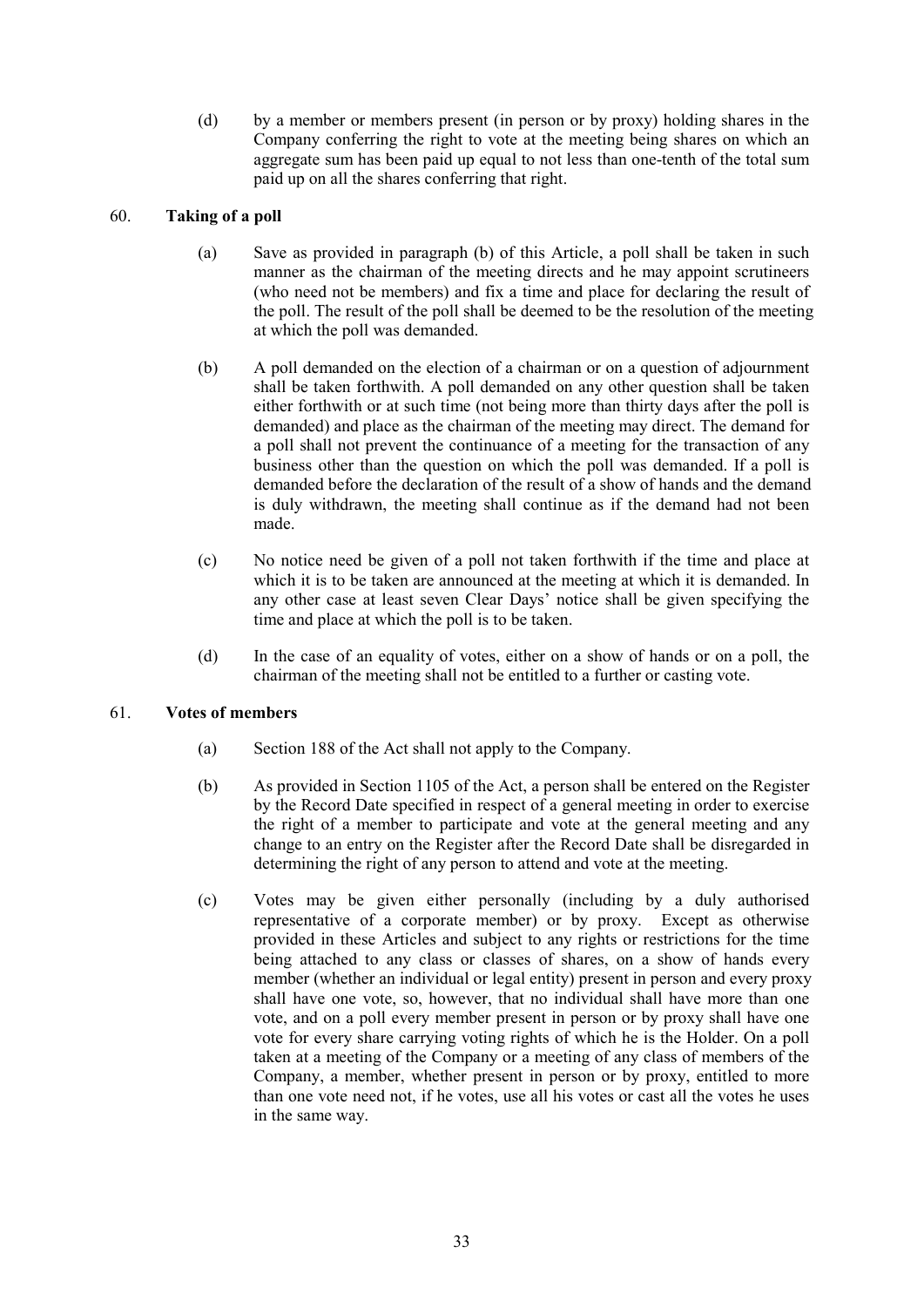# 62. **Voting by correspondence and by electronic means**

- (a) Subject to such requirements and restrictions as the Directors may specify, the Company may permit Holders to vote by correspondence in advance of a general meeting in respect of one or more of the resolutions proposed at a meeting. Where the Company permits Holders to vote by correspondence, it shall only count votes cast in advance by correspondence where such votes are received at the address and before the date and time specified by the Company, provided the date and time is no more than 48 hours before the time at which the vote is to be concluded.
- (b) Subject to such requirements and restrictions as the Directors may specify, the Company may permit Holders who are not physically present at a meeting to vote by electronic means at the general meeting in respect of one or more of the resolutions proposed at the meeting.

# 63. **Voting by joint Holders**

Where there are joint Holders of a share, the vote of the senior who tenders a vote, whether in person or by proxy, in respect of such share shall be accepted to the exclusion of the votes of the other joint Holders, and for this purpose seniority shall be determined by the order in which the names of the Holders stand in the Register in respect of the share.

# 64. **Voting by incapacitated Holders**

A member of unsound mind, or in respect of whom an order has been made by any court having jurisdiction (whether in the State or elsewhere) in matters concerning mental disorder, may vote, whether on a show of hands or on a poll, by his committee, receiver, guardian or other person appointed by that court and any such committee, receiver, guardian or other person may vote by proxy on a show of hands or on a poll. Evidence to the satisfaction of the Directors of the authority of the person claiming to exercise the right to vote shall be received at the Office or at such other address as is specified in accordance with these Articles for the receipt of proxy appointments, not less than forty-eight hours before the time appointed for holding the meeting or adjourned meeting at which the right to vote is to be exercised and in default the right to vote shall not be exercisable.

# 65. **Written Resolution of the members**

Subject to the Act, a resolution in writing signed by all of the members for the time being entitled to attend and vote on such resolution at a general meeting (or being bodies corporate, by their duly authorised representatives) shall be as valid and effective for all purposes as if the resolution had been passed at a general meeting of the Company duly convened and held, and may consist of several documents in like form each signed by one or more persons, and if described as a special resolution shall be deemed to be a special resolution within the meaning of the Act. Any such resolution shall be served on the Company.

# 66. **Default in payment of calls**

Unless the Directors otherwise determine, no member shall be entitled to attend and vote at any general meeting or any separate meeting of the Holders of any class of shares in the Company, either in person or by proxy, or to exercise any privilege as a member in respect of any share held by him unless all moneys then payable by him in respect of that share have been paid.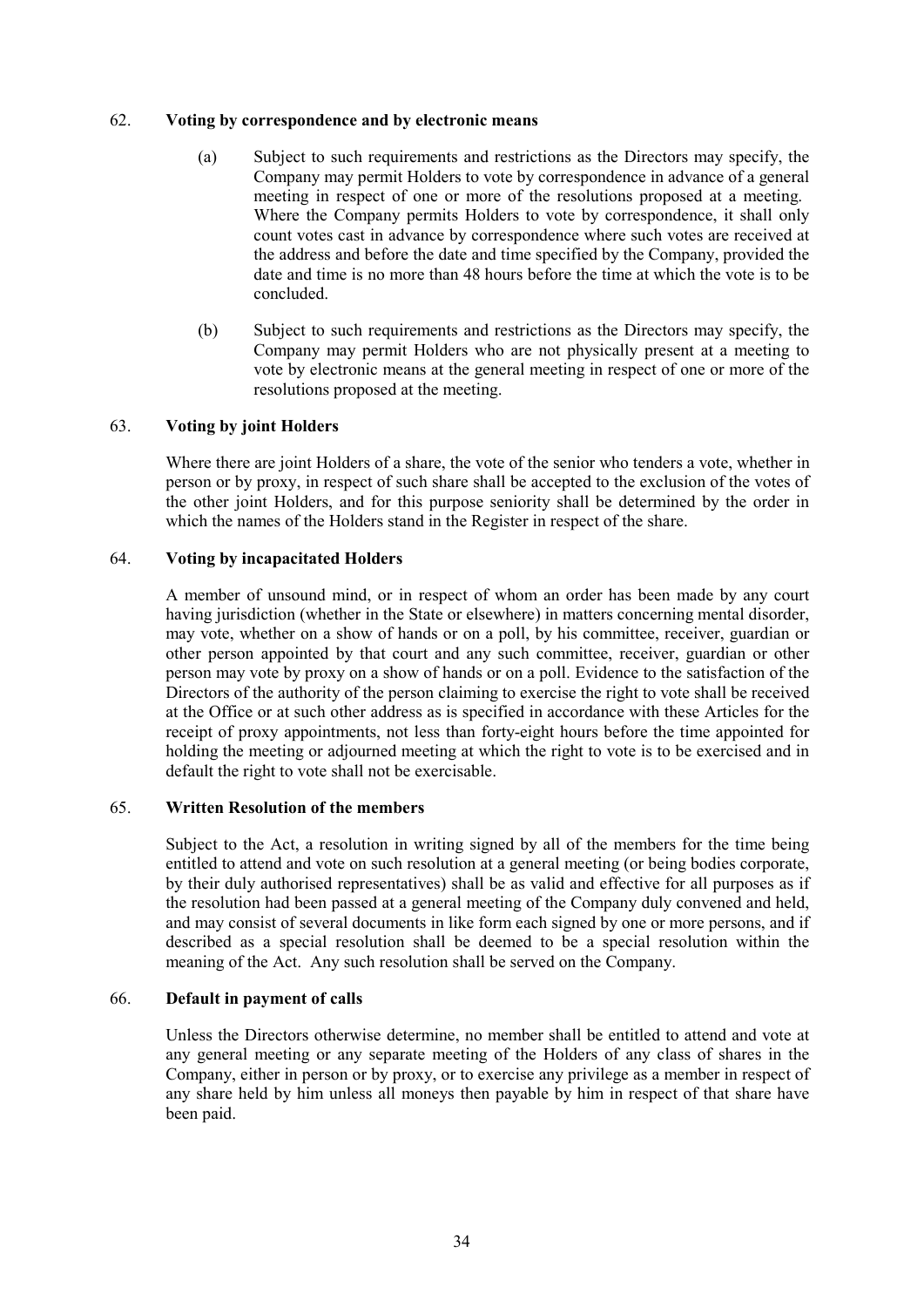# 67. **Restriction of voting rights**

- (a) If at any time the Directors shall determine that a Specified Event (as defined in paragraph (f) shall have occurred in relation to any share or shares the Directors may serve a notice to such effect on the Holder or Holders thereof. Upon the service of any such notice (in these Articles referred to as a "**Restriction Notice**") no Holder or Holders of the share or shares specified in such Restriction Notice shall be entitled, for so long as such Restriction Notice shall remain in force, to attend or vote at any general meeting or any general meeting of Holders of the class of shares concerned in respect (only) of the share or shares specified in such Restriction Notice, either personally or by proxy.
- (b) A Restriction Notice shall be cancelled by the Directors as soon as reasonably practicable, but in any event not later than forty-eight hours, after the Holder or Holders concerned shall have remedied the default by virtue of which the Specified Event shall have occurred. A Restriction Notice shall automatically cease to have effect in respect of any share transferred upon registration of the relevant transfer provided that a Restriction Notice shall not cease to have effect in respect of any transfer where no change in the beneficial ownership of the share shall occur and for this purpose it shall be assumed that no such change has occurred where a transfer form in respect of the share is presented for registration having been stamped at a reduced rate of stamp duty (or certified as exempt from stamp duty) by virtue of the transferor or transferee claiming to be entitled to such reduced rate or exemption as a result of the transfer being one where no beneficial interest passes.
- (c) The Directors shall cause a notation to be made in the Register against the name of any Holder or Holders in respect of whom a Restriction Notice shall have been served indicating the number of shares specified in such Restriction Notice and shall cause such notation to be deleted upon cancellation or cesser of such Restriction Notice.
- (d) Any determination of the Directors and any notice served by them pursuant to the provisions of this Article shall be conclusive as against the Holder or Holders of any share and the validity of any notice served by the Directors in pursuance of this Article shall not be questioned by any person.
- (e) If, while any Restriction Notice shall remain in force in respect of any Holder or Holders of any shares, such Holder or Holders shall be issued any further shares as a result of such Holder or Holders not renouncing any allotment of shares made to him or them in respect of the shares subject of the Restriction Notice pursuant to a capitalisation issue under these Articles, the Restriction Notice shall be deemed also to apply to such Holder or Holders in respect of such further shares on the same terms and conditions as were applicable to the said Holder or Holders immediately prior to such issue of further shares.
- (f) For the purpose of these Articles the expression "Specified Event" in relation to any share shall mean the failure by the Holder or Holders thereof to pay any call or instalment of a call in the manner and at the time appointed for payment thereof.
- (g) This Article is without limitation or prejudice to Article 8 and the issuance of a Direction Notice under such Article 8 shall be valid and effective whether or not a Restriction Notice is issued under this Article.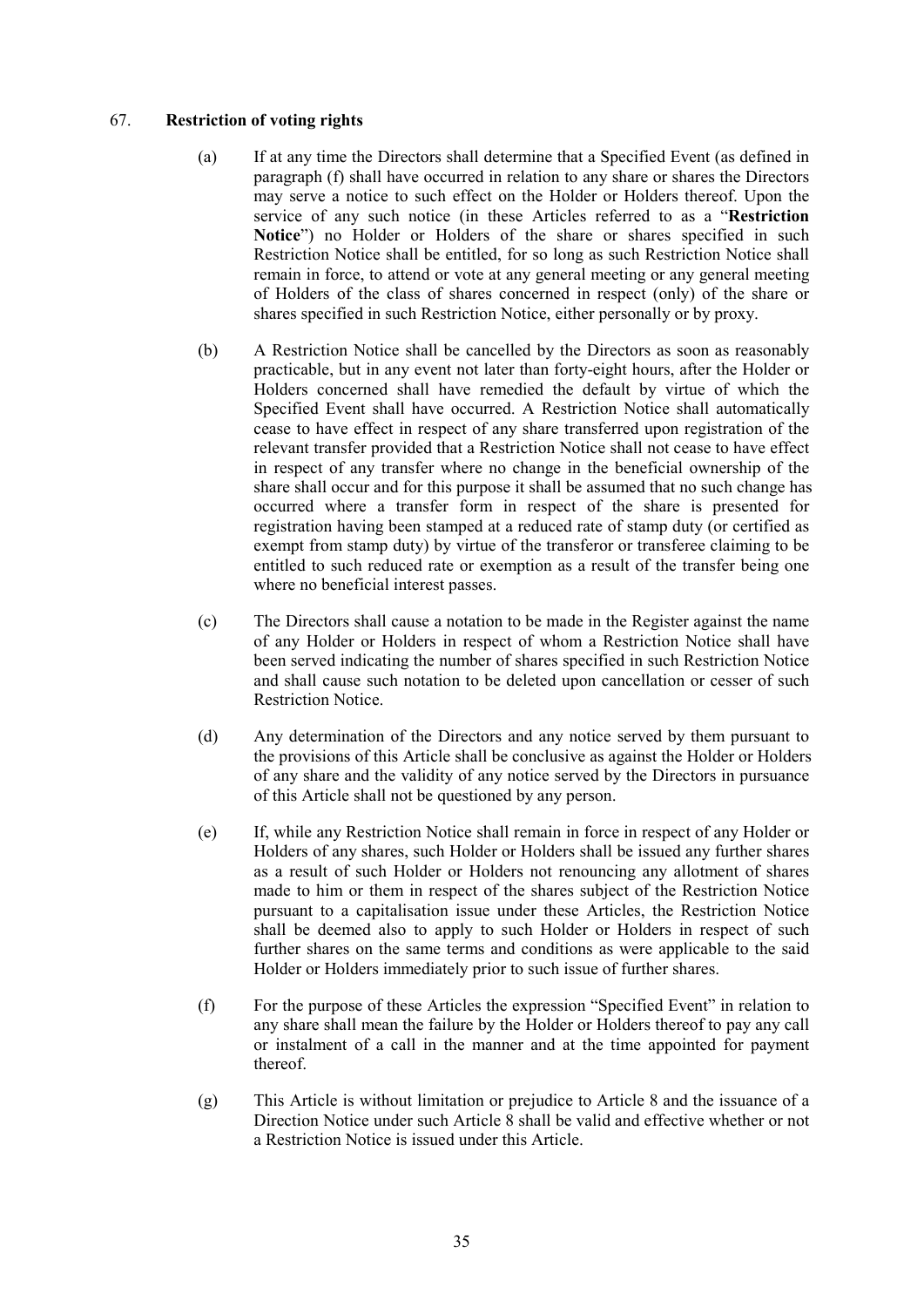# 68. **Time for objection to voting**

No objection shall be raised to the qualification of any voter except at the meeting or adjourned meeting at which the vote objected to is tendered and every vote not disallowed at such meeting shall be valid. Any such objection made in due time shall be referred to the chairman of the meeting whose decision shall be final and conclusive.

# 69. **Appointment of proxy**

- (a) Every member entitled to attend and vote at a general meeting may appoint a proxy or proxies to attend, speak, ask questions relating to items on the agenda subject to Section 1107 of the Act and vote on his behalf and may appoint more than one proxy to attend and vote at the same general meeting provided that, where a shareholder appoints more than one proxy in relation to a general meeting, each proxy must be appointed to exercise the rights attached to different shares held by that shareholder. Section 183(3) of the Act shall not apply to the Company.
- (b) The appointment of a proxy shall be in writing in any usual form or in any other form which the Directors may approve and shall be signed by or on behalf of the appointor. The signature on such appointment need not be witnessed. A body corporate may sign a form of proxy under its common Seal or under the hand of a duly authorised officer thereof or in such other manner as the Directors may approve. A proxy need not be a member of the Company. The appointment of a proxy in electronic form shall only be effective in such manner as the Directors may approve.
- (c) Without limiting the foregoing, in relation to any shares which are held in uncertificated form, the Directors may from time to time permit appointments of a proxy to be made by means of an electronic communication in the form of an Uncertificated Proxy Instruction, (that is, a properly authenticated dematerialised instruction, and/or other instruction or notification, which is sent by means of the relevant system concerned and received by such participant in that system acting on behalf of the Company as the Directors may prescribe, in such form and subject to such terms and conditions as may from time to time be prescribed by the Directors (subject always to the facilities and requirements of the relevant system concerned)); and may in a similar manner permit supplements to, or amendments or revocations of, any such Uncertificated Proxy Instruction to be made by like means. The Directors may in addition prescribe the method of determining the time at which any such properly authenticated dematerialised instruction (and/or other instruction or notification) is to be treated as received by the Company or such participant. The Directors may treat any such Uncertificated Proxy Instruction which purports to be or is expressed to be sent on behalf of a Holder of a share as sufficient evidence of the authority of the person sending that instruction to send it on behalf of that Holder.
- (d) The Directors may send, at the expense of the Company, by post, electronic mail or otherwise, to the members forms for the appointment of a proxy (in such form as the Directors may approve and with or without reply paid envelopes for their return) for use at any general meeting or at any class meeting, either in blank or nominating any one or more of the Directors or any other persons in the alternative. The proxy form must make provision for three-way voting on all resolutions intended to be proposed, other than resolutions which are merely procedural.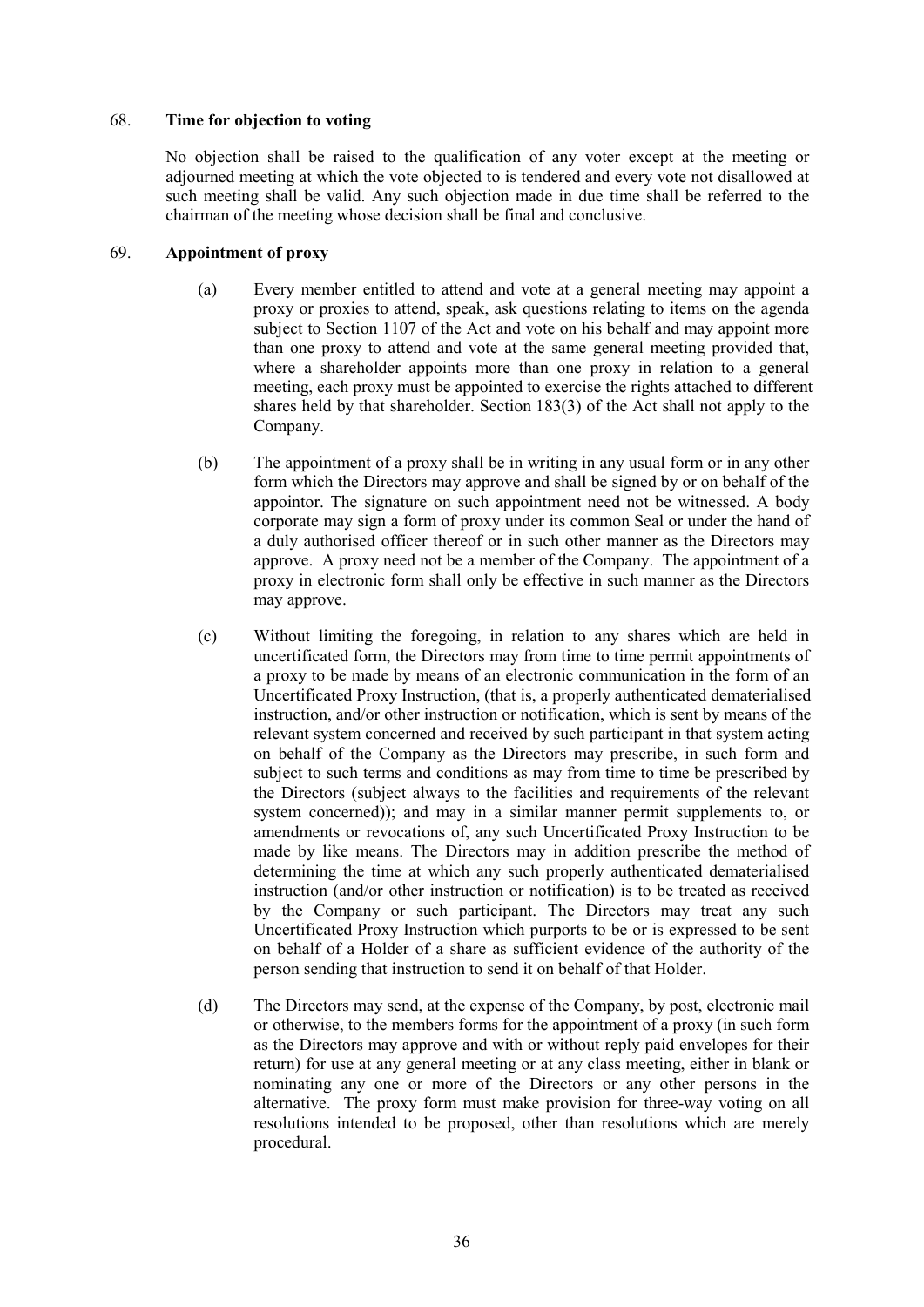### 70. **Bodies corporate acting by representatives at meetings**

Any body corporate which is a member, or a proxy for a member, of the Company may by resolution of its directors or other governing body authorise such person or persons as it thinks fit to act as its representative or representatives at any meeting of the Company or of any class of members of the Company and, subject to evidence being furnished to the Company of such authority as the Directors may reasonably require, any person(s) so authorised shall be entitled to exercise the same powers on behalf of the body corporate which he represents as that body corporate could exercise if it were an individual member of the Company or, where more than one such representative is so authorized, all or any of the rights attached to the shares in respect of which he is so authorised. Where a body corporate appoints more than one representative in relation to a general meeting, each representative must be appointed to exercise the rights attached to a different shares held by that body corporate.

# 71. **Receipt of proxy appointments**

Where the appointment of a proxy and any authority under which it is signed or a copy certified notarially or in some other way approved by the Directors is to be received by the Company:

- (a) in physical form it shall be deposited at the Office or (at the option of the member) at such other place or places (if any) as may be specified for that purpose in or by way of note to the notice convening the meeting;
- (b) in electronic form, it may be so received where an address has been specified by the Company for the purpose of receiving electronic communications:
	- (i) in the notice convening the meeting; or
	- (ii) in any appointment of proxy sent out by the Company in relation to the meeting; or
	- (iii) in any invitation contained in an electronic communication to appoint a proxy issued by the Company in relation to the meeting,

provided that it is so received by the Company not later than forty eight hours prior to the meeting or such lesser period as the Directors may determine and in default shall not be treated as valid provided that in the case of a meeting which is adjourned to, or a poll which is to be taken on the date of the meeting which was adjourned or to which the poll relates, it shall be sufficient if the appointment of a proxy and any such authority and certification thereof as aforesaid is so received by the Company at the commencement of the adjourned meeting or the taking of the poll.

#### 72. **Effect of proxy appointments**

- (a) Receipt by the Company of an appointment of a proxy in respect of a meeting shall not preclude a member from attending and voting at the meeting or at any adjournment thereof. An appointment of a proxy shall be valid, unless the contrary is stated therein, as well for any adjournment of the meeting as for the meeting to which it relates.
- (b) A proxy shall have the right to exercise all or any of the rights of his appointor, or (where more than one proxy is appointed) all or any of the rights attached to the shares in respect of which he is appointed as the proxy to attend, to demand or join in demanding a poll and to speak and vote, at a general meeting of the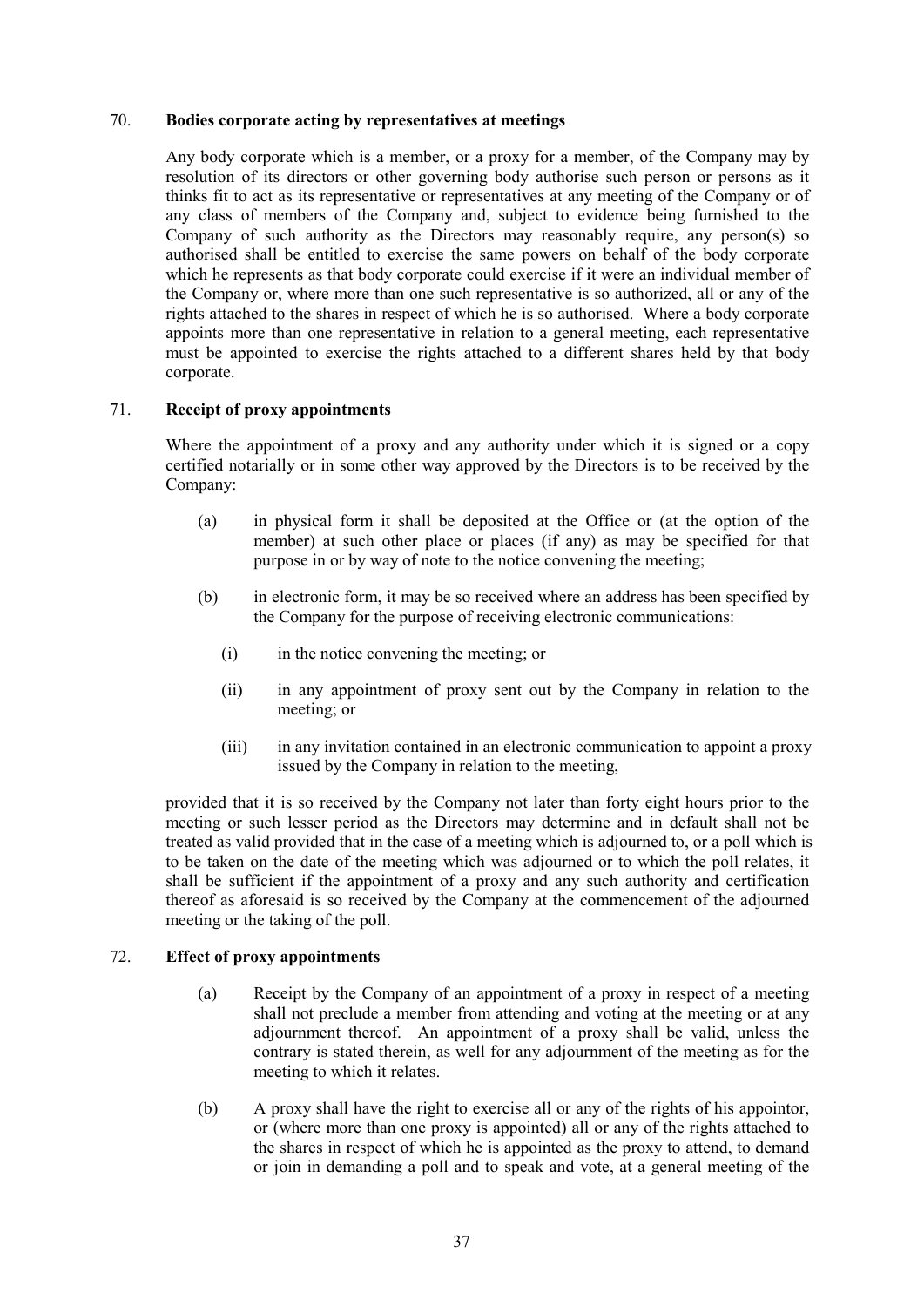Company. Unless his appointment provides otherwise, a proxy may vote or abstain at his discretion on any resolution put to the vote.

### 73. **Effect of revocation of proxy or of authorisation**

- (a) A vote given or poll demanded in accordance with the terms of an appointment of a proxy or a resolution authorising a representative to act on behalf of a body corporate shall be valid notwithstanding the previous death, insanity or winding up of the principal, or the revocation of the appointment of a proxy or of the authority under which the proxy was appointed or of the resolution authorising the representative to act or the transfer of the share in respect of which the proxy was appointed or the authorisation of the representative to act was given, provided that no intimation in writing (whether in electronic form or otherwise) of such death, insanity, winding up, revocation or transfer is received by the Company at the Office before the commencement of the meeting.
- (b) When two or more valid but differing instruments of proxy are delivered in respect of the same shares for use at the same meeting, the chairman of the meeting shall determine which of them shall be treated as valid in respect of those shares and the chairman of the meeting may delegate this power to the Secretary.

# **PART XII - DIRECTORS**

#### 74. **Number of Directors**

 $\overline{\phantom{a}}$ 

Unless otherwise determined by the Company in general meeting, the number of Directors shall not be more than eighteen nor less than teneight, subject to Article 89. The continuing Directors may act notwithstanding any vacancy in their body, provided that if the number of the Directors is reduced below the prescribed minimum the remaining Director or Directors shall appoint forthwith an additional Director or additional Directors to make up such minimum or shall convene a general meeting of the Company for the purpose of making such appointment, provided that nothing in this Article shall require any Director to be appointed prior to the completion of any regulatory approval, clearance or notification requirement under any applicable law. If there is no Director or Directors able or willing to act then any two shareholders may summon a general meeting for the purpose of appointing Directors, provided that no Director may be appointed at such a general meeting in breach of any applicable regulatory requirement. Any additional Director so appointed shall hold office (subject to the provisions of the Act and these Articles) only until the conclusion of the annual general meeting of the Company next following such appointment unless he is reelected during such meeting.

#### 75. **Share qualification**

- (a) The Chairman, each Deputy Chairman and each Director who is not a Government Appointee shall be required to hold 34 ordinary shares of the Company.
- (b) The office of the Chairman, Deputy Chairman or Director who is not a Government Appointee shall be vacated if the Chairman, Deputy Chairman or Director (as the case may be) does not within two months from the date of his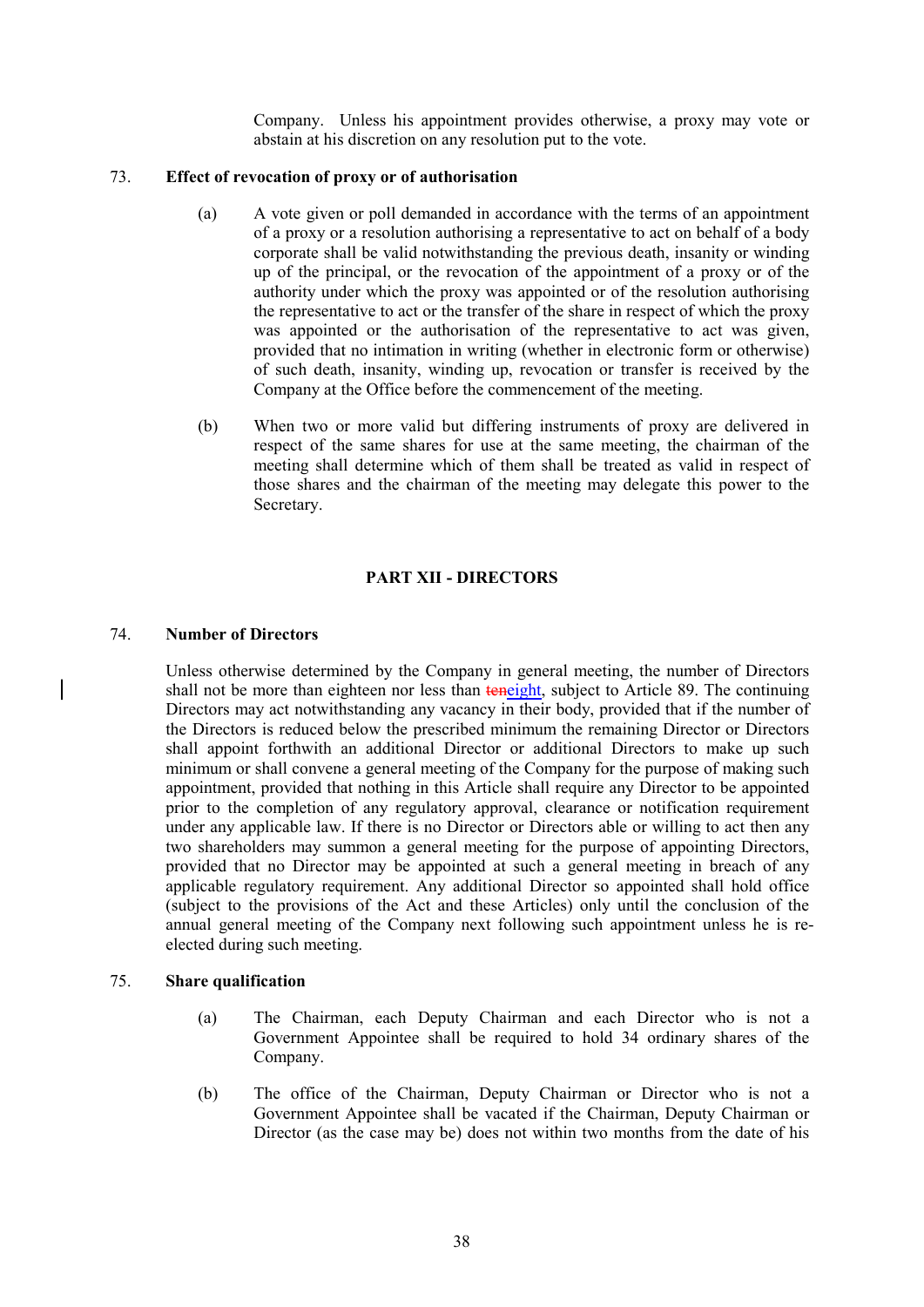election or appointment obtain his appropriate share qualification, or if after the expiration of that period he ceases at any time to hold such share qualification.

- (c) A person vacating office under this Article shall be incapable of being re-elected or re-appointed thereto until he has obtained his share qualification.
- (d) For the purpose of this Article, a beneficial interest in shares of the Company (as sole beneficial owner) shall be counted towards the share qualification requirement set out in this Article.
- (e) This Article shall only take effect when the Company becomes the holding company of the Governor and Company of the Bank of Ireland.

# 76. **Ordinary remuneration of Directors**

- (a) Section 1092 of the Act shall not apply to the Company.
- (b) The ordinary remuneration of the Directors shall be determined from time to time by an ordinary resolution of the Company and shall be divisible (unless such resolution shall provide otherwise) among the Directors as they may agree, or, failing agreement, equally, except that any Director who shall hold office for part only of the period in respect of which such remuneration is payable shall be entitled only to rank in such division for a proportion of the remuneration related to the period during which he has held office. Any sum payable pursuant to this Article shall be distinct from any salary, remuneration or other amounts payable to a Director pursuant to any other provisions of these Articles, and shall accrue from day to day.

### 77. **Special remuneration of Directors**

Any Director who holds any executive office (including for this purpose the office of Chairman or Deputy Chairman) or who serves on any committee, or who devotes to the business of the Company either his whole time and attention or more time and attention than in the opinion of the Directors would be so devoted by a Director ordinarily or who otherwise performs duties or services which in the opinion of the Directors are outside the scope of the ordinary duties of a Director may be paid such extra remuneration by way of salary, commission or otherwise, including payments in kind, as the Directors may determine (including, but without limitation, the payment of or arrangement for the purpose of providing any pension or other retirement allowance or gratuity) and such remuneration may at the discretion of the Directors be either in addition to or in substitution for all or any part of any other remuneration to which such Director may be otherwise entitled.

#### 78. **Expenses of Directors and use of Company Property**

- (a) The Directors may be paid all travelling, hotel and other expenses properly incurred by them in connection with their attendance at meetings of Directors or committees of Directors or general meetings or separate meetings of the Holders of any class of shares or of debentures of the Company or otherwise in connection with the discharge of their duties.
- (b) A Director is expressly permitted (for the purposes of Section 228(1)(d) of the Act) to use the Company's property for his or anyone else's benefit subject to such conditions as may be or have been approved by the Board or such conditions as may have been approved pursuant to such authority as may be delegated by the Board in accordance with these Articles or as permitted by their terms of employment or appointment.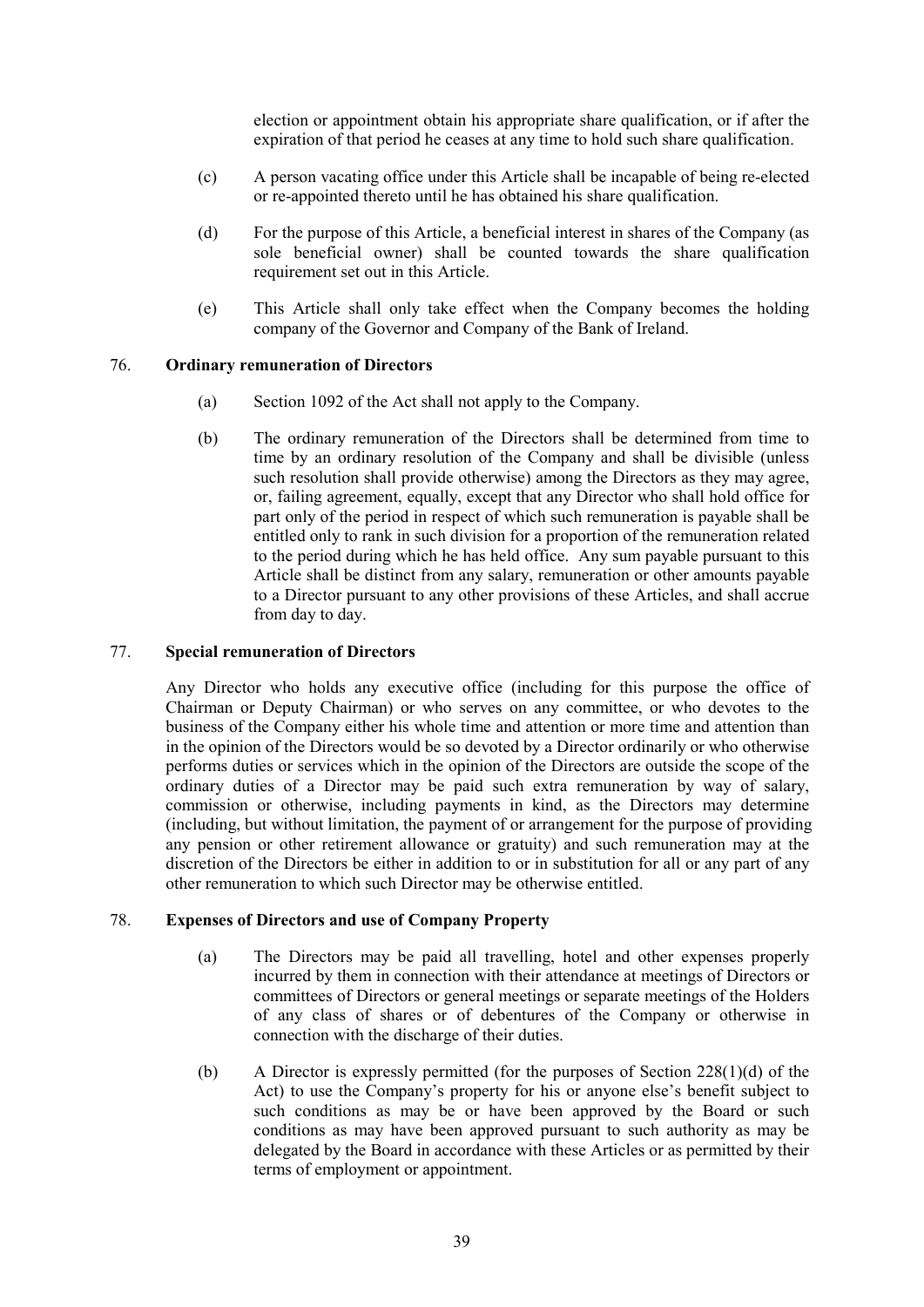# **PART XIII - POWERS OF DIRECTORS**

#### 79. **Directors' powers**

Subject to the provisions of the Act, the memorandum of association of the Company and these Articles and to any directions by the members given by special resolution, not being inconsistent with these Articles or with the Act, the business of the Company shall be managed by the Directors who may do all such acts and things and exercise all the powers of the Company as are not by the Act or by these Articles required to be done or exercised by the Company in general meeting. No alteration of the memorandum of association of the Company or of these Articles and no such direction shall invalidate any prior act of the Directors which would have been valid if that alteration had not been made or that direction not been given. The powers given by this Article shall not be limited by any special power given to the Directors by these Articles and a meeting of Directors at which a quorum is present may exercise all powers exercisable by the Directors. As permitted by section 157 of the Act, section 158 of the Act shall not apply to the Company.

### 80. **Power to delegate**

- (a) Without prejudice to the generality of the last preceding Article, the Directors may delegate, with power to sub-delegate, any of their powers, authorities or discretions, to:
	- (i) the Chief Executive or any Director holding any other executive office or any person or persons employed by the Company or any of its subsidiaries; and
	- (ii) any committee consisting of one or more Directors together with such other persons (if any) as may be appointed to such committee by the Directors provided that a majority of the members of each committee appointed by the Directors shall at all times consist of Directors and that no resolution of any such committee shall be effective unless a majority of the members of the committee present at the meeting at which it was passed are Directors.

Any such delegation may be made subject to any conditions the Directors may impose, and either collaterally with or to the exclusion of their own powers and may be revoked. Subject to any such conditions, the proceedings of a committee with two or more members shall be governed by the provisions of these Articles regulating the proceedings of Directors so far as they are capable of applying save that the quorum for the transaction of any such committee shall unless otherwise determined by the Directors be two or if only one person is present, it shall be one. Save whereby expressly resolved otherwise by the Directors, any delegation of powers pursuant to this Article may be further sub-delegated either without limitation or subject to such limitations as may be imposed by the delegate of such powers.

(b) When considering the composition of any committee to be delegated with any powers pursuant to these Articles, the Directors may not determine that a Government Appointee is to be regarded as ineligible (whether by provisions in the Articles or for the purpose of the Company's compliance with any corporate governance code) for appointment to any such committee (including any audit, remuneration or nomination committee of the Directors) by virtue of the fact that he or she was appointed by the Government Body or the committee may have to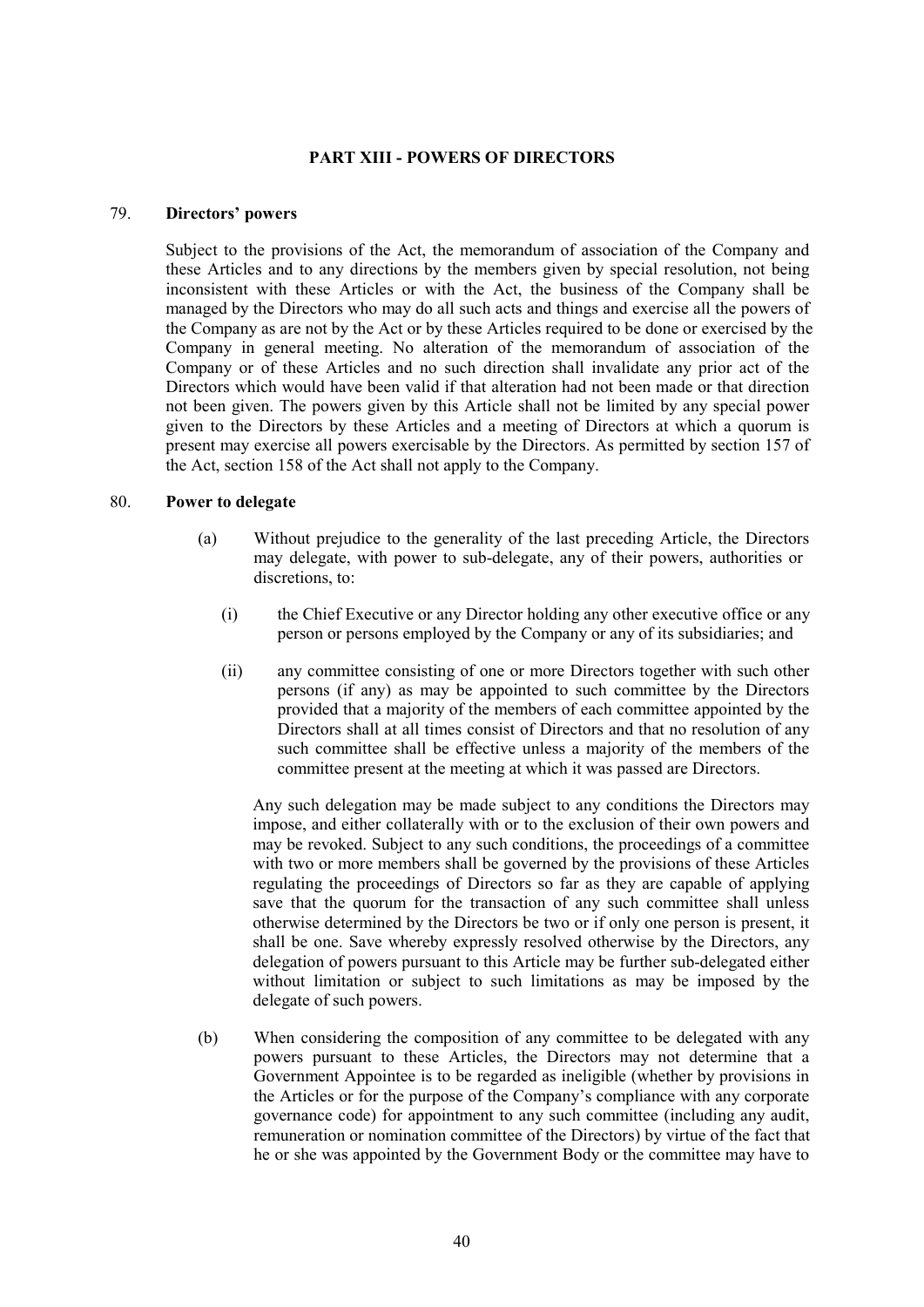consider any of the matters referred to in sub-paragraphs (i) to (iv) of paragraph (j) of Article 89.

### 81. **Appointment of attorneys**

The Directors, from time to time and at any time by power of attorney under Seal, may appoint any company, firm or person or fluctuating body of persons, whether nominated directly or indirectly by the Directors, to be the attorney or attorneys of the Company for such purposes and with such powers, authorities and discretions (not exceeding those vested in or exercisable by the Directors under these Articles) and for such period and subject to such conditions as they may think fit. Any such power of attorney may contain such provisions for the protection of persons dealing with any such attorney as the Directors may think fit and may authorise any such attorney to sub-delegate all or any of the powers, authorities and discretions vested in him.

### 82. **Local management**

Without prejudice to the generality of the last preceding Article, the Directors may establish any committees, local boards or agencies for managing any of the affairs of the Company, either in the State or elsewhere, and may appoint any persons to be members of such committees, local boards or agencies and may fix their remuneration and may delegate to any committee, local board or agent any of the powers, authorities and discretions vested in the Directors with power to sub-delegate and any such appointment or delegation may be made upon such terms and subject to such conditions as the Directors may think fit, and the Directors may remove any person so appointed, and may annul or vary any such delegation, but no person dealing in good faith with any such committee, local board or agency, without notice of any such removal, annulment or variation shall be affected thereby.

### 83. **Borrowing powers**

The Directors may exercise all the powers of the Company to borrow or raise money and to mortgage or charge its undertaking, property, assets, and uncalled capital or any part thereof and subject to Part 3 of the Act to issue debentures, debenture stock and other securities whether outright or as collateral security for any debt, liability or obligation of the Company or of any third party, without any limitation as to amount.

### 84. **Execution of negotiable instruments**

As permitted by section 157 of the Act, section 164 of the Act shall not apply to the Company. All cheques, promissory notes, drafts, bills of exchange and other negotiable instruments and all receipts for moneys paid to the Company shall be signed, drawn, accepted, endorsed or otherwise executed, as the case may be, by such person or persons and in such manner as the Directors shall determine from time to time by resolution.

# **PART XIV - APPOINTMENT AND RETIREMENT OF DIRECTORS**

# 85. **Retirement**

(a) Sections 144(3), 144(4) and 1090 of the Act shall not apply to the Company. As permitted by section 157 of the Act, section 165 of the Act shall not apply to the Company.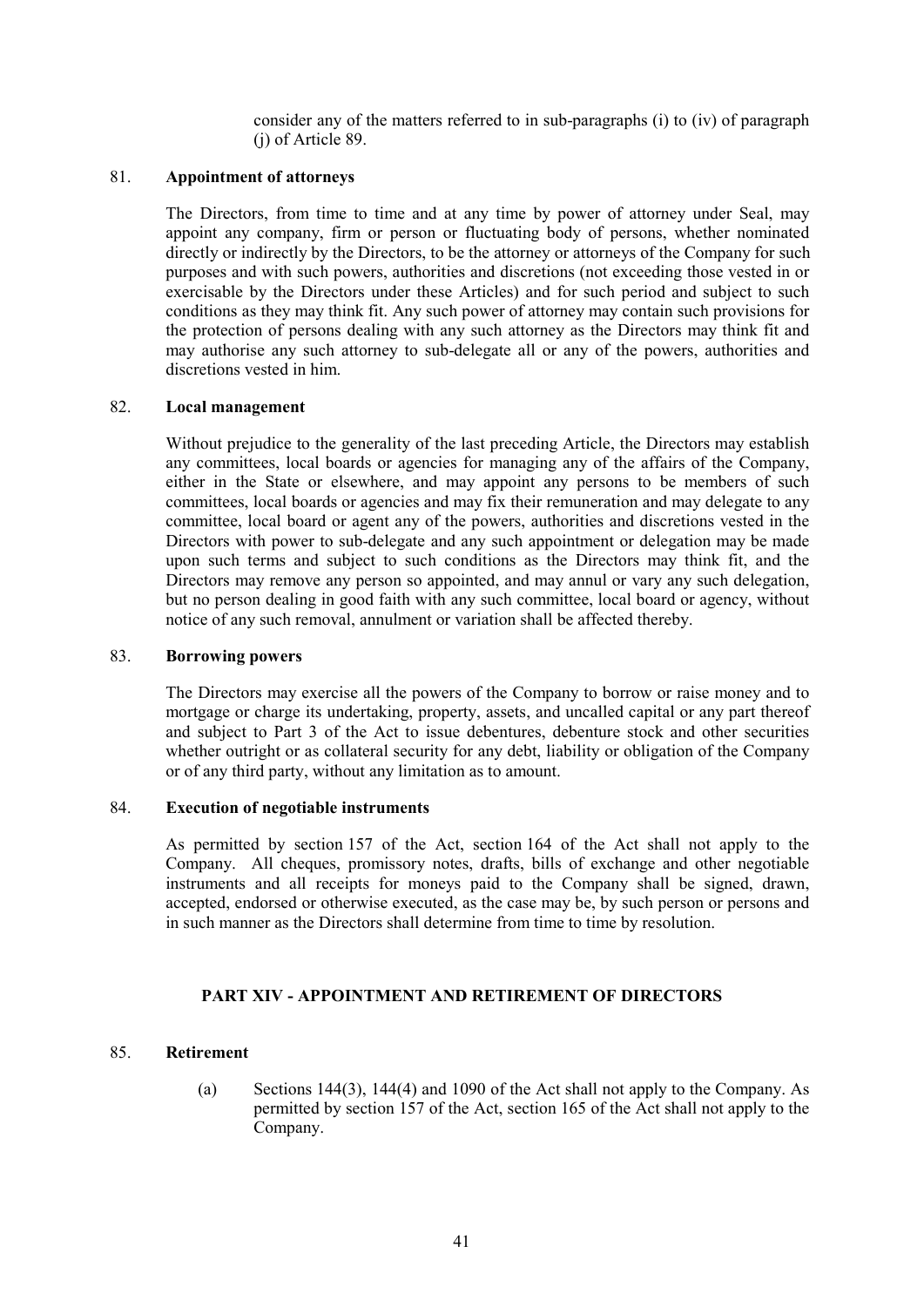- (b) At each annual general meeting of the Company every Director shall retire from office, subject to Article 89.
- (c) A retiring Director shall be eligible for re-election.
- (d) If a retiring Director is not reappointed (or deemed to be reappointed pursuant to these Articles) at the annual general meeting at which he retires, he shall retain office until the meeting appoints someone in his place or, if it does not do so, until the end of the meeting.

# 86. **Deemed re-appointment**

If the Company, at the annual general meeting at which a Director retires, does not fill the vacancy, the retiring Director, if willing to act, shall be deemed to have been re-appointed, unless at the meeting it is resolved not to fill the vacancy or a resolution for the reappointment of the Director is put to the meeting and lost.

# 87. **Eligibility for appointment**

No person other than a Director retiring at an annual general meeting shall be appointed a Director at any general meeting unless (i) he is recommended by the Directors or (ii) not less than seven nor more than 21 Clear Days before the date appointed for the meeting, notice executed by a member qualified to vote at the meeting has been given to the Company of the intention to propose that person for appointment stating the particulars which would be required, if he were so appointed, to be included in the Company's register of Directors together with notice executed by that person of his willingness to be appointed.

### 88. **Appointment of additional Directors**

- (a) Subject as aforesaid, the Company by ordinary resolution may appoint a person to be a Director either to fill a vacancy or as an additional Director.
- (b) The Directors may appoint a person who is willing to act to be a Director, either to fill a vacancy or as an additional Director, provided that the appointment does not cause the number of Directors to exceed any number fixed by or in accordance with these Articles as the maximum number of Directors. A Director so appointed shall hold office only until the next following annual general meeting, and shall then be eligible for re-election. If not re-appointed at such annual general meeting, such Director shall vacate office at the conclusion thereof.

#### 89. **Directors nominated by a government body**

- (a) Any person nominated pursuant to a direction of a Government Body for the purpose of any requirement imposed on the Governor and Company of the Bank of Ireland and the Company from time to time pursuant to an agreement, condition or scheme pursuant to Section 6 of the Credit Institutions (Financial Support) Act 2008 (as may be amended or re-enacted from time to time or pursuant to any similar or substitute legislation from time to time), including the Credit Institutions (Financial Support) Scheme 2008, shall be deemed to be appointed a Director (a "**Government Appointee**") and such Government Appointee may be removed as Director by the Government Body.
- (b) A Government Appointee may be appointed a Director of the Company by the Government Body delivering a notice in writing of such appointment to the Chairman. If not previously effected as aforesaid, the appointment of the Government Appointee as a Director shall be deemed to have taken effect on the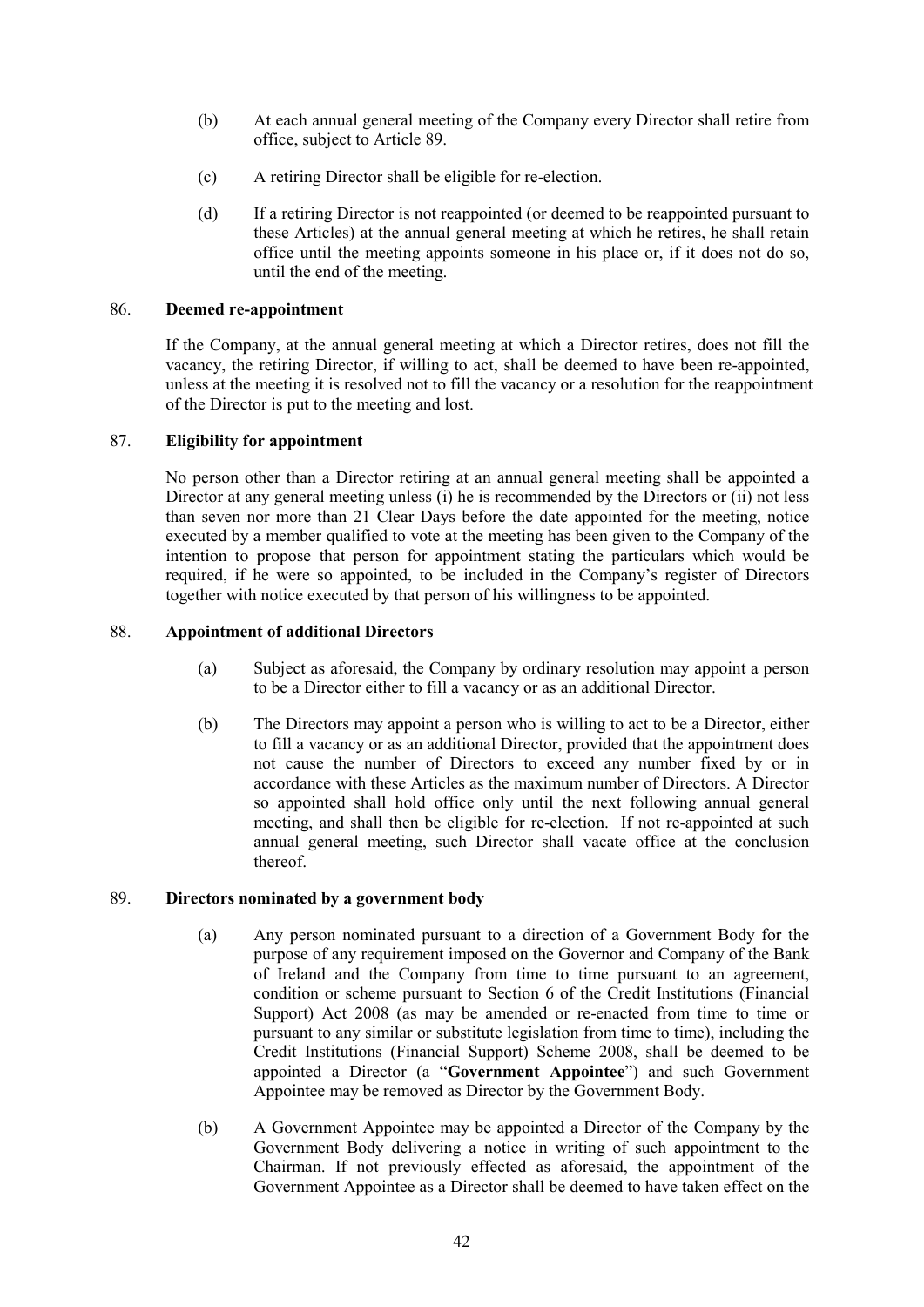day specified in the notice provided that this shall be after receipt by the Chairman of such notice from the Government Body.

- (c) The Government Body shall be entitled at its discretion, but subject to law, to enter into and to vary from time to time, agreements and arrangements with a Government Appointee as to his or her terms of appointment, terms of office and resignation or removal, provided that the Company shall not be required to be party to such agreements or arrangements and shall not be obliged to observe or perform them.
- (d) The Government Body may at any time, by notice in writing to the Company, with copies to the Chairman and to the Government Appointee concerned, remove from office as a Director of the Company any Government Appointee and every such removal shall be deemed to take effect forthwith upon receipt of such notice by the Bank. Subject to the Act (to the extent applicable), a Government Appointee shall not be removed from the Board other than by the Government Body in accordance with this Article.
- (e) The Company shall maintain sufficient vacancies on its Board to effect promptly the appointment(s) as Director(s) of any Government Appointee(s) in accordance with the provisions of this Article.
- (f) Nothing in Article 74 shall restrict the right of the Government Body to appoint a Government Appointee and if the appointment of a Government Appointee would result in the maximum number of Directors provided for in Article 74 to be exceeded, the Directors of the Company (excluding the Chairman, Deputy Chairman and executive Directors) who are not Government Appointees shall unless otherwise agreed amongst such Directors draw lots to determine which of their number shall be deemed to have resigned upon the Government Appointee taking office such that the maximum number of Directors provided for in Article 74 is not exceeded.
- (g) A Government Appointee shall not retire at the annual general meeting of the Company. Articles 85 to 87 inclusive (Retirement of Directors) shall not apply to a Government Appointee, provided that no Government Appointee may serve as a Director for a period longer than nine years after the date of his/her appointment and shall be deemed to have retired from office on the date that is nine years after the date of his/her first appointment as a Director, provided that the period since a Director's appointment shall be deemed to include and commence from his first appointment as a director of the Governor and Company of the Bank of Ireland, notwithstanding that such date predates his appointment as a Director.
- (h) If the Government Body removes any Government Appointee from office as a Director or procures his/her resignation from office pursuant to this Article, the Government Body shall indemnify the Company against all losses, liabilities, expenses, damages and costs incurred by it in connection with his/her removal or resignation.
- (i) The Government Body may elect to conduct a claim referred to in the preceding paragraph of this Article, and if it so elects the Government Body shall keep the Company informed of such conduct of the claim and shall consult with the Company, so far as it is practicable for it to do so, as to the actions taken by him. The Company may, by agreement with the Government Body assume control of such claim (whereupon it shall similarly keep the Government Body informed of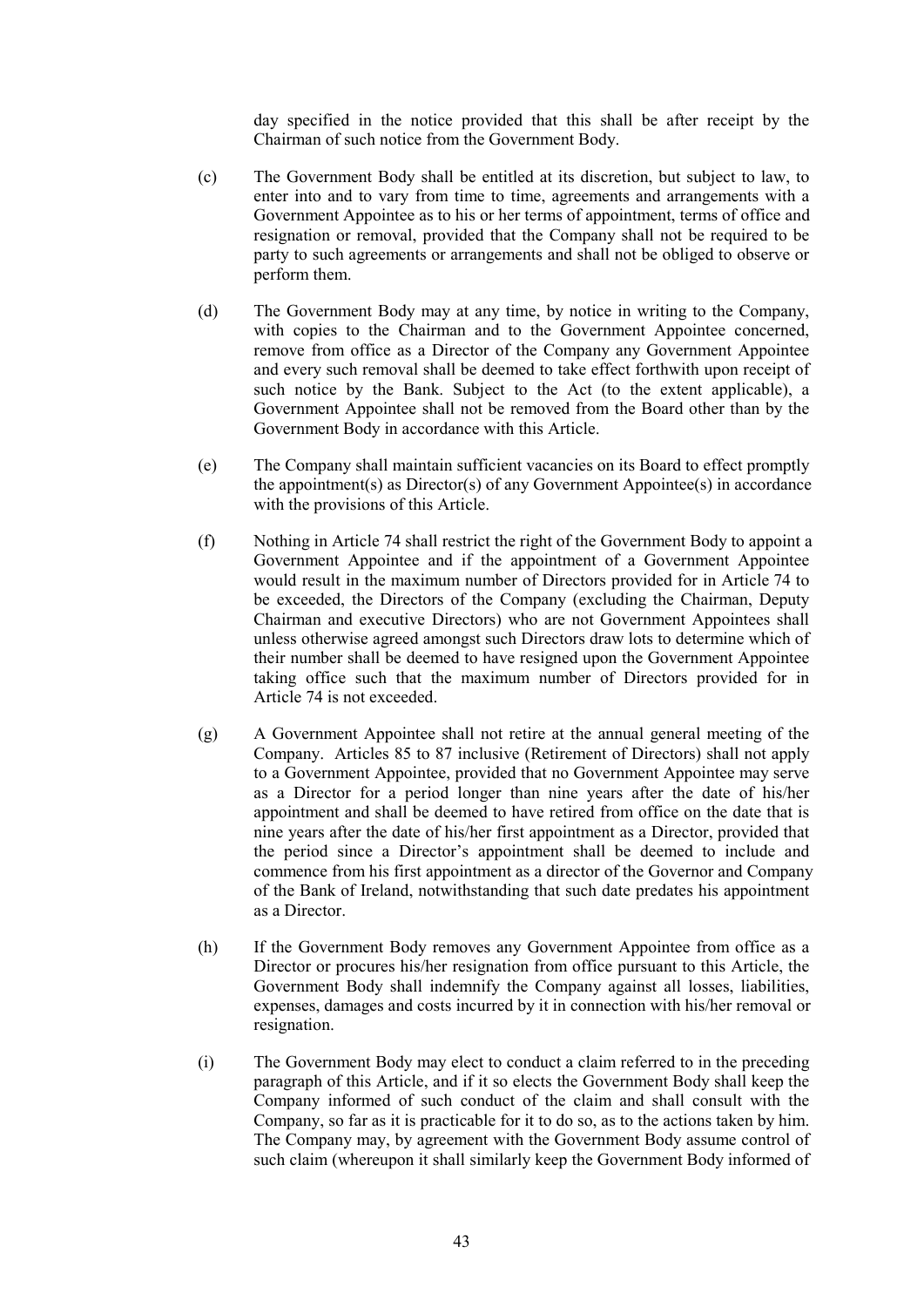such conduct of the claim and consult with it so far as it is practicable for it to do so).

- (j) Nothing in Article 94 (Restriction on Directors voting) shall restrict a Government Appointee from participating fully in any meeting of the Directors or voting on any matter unless the Government Appointee has an interest in the matter in a manner which concerns him personally. For the avoidance of doubt none of the following shall be regarded as giving rise to such an interest:
	- (i) the fact that he or she was appointed by the Government Body;
	- (ii) the fact that a Government Body may have an interest in the matter;
	- (iii) the matter relates to a matter that requires the consent of the Government Body;
	- (iv) the matter concerns compliance with the laws or regulations of the State; or
	- (v) a Government Body has made or issued any statement or policy in respect of such matter.
- (k) The act of any one Government Body in exercising its rights under this Article shall be deemed to be the act of all of the Government Body together and shall be binding on all of them.

# **PART XV - DISQUALIFICATION AND REMOVAL OF DIRECTORS**

### 90. **Disqualification and removal of Directors**

- (a) Section 148(2) of the Act shall not apply to the Company.
- (b) The office of a Director shall be vacated ipso facto if:
	- (i) he is restricted or disqualified from acting as a director of any company under the provisions of Part 14 of the Act;
	- (ii) he becomes bankrupt or makes any arrangement or composition with his creditors generally under the laws of any jurisdiction;
	- (iii) in the opinion of a majority of his co-Directors, he becomes incapable by reason of mental disorder of discharging his duties as a Director;
	- (iv) (not being a Director holding for a fixed term an executive office in his capacity as a Director) he resigns his office by notice to the Company;
	- (v) he is convicted of an indictable offence, unless the Directors otherwise determine;
	- (vi) he shall have been absent for more than six consecutive months without permission of the Directors from meetings of the Directors held during that period and the Directors pass a resolution that by reason of such absence he has vacated office;
	- (vii) save in the case of a Government Appointee, he is required in writing by all his co-Directors to resign; or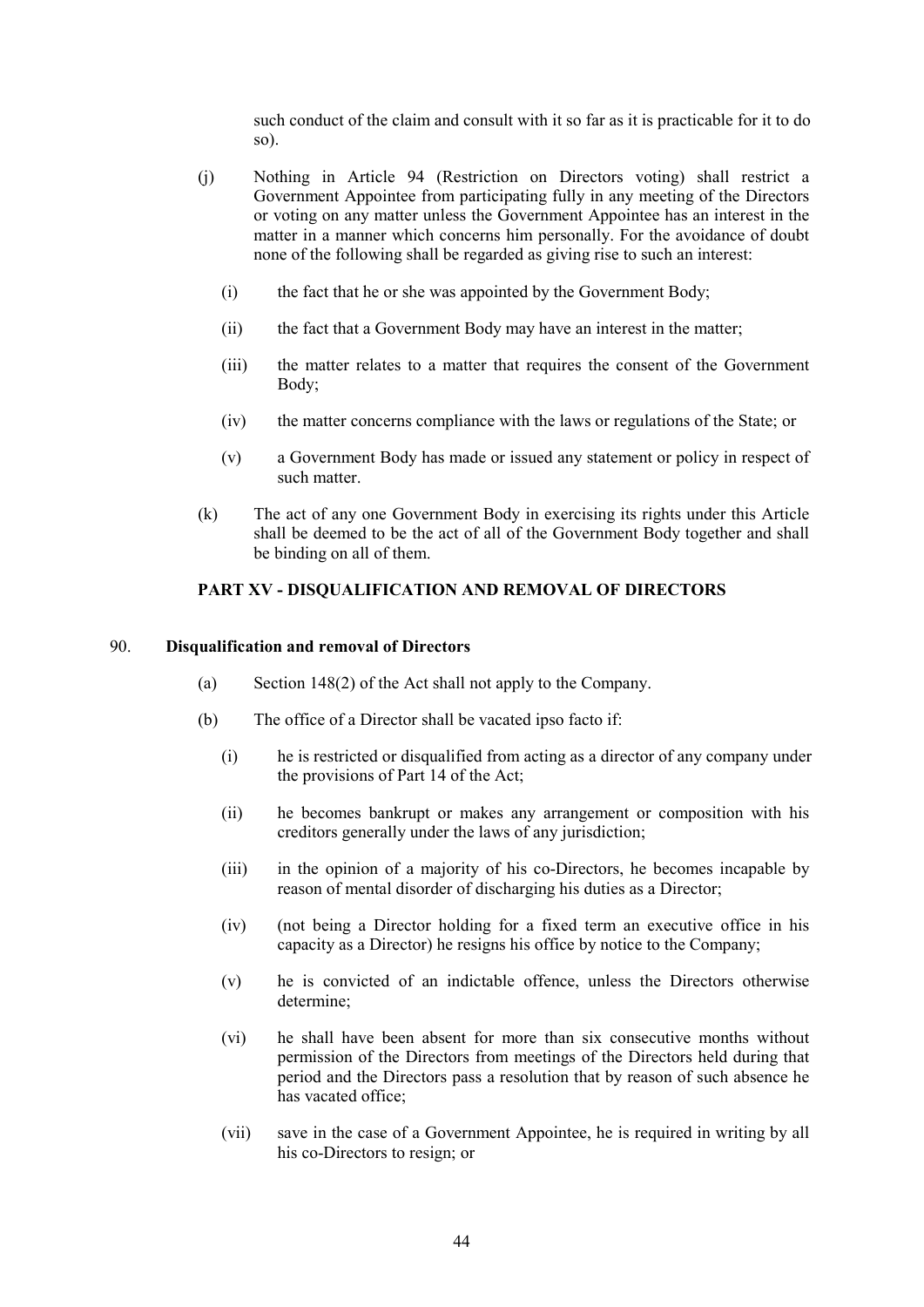(viii) in the case of a Government Appointee, if removed from office by the Government Body pursuant to Article 89.

#### 91. **Removal of Directors**

The Company, by ordinary resolution of which notice has been given in accordance with the provisions of the Act, may remove any Director before the expiry of his period of office notwithstanding anything in these Articles or in any agreement between the Company and such Director and may, if thought fit, by ordinary resolution appoint another Director in his stead. The person appointed shall be subject to retirement at the same time as if he had become a Director on the date on which the Director in whose place he is appointed was last appointed a Director. Nothing in this Article shall be taken as depriving a person removed hereunder of compensation or damages payable to him in respect of the termination of his appointment as Director or of any appointment terminating with that of Director.

# **PART XVI - DIRECTORS' OFFICES AND INTERESTS**

# 92. **Executive offices**

- (a) As permitted by section 157 of the Act, sections 159 and 162 of the Act shall not apply to the Company.
- (b) The Directors may appoint one or more of their body to the office of Chief Executive or to any other executive office under the Company (including, where considered appropriate, the office of Chairman or of Deputy Chairman) on such terms and for such period as they may determine and, without prejudice to the terms of any contract entered into in any particular case, may revoke any such appointment at any time.
- (c) A Director holding any such executive office shall receive such remuneration, whether in addition to or in substitution for his ordinary remuneration as a Director and whether by way of salary, commission, participation in profits or otherwise or partly in one way and partly in another, as the Directors may determine.
- (d) The appointment of any Director to the office of Chairman or Deputy Chairman or Chief Executive shall terminate automatically if he ceases to be a Director but without prejudice to any claim for damages for breach of any contract of service between him and the Company.
- (e) The appointment of any Director to any other executive office shall not determine automatically if he ceases from any cause to be a Director unless the contract or resolution under which he holds office shall expressly state otherwise, in which event such determination shall be without prejudice to any claim for damages for breach of any contract of service between him and the Company.
- (f) A Director may hold any other office or place of profit under the Company (except that of Auditor to the Company or any subsidiary thereof) in conjunction with his office of Director, and may act in a professional capacity to the Company, on such terms as to remuneration and otherwise as the Directors shall arrange. Section 230 of the Act shall not apply to the Company.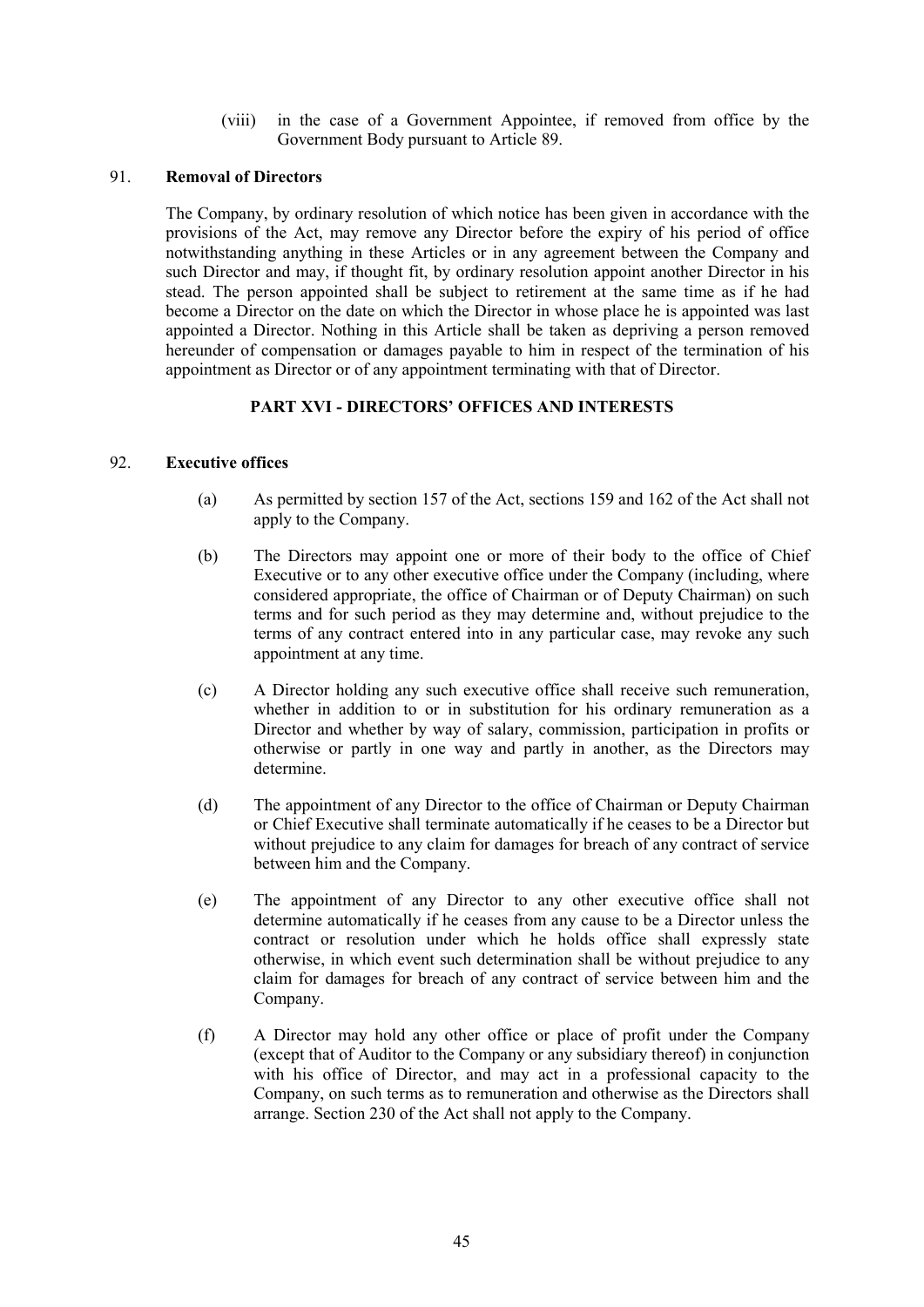# 93. **Directors' interests**

- (a) Subject to the provisions of the Act, and provided that he has disclosed to the Directors the nature and extent of any material interest of his, a Director notwithstanding his office:
	- (i) may be a party to, or otherwise interested in, any transaction or arrangement with the Company or any subsidiary or associated undertaking thereof or in which the Company or any subsidiary or associated undertaking thereof is otherwise interested;
	- (ii) may be a director or other officer of, or employed by, or a party to any transaction or arrangement with, or otherwise interested in, any body corporate promoted by the Company or in which the Company or any subsidiary or associated undertaking thereof is otherwise interested; and
	- (iii) shall not be accountable, by reason of his office, to the Company for any benefit which he derives from any such office or employment or from any such transaction or arrangement or from any interest in any such body corporate and no such transaction or arrangement shall be liable to be avoided on the ground of any such interest or benefit,

and section 229 of the Act shall not apply to the Company.

- (b) No Director or intending Director shall be disqualified by his office from contracting with the Company either as vendor, purchaser or otherwise, nor shall any such contract or any contract or arrangement entered into by or on behalf of the other Company in which any Director shall be in any way interested be avoided nor shall any Director so contracting or being so interested be liable to account to the Company for any profit realised by any such contract or arrangement by reason of such Director holding that office or of the fiduciary relationship thereby established. The nature of a Director's interest must be declared by him at the meeting of the Directors at which the question of entering into the contract or arrangement is first taken into consideration, or if the Director was not at the date of that meeting interested in the proposed contract or arrangement at the next meeting of the Directors held after he became so interested, and in a case where the Director becomes interested in a contract or arrangement after it is made at the first meeting of the Directors held after he becomes so interested.
- (c) A copy of every declaration made and notice given under this Article shall be entered within three days after the making or giving thereof in a book kept for this purpose. Such book shall be open for inspection without charge by any Director, Secretary, Auditor or member of the Company at the Office and shall be produced at every general meeting of the Company and at any meeting of the Directors if any Director so requests in sufficient time to enable the book to be available at the meeting.
- (d) For the purposes of this Article:
	- (i) a general notice given to the Directors that a Director is to be regarded as having an interest of the nature and extent specified in the notice in any transaction or arrangement in which a specified person or class of persons is interested shall be deemed to be a disclosure that the Director has an interest in any such transaction of the nature and extent so specified; and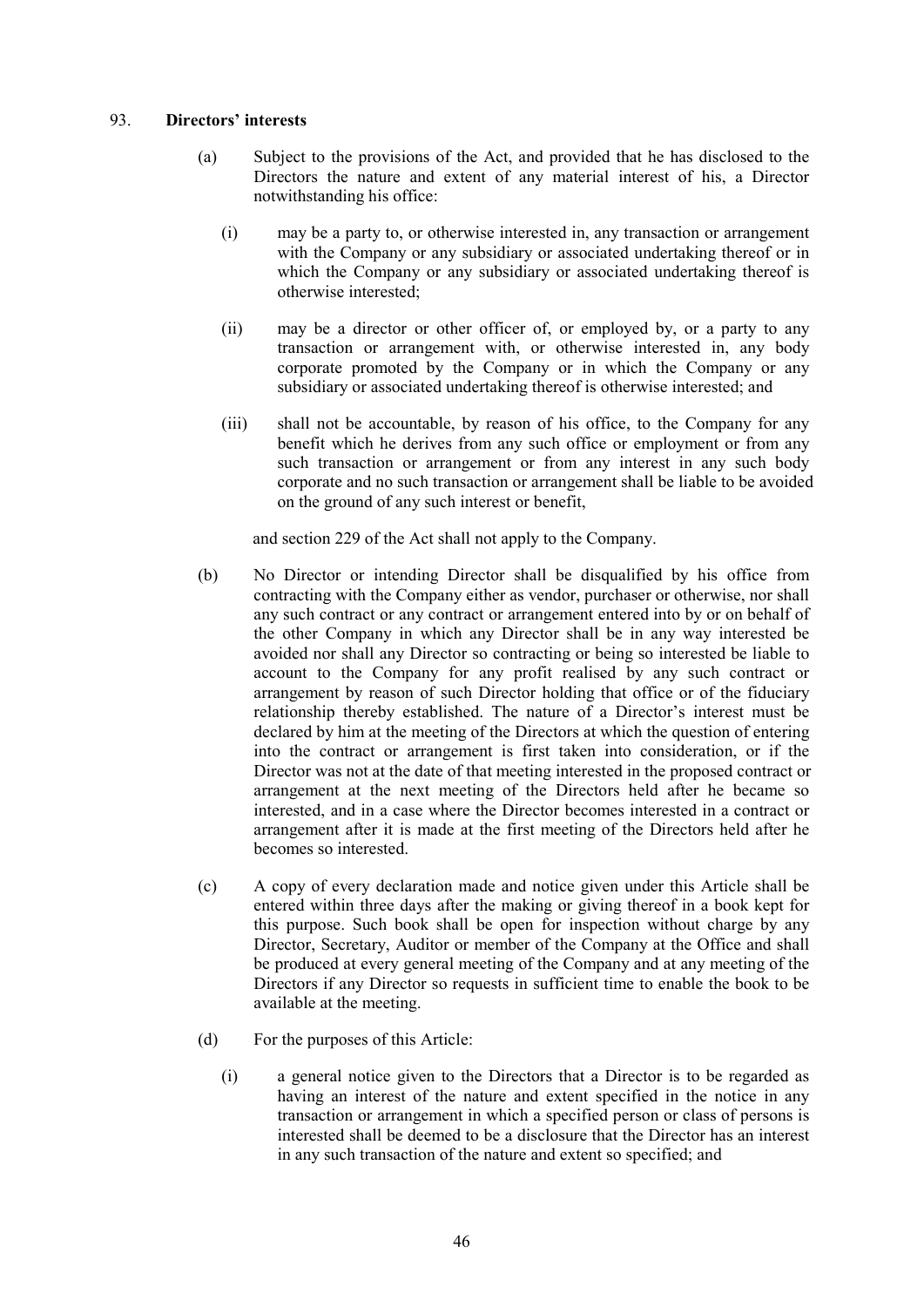(ii) an interest of which a Director has no knowledge and of which it is unreasonable to expect him to have knowledge shall not be treated as an interest of his.

# 94. **Restriction on Directors' voting**

- (a) As permitted by section 157 of the Act, section 163 of the Act shall not apply to the Company. Section 1113 of the Act shall also not apply to the Company.
- (b) Save as otherwise provided by these Articles, a Director shall not vote at a meeting of the Directors or a committee of Directors on any resolution concerning a matter in which he has, directly or indirectly, an interest which is material or a duty which conflicts or may conflict with the interests of the Company. A Director shall not be counted in the quorum present at a meeting in relation to any such resolution on which he is not entitled to vote.
- (c) A Director shall be entitled (in the absence of some other material interest than is indicated below) to vote (and be counted in the quorum) in respect of any resolutions concerning any of the following matters, namely:
	- (i) the giving of any security, guarantee or indemnity to him in respect of money lent by him or by any other person to the Company or any of its subsidiaries or associated companies or obligations incurred by him or by any other person at the request of or for the benefit of the Company or any of its subsidiaries or associated companies;
	- (ii) the giving of any security, guarantee or indemnity to a third party in respect of a debt or obligation of the Company or any of its subsidiaries or associated companies for which he himself has assumed responsibility in whole or in part and whether alone or jointly with others under a guarantee or indemnity or by the giving of security;
	- (iii) any proposal concerning any offer of shares or debentures or other securities of or by the Company or any of its subsidiaries or associated companies for subscription, purchase or exchange in which offer he is or may be entitled to participate as a Holder (or other indirect beneficial owner) of securities or he is or is to be interested as a participant in the underwriting or subunderwriting thereof;
	- (iv) any proposal concerning any other company in which he is interested, directly or indirectly and whether as an officer or shareholder or otherwise howsoever, provided that he and any persons connected (as defined from time to time by the Listing Rules) with him do not to his knowledge have an interest in one per cent or more of the issued shares of any class of the equity share capital of such company or of the voting rights available to members of such company (or of a third company through which such interest is derived) (any such interest being deemed for the purposes of this Article to be a material interest in all circumstances and any such interest being one which he would be required to notify pursuant to Chapter 5 of Part 5 of the Act as amended by Chapter 4 Part 17 of the Act if it was an interest in more than the notifiable percentage (defined by Section 1052 of that Act) of such issued shares); or
	- (v) any proposal concerning the adoption, modification or operation of a superannuation fund or retirement benefits scheme under which he may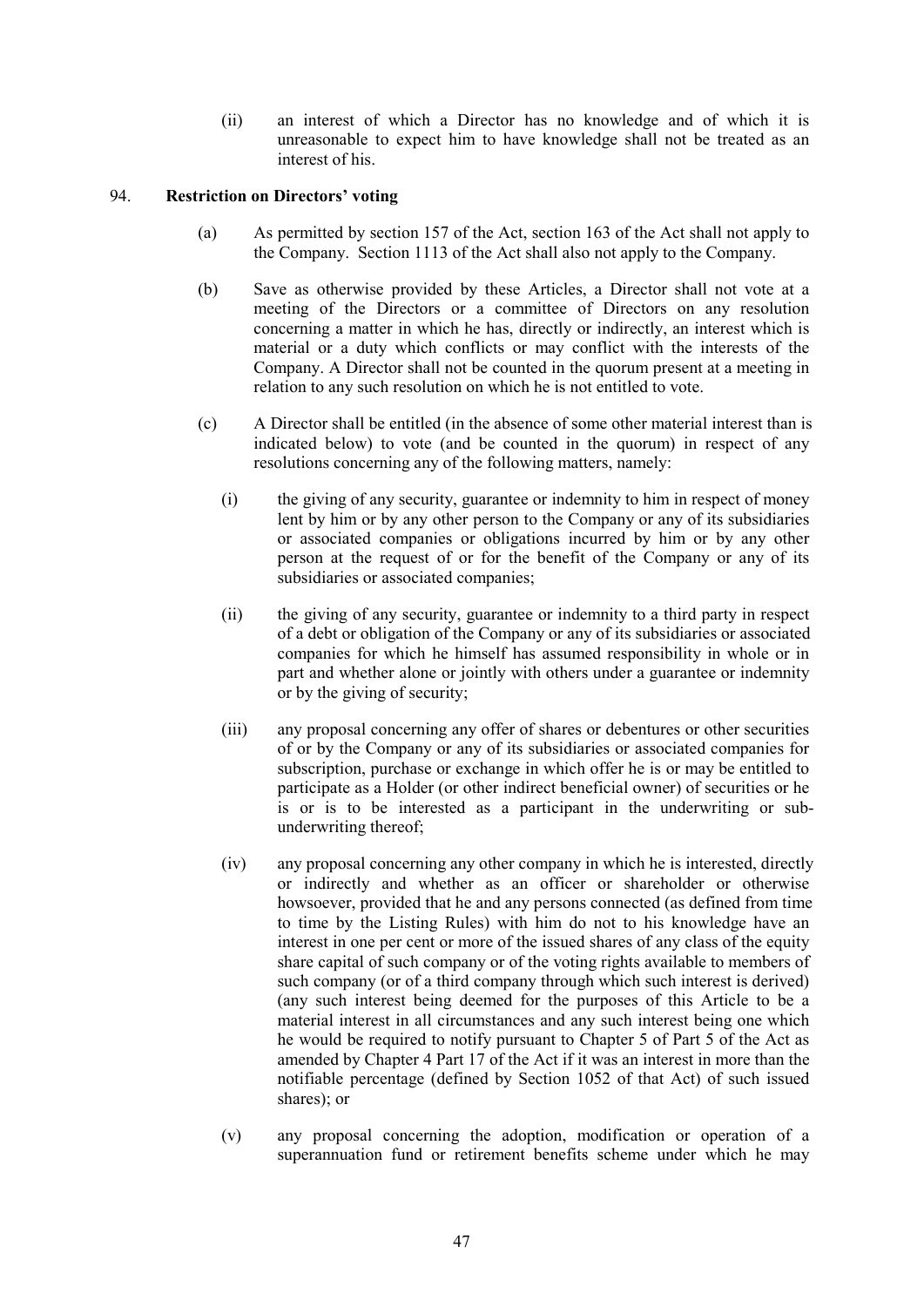benefit and which has been approved by or is subject to and conditional upon approval for taxation purposes by the appropriate taxation authorities;

- (vi) any proposal concerning the adoption, modification or operation of any scheme for enabling employees (including full time executive Directors) of the Company and/or any subsidiary thereof to acquire shares in the Company or any arrangement for the benefit of employees of the Company or any of its subsidiaries under which the Director benefits or may benefit; or
- (vii) any proposal concerning the giving of any indemnity pursuant to these Articles or the discharge of the cost of any insurance cover purchased or maintained pursuant to Article 95.
- (d) Where proposals are under consideration concerning the appointment (including fixing or varying the terms of appointment) of two or more Directors to offices or employments with the Company or any company in which the Company is interested, such proposals may be divided and considered in relation to each Director separately and in such case each of the Directors concerned (if not debarred from voting under sub-paragraph (b) (iv) of this Article) shall be entitled to vote (and be counted in the quorum) in respect of each resolution except that concerning his own appointment.
- (e) Nothing in Section  $228(1)(e)$  of the Act shall restrict a Director from entering into any commitment which has been approved by the Board or has been approved pursuant to such authority as may be delegated by the Board or is otherwise in accordance with these Articles.
- (f) If a question arises at a meeting of Directors or of a committee of Directors as to the materiality of a Director's interest or as to the right of any Director to vote and such question is not resolved by his voluntarily agreeing to abstain from voting, such question may be referred, before the conclusion of the meeting, to the chairman of the meeting and his ruling in relation to any Director other than himself shall be final and conclusive. In relation to the chairman of the meeting, such question may be resolved by a resolution of a majority of the Directors (other than the chairman of the meeting) present at the meeting at which the question first arises.
- (g) For the purposes of this Article, an interest of a person who is the spouse or a minor child of a Director shall be treated as an interest of the Director.
- (h) The Company by ordinary resolution may suspend or relax the provisions of this Article to any extent or ratify any transaction not duly authorised by reason of a contravention of this Article.

# 95. **Pensions and insurance of Directors and Officers**

(a) The Directors may provide benefits, whether by way of pensions, gratuities or otherwise, for any Director, former Director or other officer or former officer of the Company or to any person who holds or has held any office or employment with the Company or with any body corporate which is or has been a subsidiary or associated undertaking of the Company or a predecessor in business of the Company or of any such subsidiary or associated undertaking and to any member of his family or any person who is or was dependent on him and may set up, establish, support, alter, maintain and continue any scheme for providing all or any such benefits and for such purposes any Director accordingly may be, become or remain a member of, or rejoin, any scheme and receive or retain for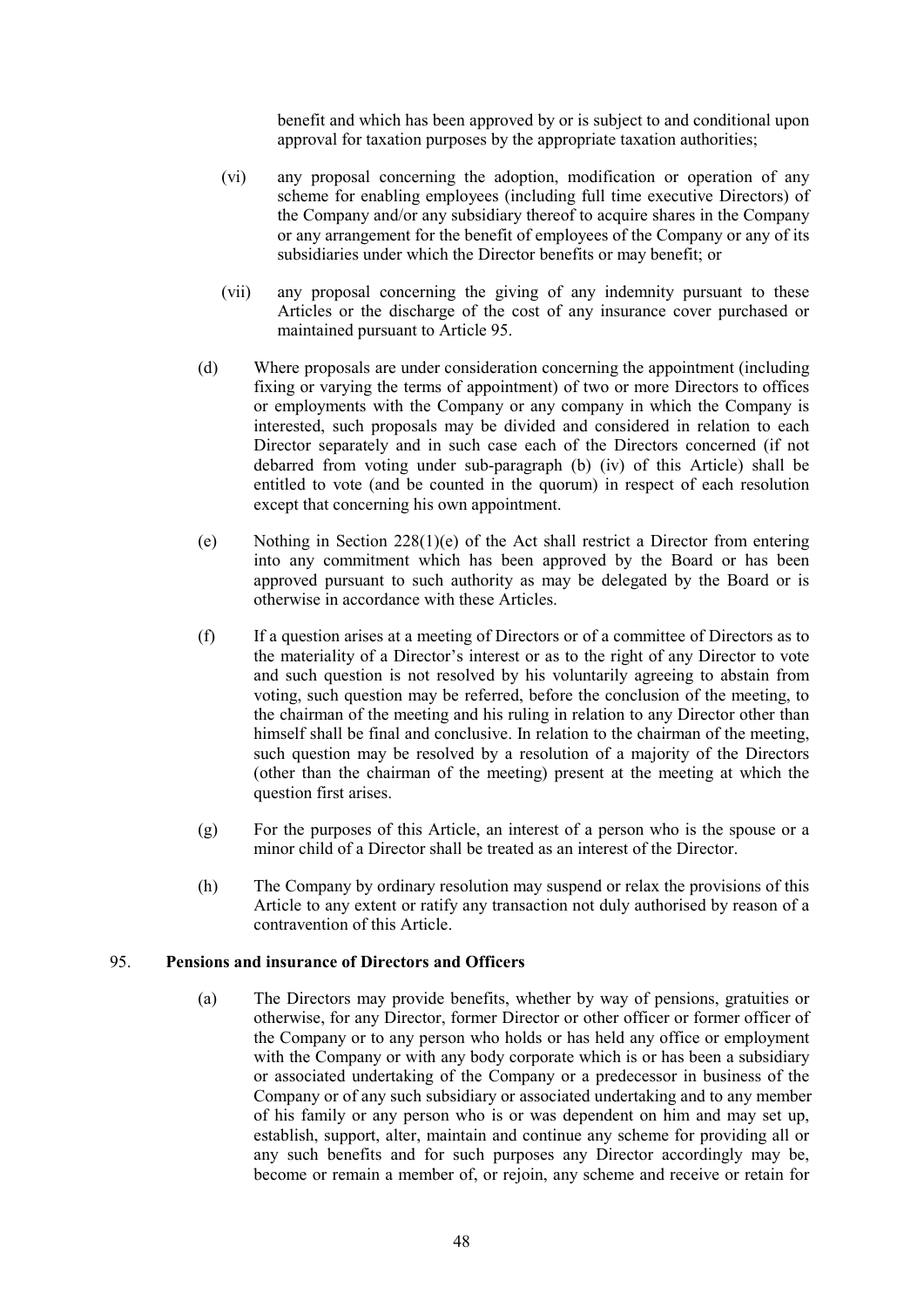his own benefit all benefits to which he may be or become entitled thereunder. The Directors may pay out of the funds of the Company any premiums, contributions or sums payable by the Company under the provisions of any such scheme in respect of any of the persons or class of persons above referred to who are or may be or become members thereof.

(b) The Directors shall have the power to purchase and maintain insurance for or for the benefit of any persons who are or were at any time, Directors, officers, or employees of the Company, or of any other company which is its holding company or in which the Company or such holding company has any interest whether direct or indirect or which is in any way allied to or associated with the Company, or of any subsidiary undertaking of the Company or any such other company, or who are or were at any time trustees of any pension fund in which employees of the Company, or any other company or such subsidiary undertaking are interested, including (without prejudice to the generality of the foregoing) insurance against any liability incurred by such persons in respect of any act or omission in the actual or purported execution or discharge of their duties or in the exercise or purported exercise of their powers or otherwise in relation to their duties, powers or offices in relation to the Company or any such other company, subsidiary undertaking or pension fund.

# **PART XVII - PROCEEDINGS OF DIRECTORS**

# 96. **Convening and regulation of Directors' meetings**

- (a) As permitted by section 157 of the Act, sections 160 and 161 of the Act shall not apply to the Company.
- (b) Subject to the provisions of these Articles, the Directors may regulate their proceedings as they think fit. A Director may, and the Secretary at the request of a Director shall, call a meeting of the Directors. Any Director may waive notice of any meeting and any such waiver may be retrospective.
- (c) Notice of a meeting of the Directors or any other notice required to be given to or by a Director shall be deemed to be duly given to a Director if it is given to him personally or by word of mouth or by telephone, or sent in writing by delivery, post, cable, telegram, telex, telefax, electronic mail or any other means of communication approved by the Directors to him at his last known address or any other address given by him to the Company for this purpose.

# 97. **Quorum for Directors' meetings**

- (a) The quorum for the transaction of the business of the Directors may be fixed by the Directors and unless so fixed at any other number shall be five Directors.
- (b) The continuing Directors or a sole Director may act notwithstanding any vacancies in their number but if the number of Directors is less than the number fixed as the quorum, they may act only for the purpose of filling vacancies or of calling a general meeting.

# 98. **Voting at Directors' meetings**

(a) Questions arising at any meeting of Directors shall be decided by a majority of votes. Where there is an equality of votes, the chairman of the meeting shall have a second or casting vote.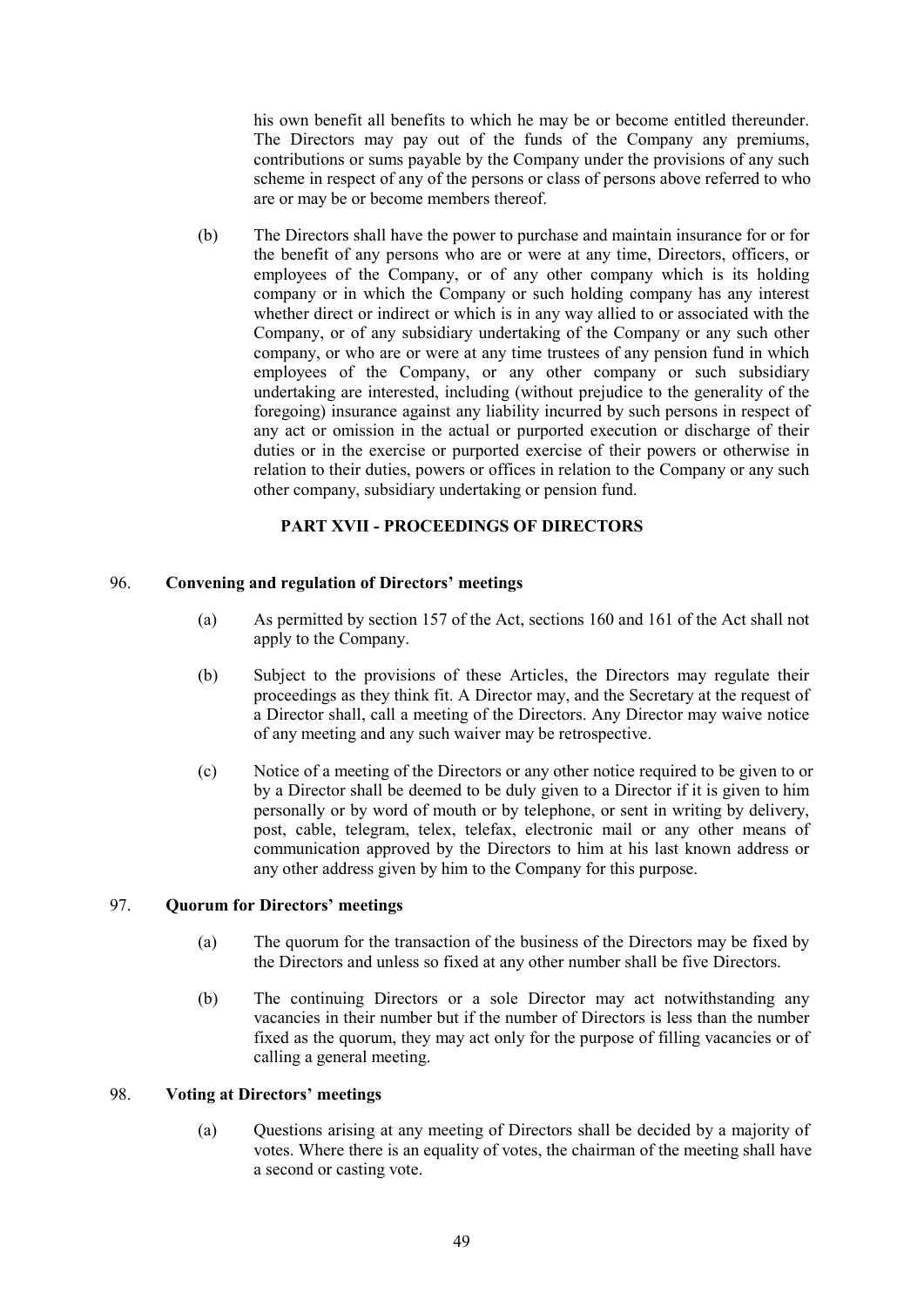(b) Subject as hereinafter provided, each Director present and voting shall have one vote and in addition to his own vote shall be entitled to one vote in respect of each other Director not present at the meeting who shall have authorised him in respect of such meeting to vote for such other Director in his absence. Any such authority may relate generally to all meetings of the Directors or to any specified meeting or meetings and must be in writing and may be sent by delivery, post, cable, telegram, telex, telefax, electronic mail or any other means of communication approved by the Directors and may bear a printed facsimile, electronic signature or advanced electronic signature of the Director giving such authority. The authority must be delivered to the Secretary for filing prior to or must be produced at the first meeting at which a vote is to be cast pursuant thereto.

# 99. **Telecommunication meetings**

Any Director may participate in a meeting of the Directors or any committee of the Directors by means of conference telephone or other telecommunications equipment by means of which all persons participating in the meeting can hear each other speak and such participation in a meeting shall constitute presence in person at the meeting.

### 100. **Chairman and Deputy Chairman of the Board of Directors**

- (a) The Directors may elect a chairman to act as the chairman of their meetings and determine the period for which he is to hold office, and may remove any such chairman from time to time (provided that any such removal shall not of itself be deemed to effect the removal of that person from his office as a Director) but if no such chairman is elected or if at any meeting the chairman is unwilling to act or is not present within five minutes after the time appointed for holding the same the Deputy Chairman should be chairman of this meeting or if he is not present or is unwilling to act, the Directors present may choose one of their number to be chairman of the meeting.
- (b) The Directors may elect a Deputy Chairman and determine the period for which he or she is to hold office, and may remove any such Deputy Chairman from time to time (provided any such removal should not of itself be deemed to effect the removal of that person from his or her office as a Director).
- (c) Any reference in these Articles to a Chairman shall also be construed to include the terms Chairperson or Chairwoman and any reference to Deputy Chairman shall also be construed to include the terms Deputy Chairperson or Deputy Chairwoman.

# 101. **Validity of acts of Directors**

All acts done by any meeting of the Directors or of a committee of Directors or by any person acting as a Director, notwithstanding that it be afterwards discovered that there was some defect in the appointment of any such Director or person acting as aforesaid, or that they or any of them were disqualified from holding office or had vacated office, shall be as valid as if every such person had been duly appointed and was qualified and had continued to be a Director and had been entitled to vote.

#### 102. **Directors' resolutions or other document in writing**

A resolution or other document in writing (in electronic form or otherwise) signed (whether by electronic signature, advanced electronic signature or otherwise as approved by the Directors) by all the Directors entitled to receive notice of a meeting of Directors or of a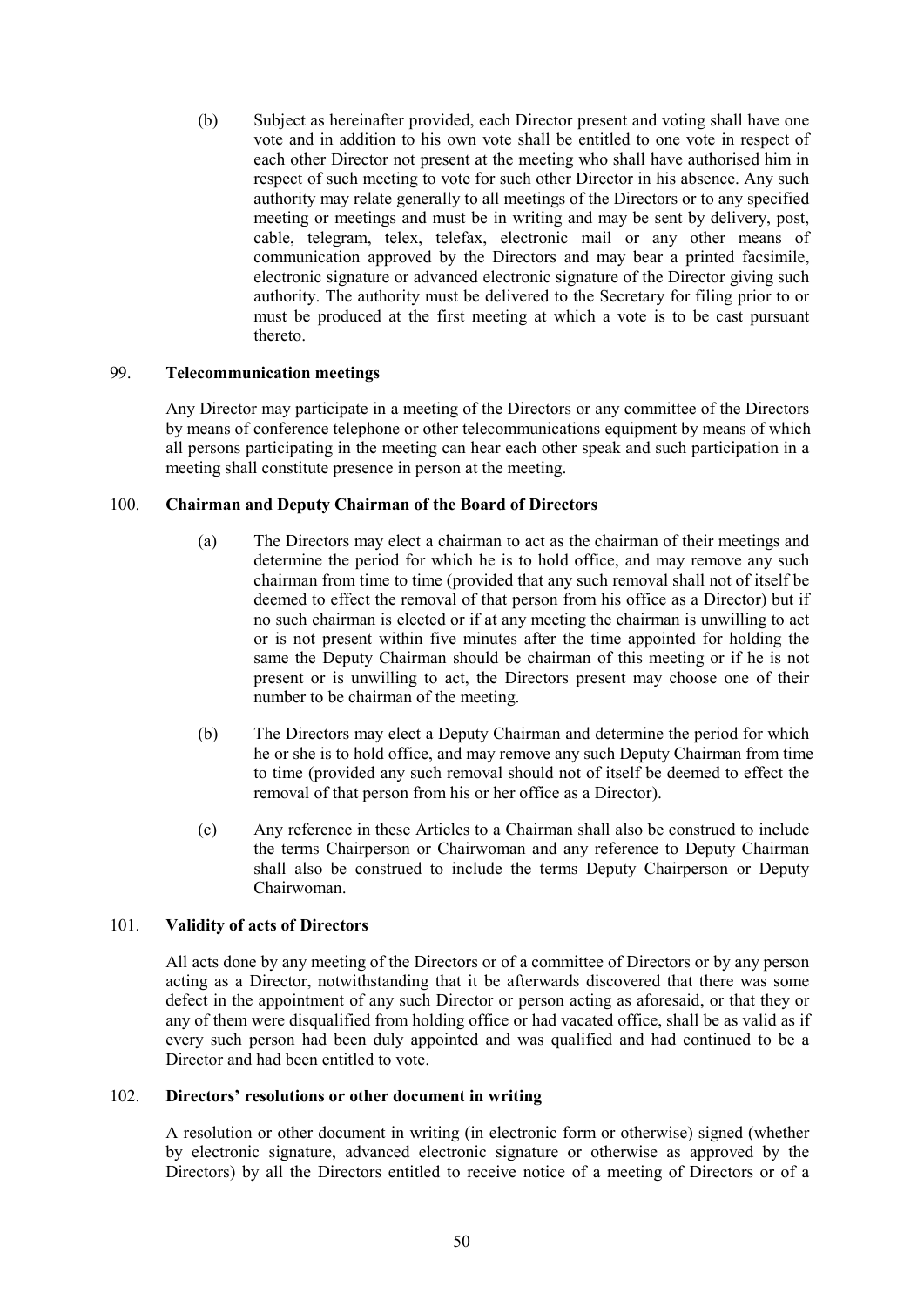committee of Directors shall be as valid as if it had been passed at a meeting of Directors or (as the case may be) a committee of Directors duly convened and held and may consist of several documents in the like form each signed by one or more Directors, and such resolution or other document or documents when duly signed may be delivered or transmitted (unless the Directors shall otherwise determine either generally or in any specific case) by facsimile transmission, electronic mail or some other similar means of transmitting the contents of documents.

### **PART XVIII - THE SECRETARY**

# 103. **Appointment of Secretary**

- (a) The Secretary shall be appointed by the Directors for such term, at such remuneration and upon such conditions as they may think fit and any Secretary so appointed may be removed by them.
- (b) The Secretary may appoint and remove one or more Deputy Secretaries or Assistant Secretaries from time to time upon such conditions as the Secretary thinks fit.
- (c) Anything required or authorised by the Act or these Articles to be done by the Secretary may be done by or to any Deputy Secretary or Assistant Secretary or, if there is no Deputy Secretary or Assistant Secretary readily available and capable of acting, by or to any officer of the Company authorised generally or specially in that behalf by the Directors, provided that any provision of the Act or these Articles requiring or authorising a thing to be done by or to a Director and the Secretary shall not be satisfied by its being done by or to the same person acting both as a Director and as, or in the place of, the Secretary.

# **PART XIX - THE SEAL**

#### 104. **The common seal and official seal**

- (a) Sections 43(2) and 43(3) of the Act shall not apply to the Company.
- (b) The Company's Seal shall be used only by the authority of the Directors, a committee authorised by the Directors to exercise such authority or by any one or more persons severally or jointly so authorised by the Directors or such a committee, and the use of the Seal shall be deemed to be authorised for these purposes where the matter or transaction pursuant to which the Seal is to be used has been so authorised.
- (c) Any instrument to which the Company's Seal shall be affixed shall be signed by any one of:
	- (i) a Director;
	- (ii) the secretary; or
	- (iii) any other person authorised to sign by (i) the Directors or (ii) a committee or a person with the authority to use the seal under this Article,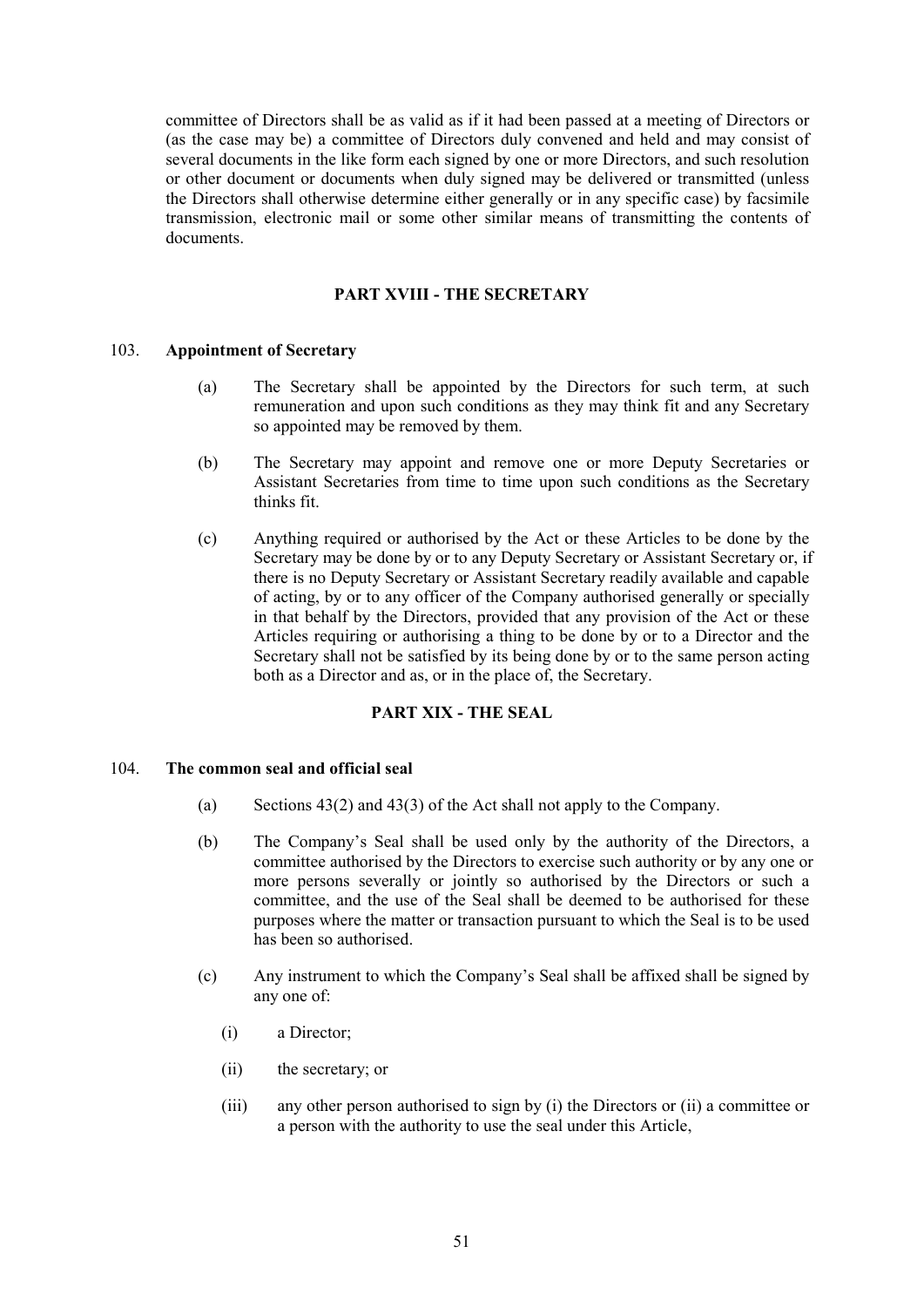and the signature or countersignature of a second such person shall not be required.

- (d) The Company may have an official seal for use abroad.
- (e) The Company may have one or more duplicate common seals or official seals for use in different locations.

# 105. **Signature of sealed instruments**

- (a) As regards any certificates for shares or debentures or other securities of the Company, the Directors may determine by resolution that such signature shall be dispensed with, or be printed thereon or affixed thereto by some method or system of mechanical signature provided that in any such case the certificate to be sealed shall have been approved for sealing by the Secretary or by the Auditors or by some person appointed by the Directors for this purpose.
- (b) Any instrument in electronic form to which the seal is required to be affixed, shall be sealed by means of an advanced electronic signature based on a qualified certificate of a Director or the Secretary or by some other person appointed by the Directors for the purpose.

# **PART XX - DIVIDENDS AND RESERVES**

### 106. **Declaration of dividends**

- (a) Sections 124, 125 and 126 of the Act shall not apply to the Company. Subject to the provisions of the Act, the Company by ordinary resolution may declare dividends in accordance with the respective rights of the members, but no dividend shall exceed the amount recommended by the Directors.
- (b) Subject to the provisions of the Act, the Directors may declare and pay interim dividends if it appears to them that they are justified by the profits of the Company available for distribution. If the share capital is divided into different classes, the Directors may declare and pay interim dividends on shares which confer deferred or non-preferred rights with regard to dividend as well as on shares which confer preferential rights with regard to dividend, but subject always to any restrictions for the time being in force (whether under these Articles, under the terms of issue of any shares or under any agreement to which the Company is a party, or otherwise) relating to the application, or the priority of application, of the Company's profits available for distribution or to the declaration or as the case may be the payment of dividends by the Company. Subject as aforesaid, the Directors may also pay at intervals settled by them any dividend payable at a fixed rate if it appears to them that the profits available for distribution justify the payment. Provided the Directors act in good faith they shall not incur any liability to the Holders of shares conferring preferred rights for any loss they may suffer by the lawful payment of an interim dividend on any shares having deferred or non-preferred rights.
- (c) Subject to the provisions of the Act, the Directors may declare and pay final dividends without the requirement for an ordinary resolution, provided that the resolution of the Directors approving such final dividend expressly approves it as a final dividend and absent such an express statement, it shall be deemed to be an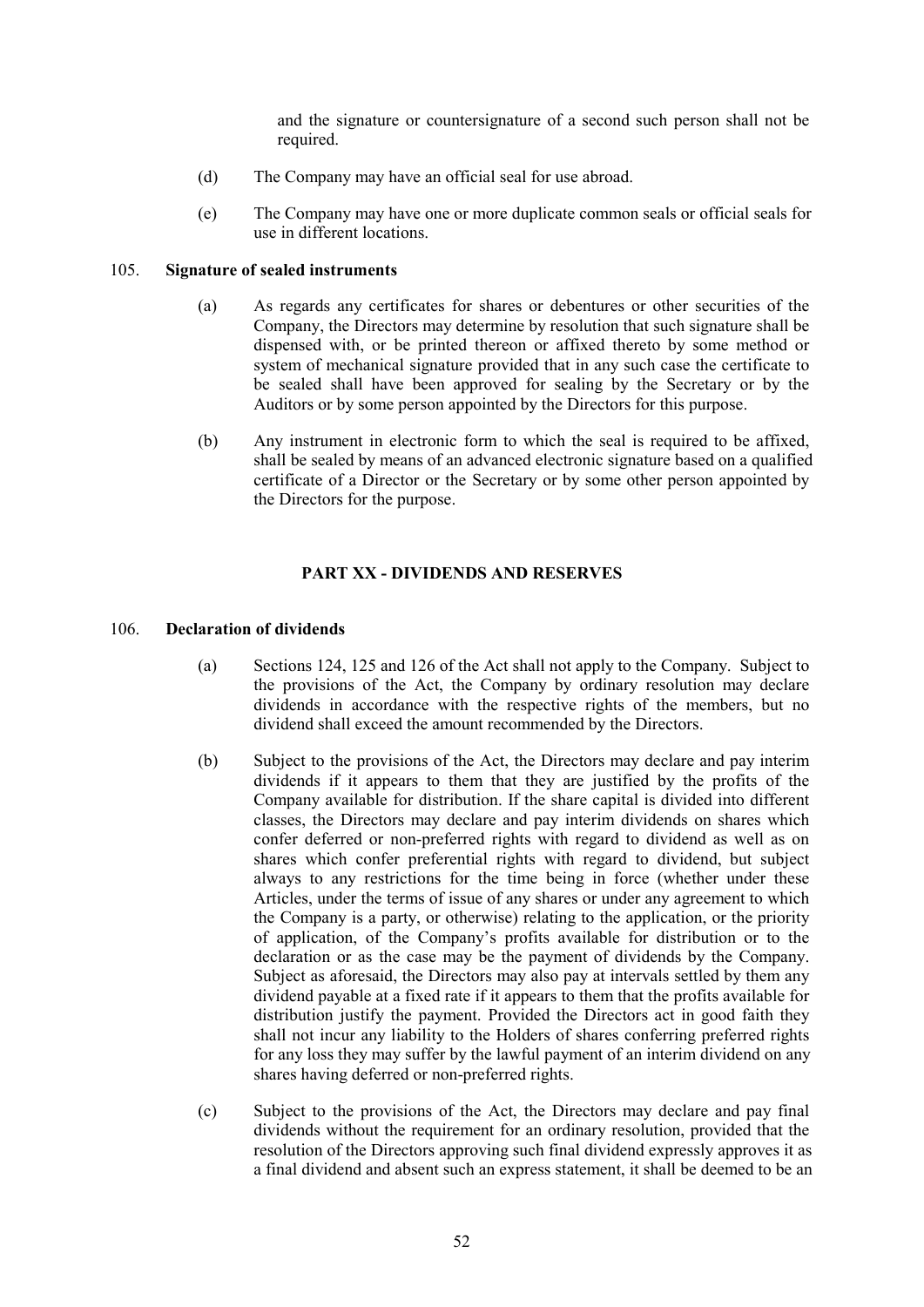interim dividend to which the preceding paragraph of this Article applies. Provided the Directors act in good faith they shall not incur any liability to the Holders of shares conferring preferred rights for any loss they may suffer by the lawful payment of a final dividend on any shares having deferred or nonpreferred rights.

# 107. **Payment of dividends**

- (a) Except as otherwise provided by the rights attached to shares, all dividends shall be declared and paid according to the amounts paid up on the shares on which the dividend is paid (excluding premium and undenominated capital). Subject as aforesaid, all dividends shall be apportioned and paid proportionately to the amounts paid or credited as paid on the shares during any portion or portions of the period in respect of which the dividend is paid; but if any share is issued on terms providing that it shall rank for dividend as from a particular date, such share shall rank for dividend accordingly. For the purposes of this Article, no amount paid on a share in advance of calls shall be treated as paid on a share.
- (b) If several persons are registered as joint Holders of any share, any one of them may give effectual receipts for any dividend or other moneys payable on or in respect of the share on or in respect of the share.

# 108. **Deductions from dividends**

The Directors may deduct from any dividend or other moneys payable to any member in respect of a share any moneys payable at such time by him to the Company in respect of that share.

# 109. **Dividends** *in specie*

A general meeting declaring a dividend may direct, upon the recommendation of the Directors, that it shall be satisfied wholly or partly by the distribution of assets (and, in particular, of paid up shares, debentures or debenture stock of any other company or in any one or more of such ways) and the Directors shall give effect to such resolution. Where any difficulty arises in regard to the distribution, the Directors may settle the same as they think expedient and in particular may issue fractional certificates and fix the value for distribution of such specific assets or any part thereof in order to adjust the rights of all the parties and may determine that cash payments shall be made to any members upon the footing of the value so fixed in order to adjust rights of all the parties and may vest any such specific assets in trustees, upon trust for the persons entitled to the dividend as the Directors think expedient, and generally may make such arrangements for the allotment, acceptance and sale of such specific assets or fractional certificates, or any part thereof, and otherwise as they may think fit.

# 110. **Dividend payment mechanism**

(a) Any dividend or other moneys payable in respect of any share may be paid by cheque or warrant sent by post, at the risk of the person or persons entitled thereto, to the registered address of the Holder or, where there are joint Holders, to the registered address of that one of the joint Holders who is first named on the Register or to such person and to such address as the Holder or joint Holders may in writing direct. Every such cheque or warrant shall be made payable to the order of the person to whom it is sent and payment of the cheque or warrant shall be a good discharge to the Company. Any joint Holder or other person jointly entitled to a share as aforesaid may give receipts for any dividend or other moneys payable in respect of the share. Any such dividend or other distribution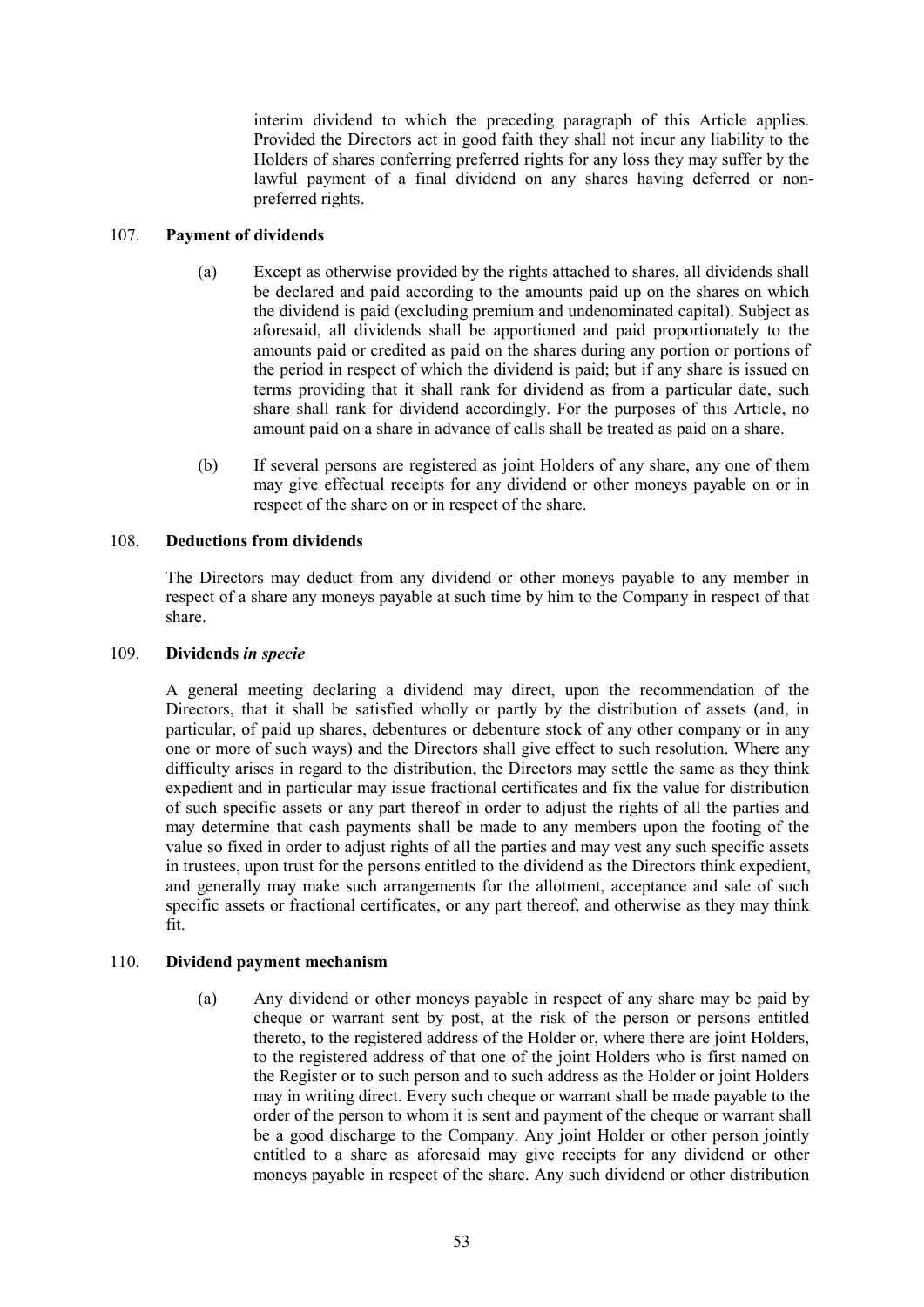may also be paid by any other method (including payment in a currency other than euro, electronic funds transfer, direct debit, bank transfer or by means of a relevant system) which the Directors consider appropriate from time to time (without the requirement for the consent of the Holder) and the Holder shall be deemed to have accepted all of the other risks inherent in such methods of payment. The debiting of the Company's account in respect of the relevant amount shall be evidence of good discharge of the Company's obligations in respect of any payment made by any such methods.

- (b) Any dividend or other monies payable in respect of a share may be paid by interbank transfer payment, electronic form (including electronic funds transfer) or by such other means approved by the Directors directly to an account (of a type approved by the Directors) nominated in writing by the Holder or the joint Holders. If the Directors decide that payment will be made by electronic funds transfer to an account (of a type approved by the Directors) nominated by a Holder or joint Holders, but no such account is nominated by the Holder or joint Holders or an electronic transfer into an nominated account is rejected or refunded, the Company may credit the amount payable to an account of the Company to be held until the Holder nominates a valid account. Payment by electronic transfer shall be deeded to have been made at the risk of the persons entitled to the money. The debiting of the Company's account in respect of the relevant amount shall be evidence of good discharge of the Company's obligations in respect of any payment made by the aforementioned method.
- (c) In respect of shares in uncertificated form, where the Company is authorised to do so by or on behalf of the Holder or joint Holders in such manner as the Company shall from time to time consider sufficient, the Company may also pay any such dividend, interest or other moneys by means of the relevant system concerned (subject always to the facilities and requirements of that relevant system). Every such payment made by means of the relevant system shall be made in such manner as may be consistent with the facilities and requirements of the relevant system concerned. Without prejudice to the generality of the foregoing, in respect of shares in uncertificated form, such payment may include the sending by the Company or by any person on its behalf of an instruction to the Operator of the relevant system to credit the cash memorandum account of the Holder or joint Holders.

#### 111. **Dividends not to bear interest**

No dividend or other moneys payable in respect of a share shall bear interest against the Company unless otherwise provided by the rights attached to the share.

### 112. **Payment to Holders on a particular date**

Any resolution declaring a dividend on shares of any class, whether a resolution of the Company in general meeting or a resolution of the Directors, may specify that the same may be payable to the persons registered as the Holders of such shares at the close of business on a particular date, notwithstanding that it may be a date prior to, on or after that on which the resolution is passed, and thereupon the dividend shall be payable to them in accordance with their respective holdings so registered, but without prejudice to the rights inter se of transferors and transferees of any such shares in respect of such dividend. The provisions of this Article shall apply, mutatis mutandis, to capitalisations to be effected in pursuance of these Articles. Any dividend, interest or other sum payable which remains unclaimed for one year after having been declared may be invested or otherwise made use of by the Directors for the benefit of the Company until claimed.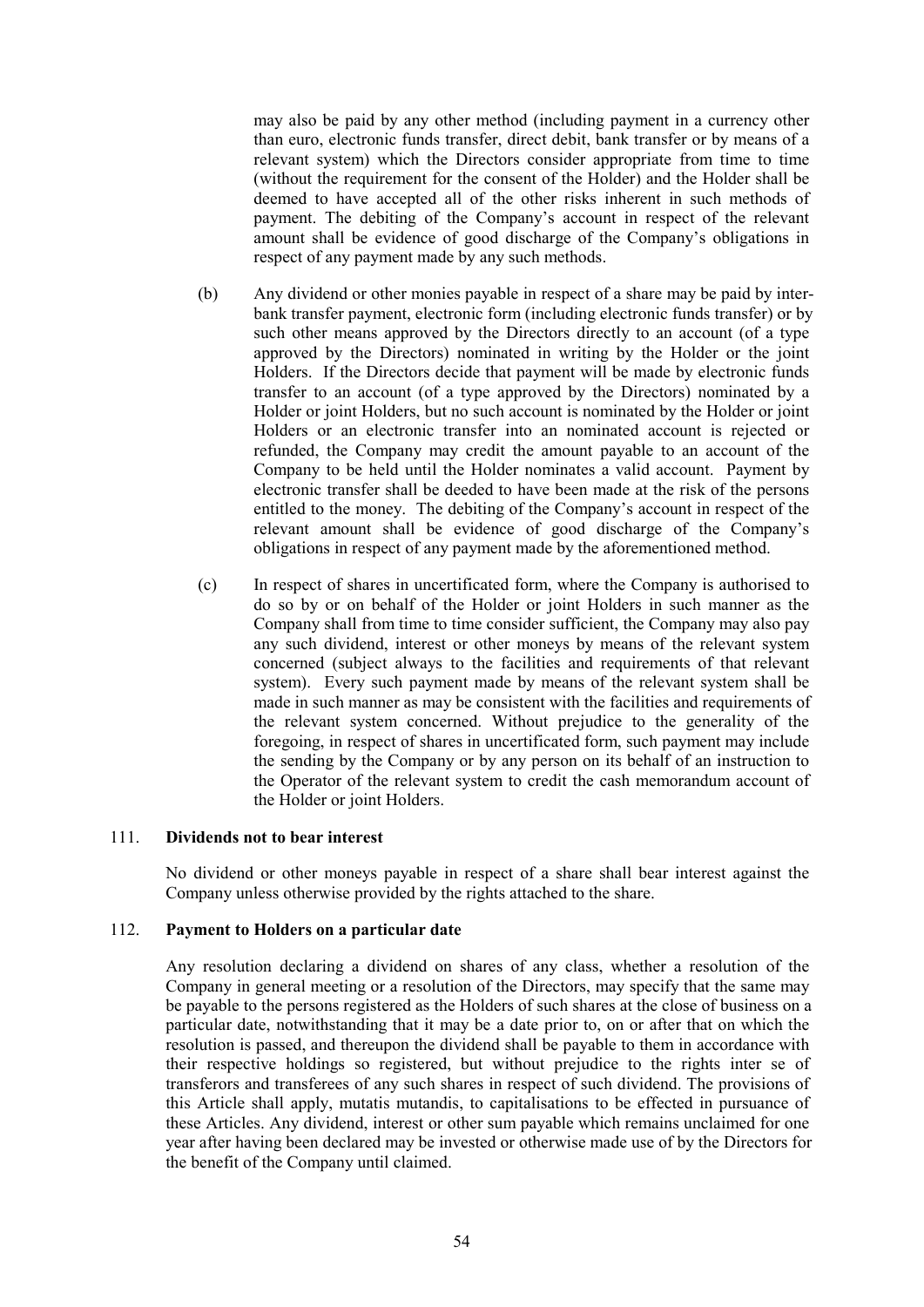# 113. **Unclaimed dividends**

- (a) If the Directors so resolve, any dividend which has remained unclaimed for twelve years from the date of its declaration shall be forfeited in favour of the Company and cease to remain owing by the Company. The payment by the Directors of any unclaimed dividend or other moneys payable in respect of a share into a separate account shall not constitute the Company a trustee in respect thereof.
- (b) The Company may cease sending dividend warrants by post if such warrants have been returned undelivered or left uncashed for a period of six months or more from their date of issuance on two consecutive occasions and following such second occasion, reasonable enquiries have failed to establish any new address of the registered holder of the shares.

# 114. **Reserves**

Before recommending any dividend, whether preferential or otherwise, the Directors may carry to reserve out of the profits of the Company such sums as they think proper. All sums standing to reserve may be applied from time to time in the discretion of the Directors for any purpose to which the profits of the Company may be properly applied and at the like discretion may be either employed in the business of the Company or invested in such investments as the Directors may lawfully determine. The Directors may divide the reserve into such special funds as they think fit and may consolidate into one fund any special funds or any parts of any special funds into which the reserve may have been divided as they may lawfully determine. Any sum which the Directors may carry to reserve out of the unrealised profits of the Company shall not be mixed with any reserve to which profits available for distribution have been carried. The Directors may also carry forward, without placing the same to reserve, any profits which they may think it prudent not to distribute.

# **PART XXI – ACCOUNTING RECORDS**

# 115. **Accounting Records**

- (a) The Directors shall, in accordance with Chapter 2 of Part 6 of the Act, cause to be kept adequate accounting records, whether in the form of documents, electronic form or otherwise, that:
	- (i) correctly record and explain the transactions of the Company;
	- (ii) will at any time enable the assets, liabilities, financial position and profit or loss of the Company to be determined with reasonable accuracy;
	- (iii) will enable the Directors to ensure that any financial statements of the Company, required to be prepared under Sections 290 or 293 of the Act, comply with the requirements of the Act; and
	- (iv) will enable those financial statements of the Company to be readily and properly audited.
- (b) The accounting records shall be kept on a continuous and consistent basis and entries therein shall be made in a timely manner and be consistent from year to year. Adequate accounting records shall be deemed to have been maintained if they comply with the provisions of Chapter 2 of Part 6 of the Act and explain the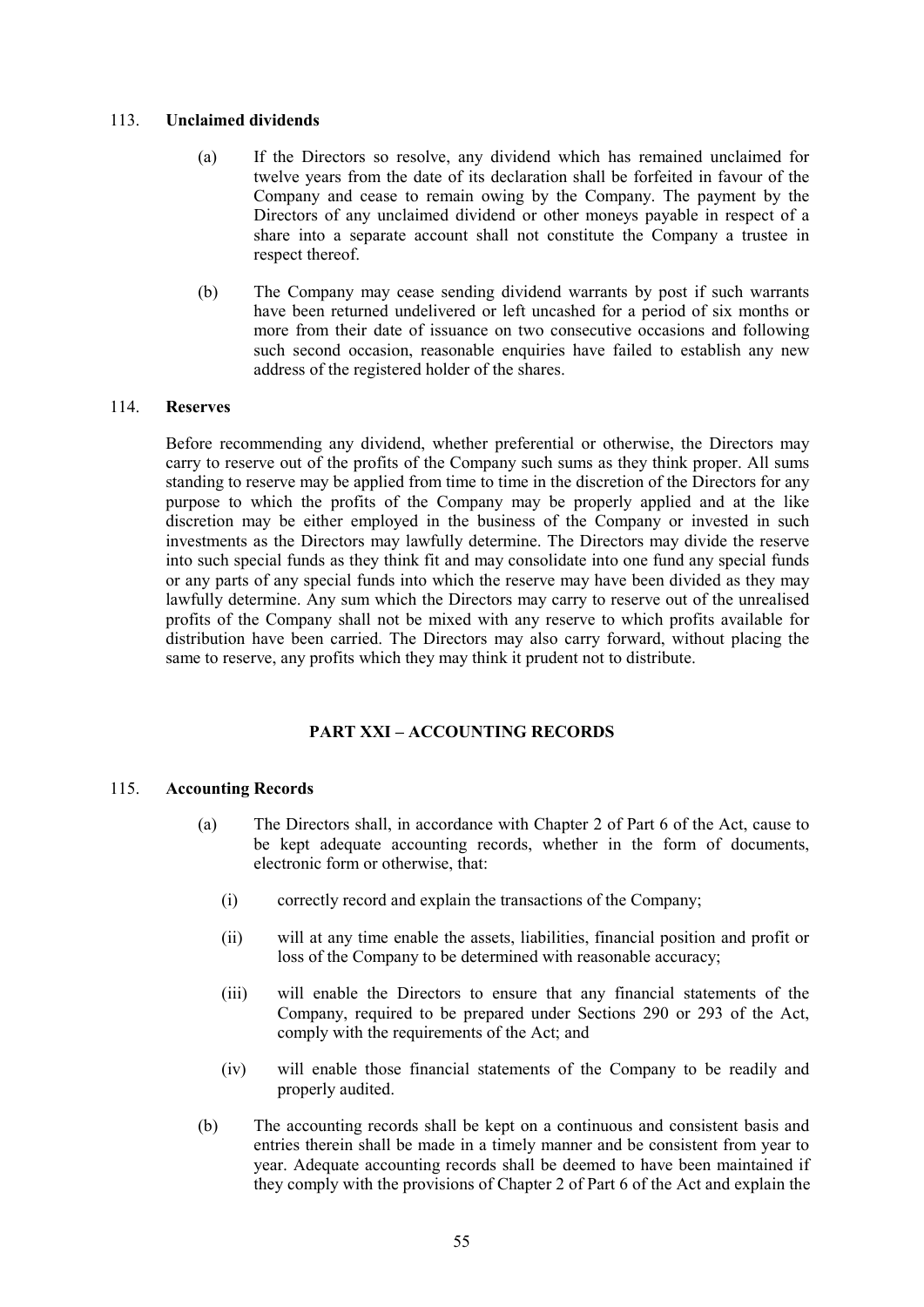Company's transactions and facilitate the preparation of financial statements that give a true and fair view of the assets, liabilities, financial position and profit or loss of the Company and, if relevant, the group and include any information and returns referred to in Section 283(2) of the Act.

- (c) The accounting records shall be kept at the Office or, subject to the provisions of the Act, at such other place as the Directors think fit and shall be open at all reasonable times to the inspection of the Directors.
- (d) The Directors shall determine from time to time whether and to what extent and at what times and places and under what conditions or regulations the accounting records of the Company shall be open to the inspection of members, not being Directors. No member (not being a Director) shall have any right of inspecting any financial statement or accounting record of the Company except as conferred by the Act or authorised by the Directors or by the Company in general meeting.
- (e) In accordance with the provisions of the Act, the Directors shall cause to be prepared and to be laid before the annual general meeting of the Company from time to time such statutory financial statements of the Company and reports as are required by the Act to be prepared and laid before such meeting.
- (f) A copy of every statutory financial statement of the Company (including every document required by law to be annexed thereto) which is to be laid before the annual general meeting of the Company together with a copy of the Directors' report and Auditors' report, or summary financial statements prepared in accordance with Section 1119 of the Act, shall be sent, by post, electronic mail or any other means of electronic communications, not less than twenty-one Clear Days before the date of the annual general meeting, to every person entitled under the provisions of the Act to receive them; provided that in the case of those documents sent by electronic mail, such documents shall be sent with the consent of the recipient, to the address of the recipient notified to the Company by the recipient for such purposes and the required number of copies of these documents shall be forwarded at the same time to the appropriate sections of the Stock Exchanges; and provided, where the Directors elect to send summary financial statements to the members, any member may request that he be sent a copy of the statutory financial statements of the Company. The Company may, in addition to sending one or more copies of its statutory financial statements, summary financial statements or other communications to its members, send one or more copies to any Approved Nominee. For the purposes of this Article, sending by electronic communications includes the making available or displaying on the Company's website (or a website designated by the Board), and each member is deemed to have irrevocably consented to receipt of every statutory financial statement of the Company (including every document required by law to be annexed thereto) and every copy of the Directors' report and the Auditors' report and every copy of any summary financial statements prepared in accordance with Section 1119 of the Act, by any such document being made so available or displayed. For the avoidance of doubt, sections 338(5), 338(6) and 339(7) of the Act shall not apply to the Company.
- (g) Auditors shall be appointed and their duties regulated in accordance with the Act.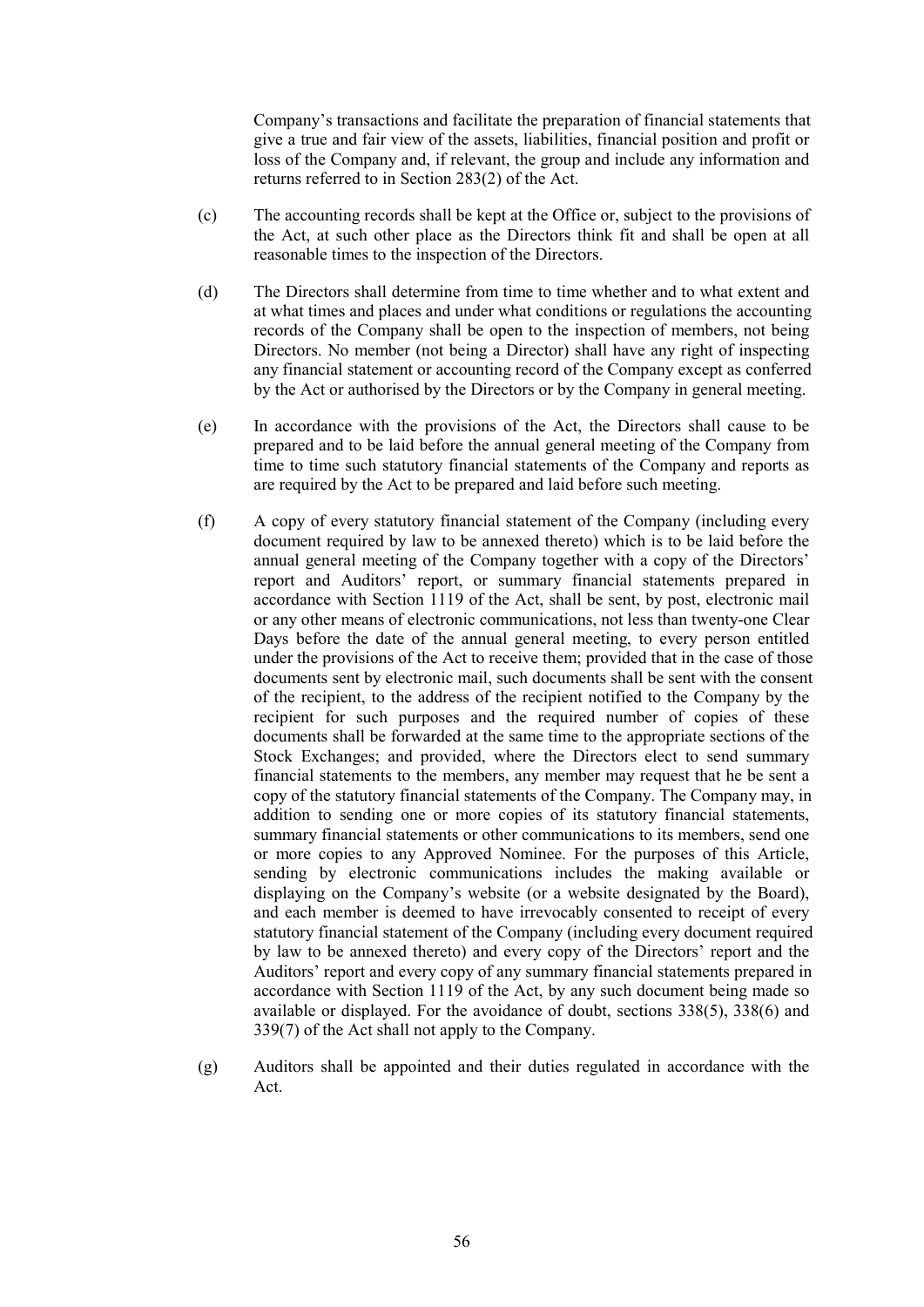# **PART XXII - CAPITALISATION OF PROFITS OR RESERVES**

### 116. **Scrip dividends**

- (a) Sections 124, 125 and 126 of the Act shall not apply to the Company.
- (b) The Directors may from time to time at their discretion, subject to the provisions of the Act and, in particular, to their being duly authorised pursuant to Section 1021 of the Act, to allot the relevant shares, offer to the Holders of ordinary shares the right to elect to receive in lieu of any dividend or proposed dividend or part thereof an allotment of additional ordinary shares credited as fully paid. In any such case the following provisions shall apply:-
- (c) Any such resolution may specify a particular dividend or dividends or may specify all or any dividends falling to be declared or paid during a specified period being a period expiring not later than the commencement of the fifth annual general meeting next following the date of the meeting at which the resolution is passed.
- (d) The Directors may undertake and do such acts and things as they consider necessary or expedient for the purpose of giving effect to the provisions of this Article.
- (e) Notwithstanding the provisions of this Article, the Directors may at any time prior to payment of the relevant dividend determine, if it appears to them desirable to do so because of a change in circumstances, that the dividend shall be payable wholly in cash and if they so determine then all elections made shall be disregarded.
- (f) The basis of allotment shall be determined by the Directors so that, as nearly as may be considered convenient in the Directors' absolute discretion, the value of the additional ordinary shares of the additional ordinary shares (excluding any fractional entitlement) to be allotted in lieu of any amount of dividend shall equal such amount. For such purpose the "average quotation" of an ordinary share shall be the arithmetic mean of the middle market quotations for ordinary shares as derived from the derived from the information published in the Irish Stock Exchange Daily Official List or the Daily Official List of the London Stock Exchange, where appropriate, for each of the first five business days on which ordinary shares are quoted "ex" the relevant dividend.
- (g) The Directors shall give notice in writing (whether in electronic form or otherwise) to the Holders of ordinary shares of the right of election offered to them and shall send with or following such notice forms of election and specify the procedure to be followed and the place at which, and the latest date and time by which, duly completed forms of election must be lodged in order to be effective. The Directors may also give Holders in the same or other forms the opportunity to elect in advance to receive new ordinary shares instead of dividends in respect of future dividends not yet declared (and, therefore, in respect of which the basis of allotment shall not yet have been determined).
- (h) The dividend (or that part of the dividend in respect of which a right of election has been offered) shall not be payable on ordinary shares in respect of which the right of election as aforesaid has been duly exercised (the "**Subject Ordinary Shares**") and in lieu thereof additional ordinary shares (but not any fraction of a share) shall be allotted to the Holders of the Subject Ordinary Shares on the basis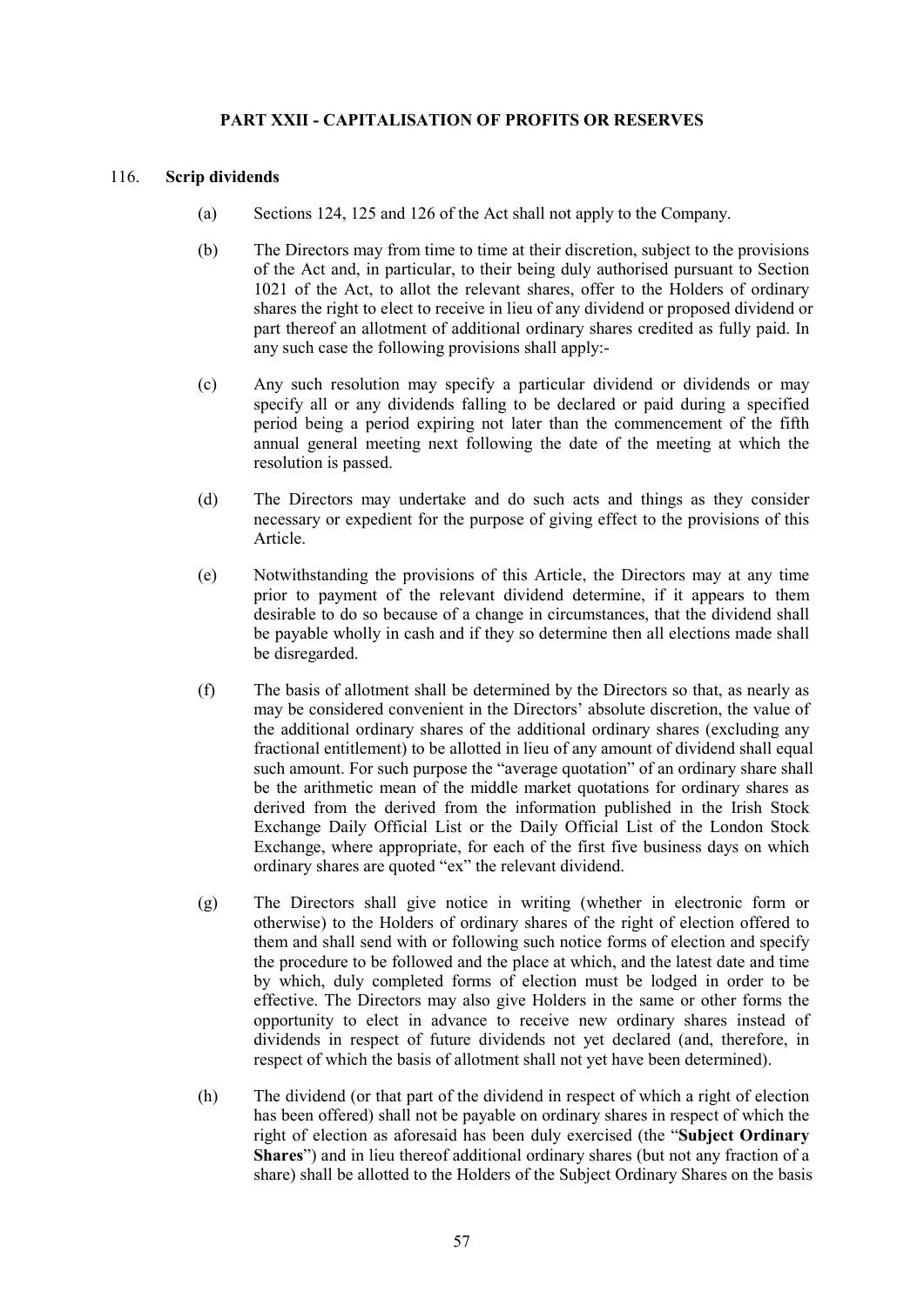of allotment determined as aforesaid and for such purpose the Directors shall capitalise, out of such of the sums standing to the credit of any of the Company's reserves (including any capital redemption reserve fund, share premium account or any undenominated capital) or to the credit of the profit and loss account as the Directors may determine, a sum equal to the aggregate nominal amount of additional ordinary shares to be allotted on such basis and apply the same in paying up in full the appropriate number of unissued ordinary shares for allotment and distribution to and amongst the Holders of the Subject Ordinary Shares on such basis. A resolution of the Directors capitalising any part of the reserves or profits hereinbefore mentioned shall have the same effect as if such capitalisation has been approved by a resolution passed at general meeting of the Company.

- (i) The additional ordinary shares so allotted shall rank pari passu in all respects with the fully-paid ordinary shares then in issue save only as regards participation in the relevant dividend or share election in lieu.
- (j) The Directors may do all acts and things considered necessary or expedient to give effect to any such capitalisation with absolute discretion to the Directors to make such provisions as they think fit for the case of shares becoming distributable in fractions (including provisions whereby, in whole or in part, fractional entitlements are disregarded and the benefit of fractional entitlements accrues to the Company rather than to the Holders concerned). The Directors may authorise any person to enter into an agreement with the Company on behalf of all the Holders interested providing for such capitalisation and matters incidental thereto and any agreement made under such authority shall be effective and binding on all concerned.
- (k) The Directors may on any occasion determine that rights of election shall not be offered to any Holders of ordinary shares who are citizens or residents of any territory where the making or publication of an offer of rights of election or any exercise of rights of election or any purported acceptance of the same would or might be unlawful, and in such event the provisions aforesaid shall be read and construed subject to such determination.

# 117. **Capitalisation of distributable profits and reserves**

Without prejudice to any powers conferred on the Directors by these Articles, the Directors may resolve that any sum for the time being standing to the credit of any of the Company's reserves (including any capital redemption reserve fund, share premium account or any undenominated capital) or to the credit of the profit and loss account be capitalised and applied on behalf of the members who would have been entitled to receive that sum if it had been distributed by way of dividend and in the same proportions either in or towards paying up amounts for the time being unpaid on any shares held by them respectively, or in paying up in full unissued shares or debentures of the Company of a nominal amount, or nominal amount plus share premium, equal to the sum capitalised (such shares or debentures to be allotted and distributed credited as fully paid up to and amongst such Holders in the proportions aforesaid) or partly in one way and partly in another, so, however, that the only purposes for which sums standing to the credit of the capital redemption reserve fund, the share premium account or undenominated capital shall be applied shall be those permitted by the Act.

#### 118. **Capitalisation of non-distributable profits and reserves**

Without prejudice to any powers conferred on the Directors by these Articles, the Directors may resolve to capitalise any of the amount for the time being standing to the credit of any of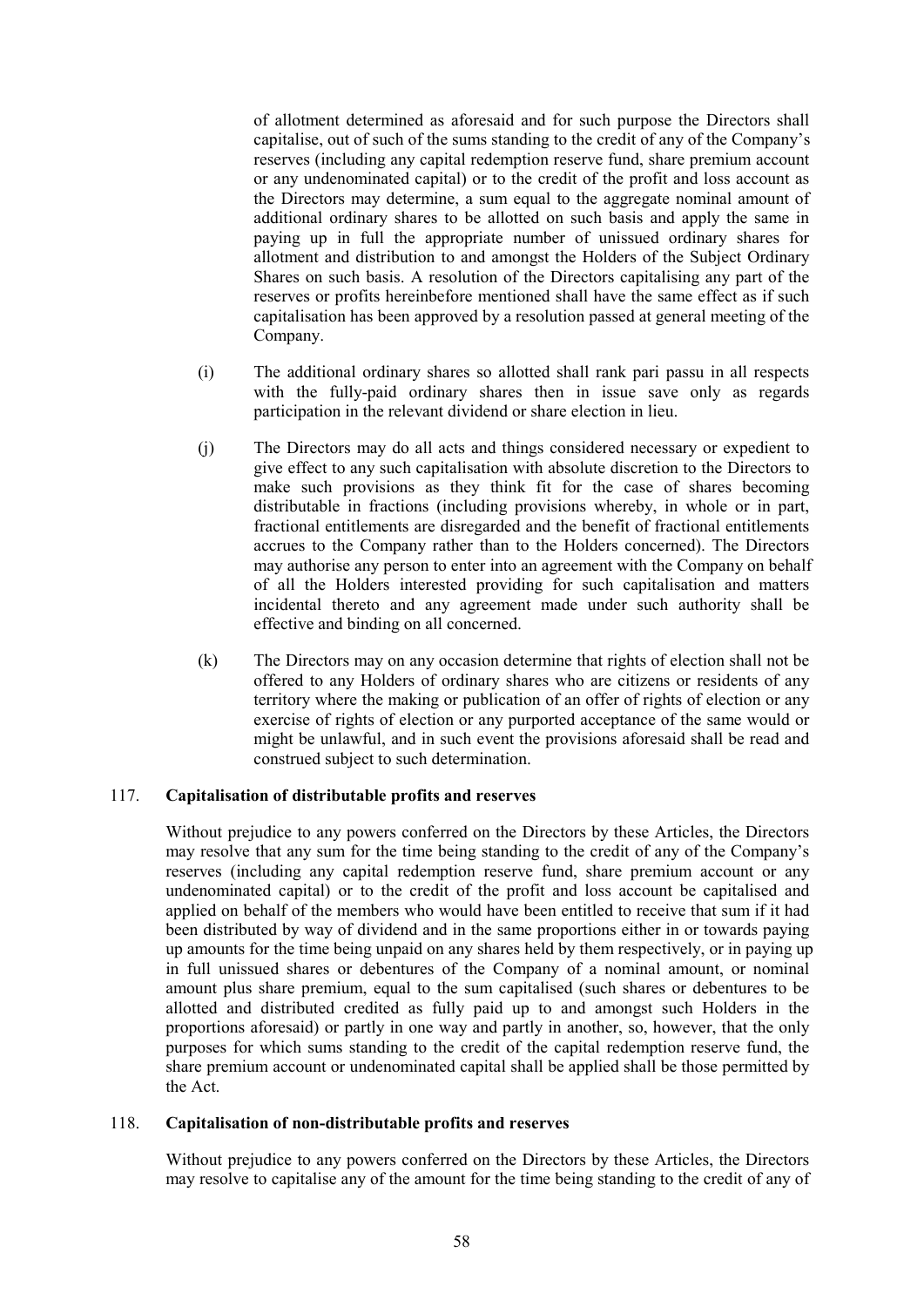the Company's reserves, including any merger reserve, or to the credit of the profit and loss account which is not available for distribution by applying such sum in paying up in full unissued shares (including the nominal amount and any share premium thereon) to be allotted as fully paid bonus shares to those members of the Company who would have been entitled to that sum if it were distributable and had been distributed by way of dividend (and in the same proportions).

### 119. **Implementation of capitalisation issues**

Whenever such a resolution is passed in pursuance of either of the two immediately preceding Articles the Directors shall make all appropriations and applications of the undivided profits or reserves resolved to be capitalised thereby and all allotments and issues of fully paid shares or debentures, if any, and generally shall do all acts and things required to give effect thereto with full power to the Directors to make such provisions as they shall think fit for the case of shares or debentures becoming distributable in fractions (and, in particular, without prejudice to the generality of the foregoing, either to disregard such fractions or to sell the shares or debentures represented by such fractions and distribute the net proceeds of such sale to and for the benefit of the Company or to and for the benefit of the members otherwise entitled to such fractions in due proportions) and to authorise any person to enter on behalf of all the members concerned into an agreement with the Company providing for the allotment to them respectively, credited as fully paid up, of any further shares or debentures to which they may become entitled on such capitalisation or, as the case may require, for the payment up by the application thereto of their respective proportions of the profits resolved to be capitalised of the amounts remaining unpaid on their existing shares and any agreement made under such authority shall be binding on all such members.

### 120. **Capitalisation of reserves in respect of a consolidation of ordinary shares**

Subject to the provisions of these Articles, whenever as a result of a consolidation of ordinary shares approved in accordance with these Articles, any members would, but for this Article become entitled to fraction(s) of an ordinary share, the Directors may at their discretion and are duly authorised on behalf of those members to resolve that any sum for the time being standing to the credit of any of the Company's reserves (including any share premium account, or any other undenominated capital, merger reserve or any other distributable or undistributable reserve), or to the credit of the profit and loss account be capitalised by applying such sum in paying up in full unissued ordinary shares in the Company to be allotted as fully paid bonus issue of shares to such members or, to any of members in such proportions as the Directors may determine so that, in lieu of any fractional entitlement, such member will receive an entire ordinary shares fully paid up. The Directors shall make all appropriations and applications of the sums referred to in this Article to be capitalised thereby and all allotments and issues of fully paid shares and generally shall do all acts and things required to give effect thereto with full power to the Directors to make such provision as they shall think fit and also to authorise any person to enter on behalf of all the members concerned into an agreement with the Company providing for the allotment to them respectively credited as fully paid up of such share to which they may become entitled on such capitalisation and any agreement made under such authority shall be effective and binding on all such members.

# **PART XXIII - NOTICES**

#### 121. **Notices in writing**

Save as provided in Article 96(c), any notice to be given, served or delivered pursuant to these Articles shall be in writing (whether in electronic form or otherwise).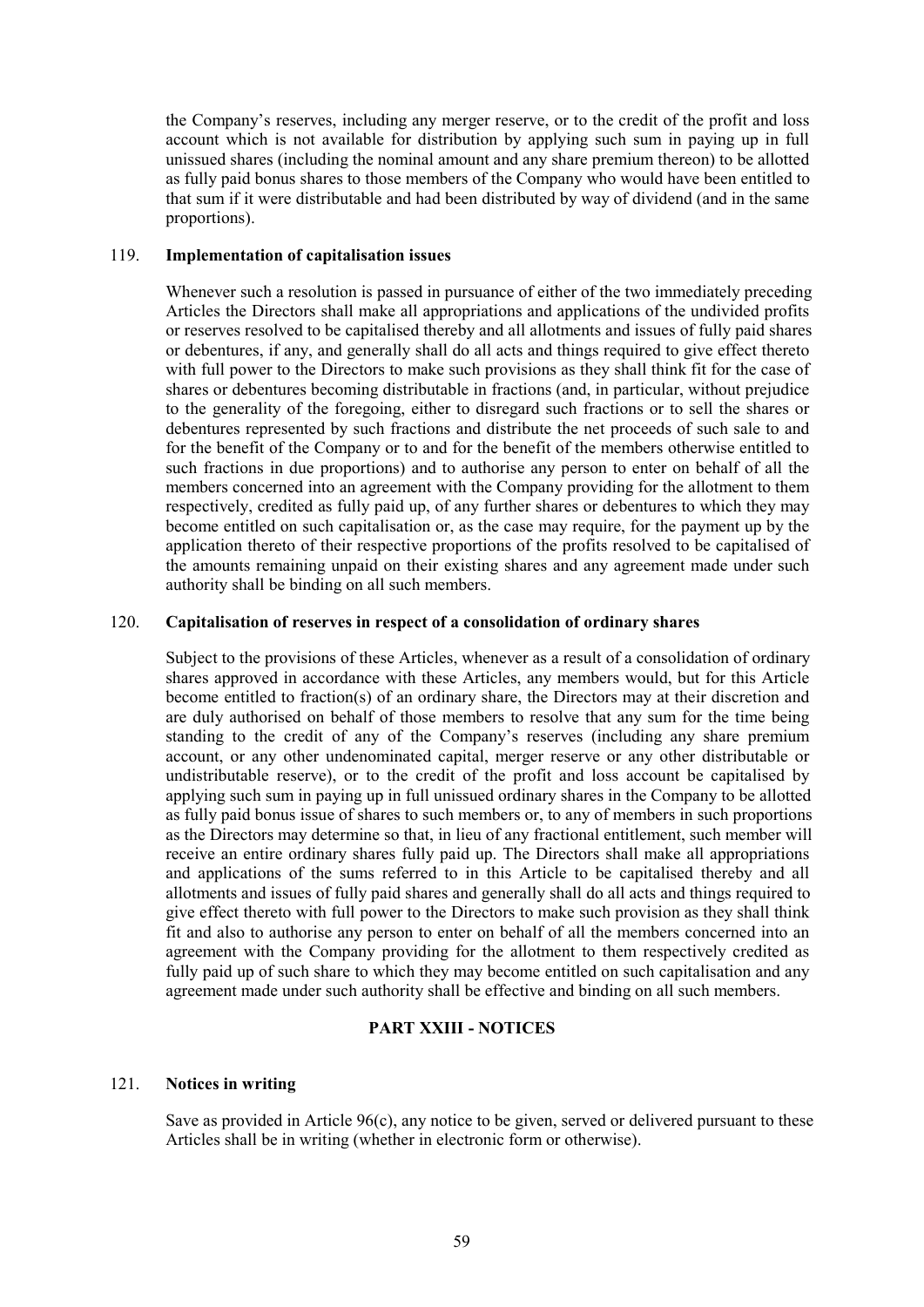### 122. **Service of notices**

- (a) Sections 218(3), 218(4), 218(5), 338(5), 338(6) and 339(7) of the Act shall not apply to the Company.
- (b) Any notice or document (except for share certificates which may only be delivered under sub-paragraphs (i) to (iii) of this Article) may be given to, served on or delivered to any member of the Company by the Company by any of the following means:
	- (i) by handing the same to him or his authorised agent;
	- (ii) by leaving the same at his registered address;
	- (iii) by sending the same by the post in a pre-paid cover addressed to him at his registered address;
	- (iv) by sending, with the consent of the member, subject to these Articles, the same by means of electronic mail or other means of electronic communication approved by the Directors, with the consent of the member, to the address of the member notified to the Company by the member for such purpose (or if not so notified, then to the address of the member last known to the Company); or
	- (v) by being made available or displayed on a website of the Company being at the Adoption Date "www.bankofireland.com" (or any website designated by the Board from time to time) and notified to members pursuant to the provisions of this Article.
- (c) Where a notice or document is given, served, sent or delivered pursuant to subparagraph  $(a)(i)$  or  $(ii)$  of this Article, the giving, sending, service or delivery thereof shall be deemed to have been effected at the time the same was handed to the member or his authorised agent, or left at his registered address (as the case may be).
- (d) Where a notice or document is given, served, sent or delivered pursuant to subparagraph (a)(iii) of this Article, the giving, sending, service or delivery thereof shall be deemed to have been effected at the expiration of twenty-four hours after the cover containing it was posted. In proving service or delivery it shall be sufficient to prove that such cover was properly addressed, stamped and posted.
- (e) Where a notice or document is given, sent, served or delivered pursuant to subparagraph (a)(iv) of this Article, the giving, sending, service or delivery thereof shall be deemed to have been effected at the time it is sent. Any requirement for the consent of a member in regard to receipt by such member of any notice or documents by means of electronic communication shall be deemed to have been satisfied where the Company has written to the member informing him or her of its intention to use electronic communication for such purposes and the member has not within four weeks of the issue of such notice, given an objection in writing served on the Company.
- (f) Each member is deemed to have irrevocably consented to receiving a notice or document by the means provided for in sub-paragraph  $(a)(v)$  as a condition of being a member of the Company and such consent shall be deemed to be a condition to the acquisition of any share or security in the Company, and there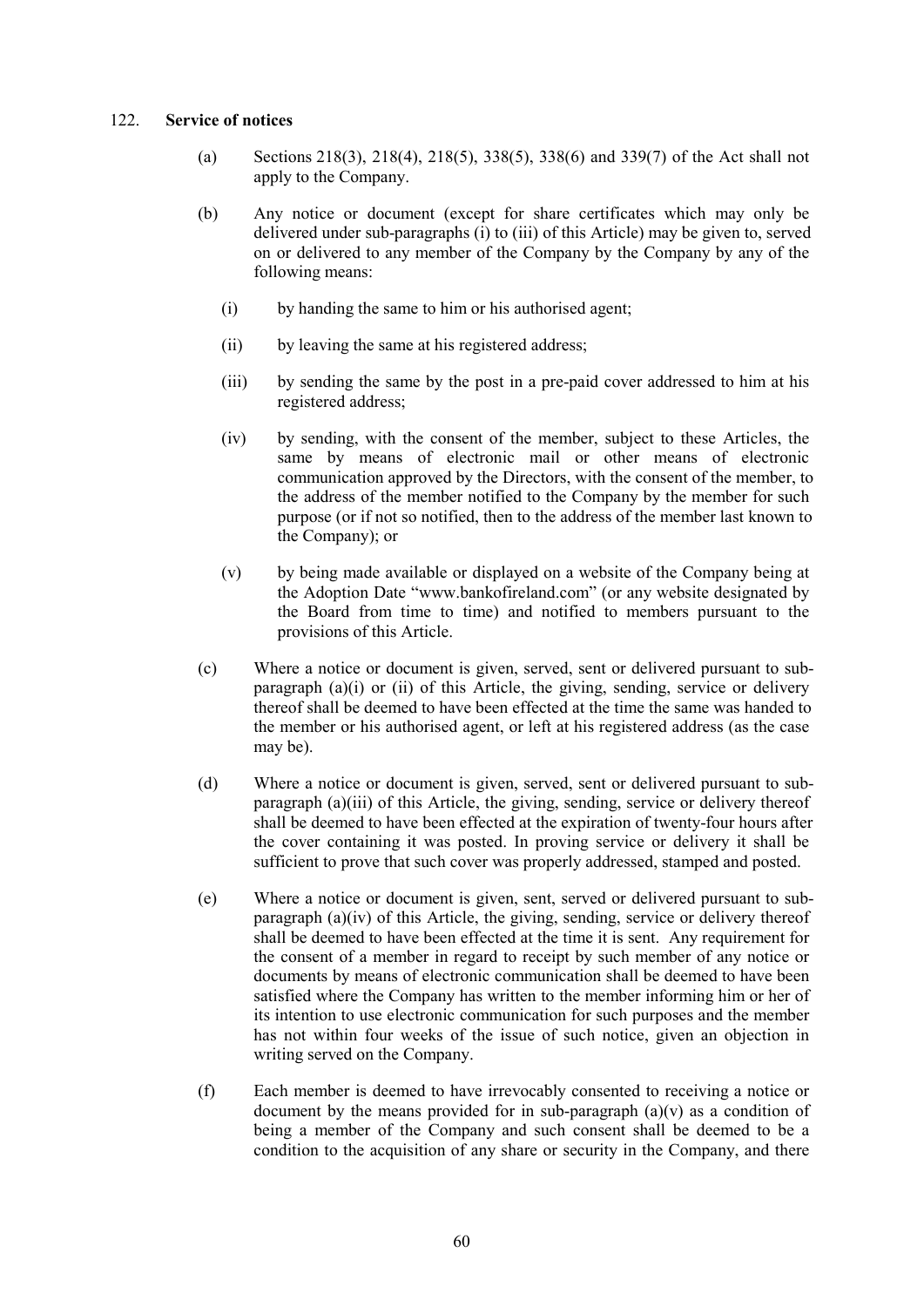shall be no requirement to provide a member with notification by any other means.

- (g) Where a notice or document is given, sent, served or delivered pursuant to subparagraph  $(a)(v)$ , the giving, sending, service or delivery thereof shall be deemed to have been effected at the time the notice or document is made available or displayed on a website instead of being provided by other means, and in proving such giving, sending, service or delivery, it shall be sufficient to prove that the notice or document was made available or displayed on a website and each member and each person becoming a member subsequent to the adoption of these Articles, by virtue of his acquisition and holding of a share, as applicable, shall be deemed to have acknowledged and agreed that any notice or other document (excluding a share certificate) may be provided by the Company by being made available or displayed on a website instead of being provided by other means.
- (h) Without prejudice or limitation to the foregoing provisions of this Article, for the purposes of these Articles and the Act, a document shall be deemed to have been sent to a member if a notice is given, served, sent or delivered to the member and the notice specifies the website or hotlink or other electronic link at or through which the member may obtain a copy of the relevant document.
- (i) Every legal personal representative, committee, receiver, curator bonis or other legal curator, assignee in bankruptcy, examiner or liquidator of a member shall be bound by a notice given as aforesaid if sent to the last registered address of such member, or, in the event of notice given or delivered pursuant to subparagraph (a)(iv), if sent to the address last notified to the Company by the member for such purpose notwithstanding that the Company may have notice of the death, lunacy, bankruptcy, liquidation or disability of such member.
- (i) Without prejudice to the provisions of Articles  $122(b)(i)$  or  $122(b)(ii)$  above, if at any time by reason of the suspension or curtailment of postal services within the State, the Company is unable effectively to convene a general meeting by notices sent through the post, a general meeting may be convened by a notice advertised on the same day in at least one leading national daily newspaper published in the State or issued through an RIS and such notice shall be deemed to have been duly served on all members entitled thereto at noon on the day on which the said advertisement or advertisements shall appear. In any such case the Company shall put a full copy of the notice of the general meeting on its website and shall send confirmatory copies of the notice through the post to those members whose registered addresses are outside the State (if or to the extent that in the opinion of the Directors it is practical so to do) or are in areas of the State unaffected by such suspension or curtailment of postal services and if at least ninety-six hours prior to the time appointed for the holding of the meeting the posting of notices to members in the State, or any part thereof which was previously affected, has become practical in the opinion of the Directors, the Directors shall send forthwith confirmatory copies of the notice by post to such members. The accidental omission to give any such confirmatory copy of a notice of a meeting to, or the non-receipt of any such confirmatory copy by, any person entitled to receive the same shall not invalidate the proceedings at the meeting.
- (k) Notwithstanding anything contained in this Article, the Company shall not be obliged to take account of or make any investigations as to the existence of any suspension or curtailment of postal services within or in relation to all or any part of any jurisdiction or other area other than the State.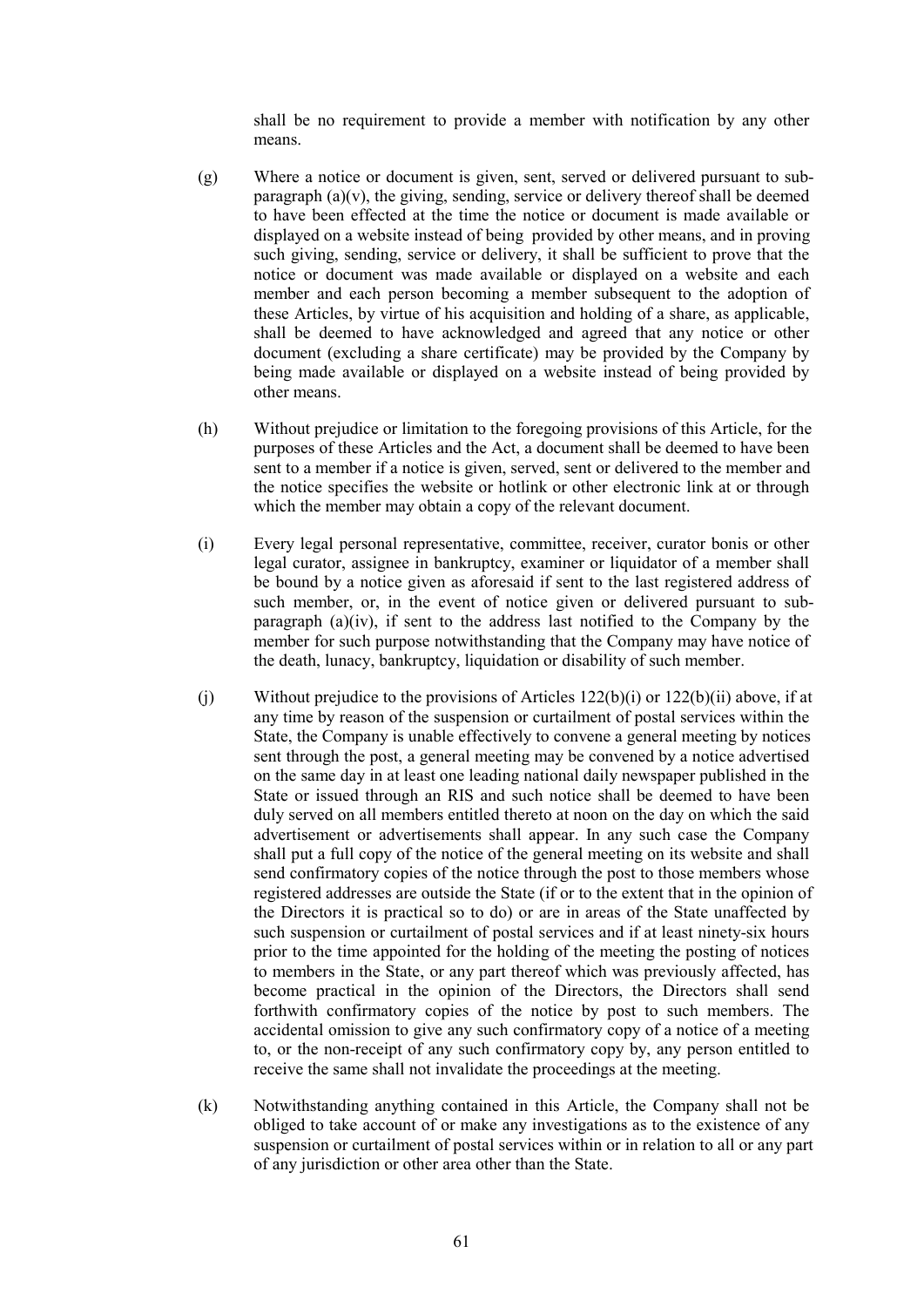- (l) For the avoidance of doubt, any recipient of information who has consented to receiving information by electronic means or in an electronic form may at any time, by notice given in conformity with any regulations made by the Directors, opt to give or receive the information in any one of the other forms permitted by these Articles.
- (m) Without prejudice to the generality of Articles  $122(b)(iv)$  and  $122(b)(v)$  above, the Directors may arrange for the following to be sent and/or delivered to any member of the Company using either of the means stipulated in those Articles:
	- (i) notices of general meetings; and
	- (ii) the statutory financial statements of the Company (including every document required by law to be annexed thereto) together with a copy of the Directors' report and Auditors' report, or (if applicable) summary financial statements prepared in accordance with Section 1119 of the Act.
- (n) Without prejudice to the provisions of this Article, the Company may cease sending notices by post to members where notices have been returned undelivered twice on two consecutive occasions from such members and following such second occasion, reasonable enquiries have failed to establish any new address of the registered holder of the shares.

# 123. **Deemed consent to notices**

Where a member has previously consented to receipt of any notice or document by means of electronic communication in respect of its holding of ordinary stock in the Governor and Company of the Bank of Ireland, such consent shall be deemed to apply in relation to the Company for the purpose of these Articles and no further consent will be required to be obtained by the Company for such purpose.

# 124. **Service on joint Holders**

A notice may be given by the Company to the joint Holders of a share by giving the notice to the joint Holder whose name stands first in the Register in respect of the share and notice so given shall be sufficient notice to all the joint Holders.

# 125. **Service on transfer or transmission of shares**

- (a) Every person who becomes entitled to a share shall be bound by any notice in respect of that share which, before his name is entered in the Register in respect of the share, has been duly given to a person from whom he derives his title provided that the provisions of this paragraph shall not apply to any notice served under Article 67 unless, under the provisions of Article 67(b), it is a notice which continues to have effect notwithstanding the registration of a transfer of the shares to which it relates.
- (b) Without prejudice to the provisions of these Articles allowing a meeting to be convened by a newspaper advertisement or a notice issued through a RIS or publication on a website, a notice may be given by the Company to the persons entitled to a share in consequence of the death or bankruptcy of a member by sending or delivering it, in any manner authorised by these Articles for the giving of notice to a member, addressed to them at the address, if any, supplied by them for that purpose. Until such an address has been supplied, a notice may be given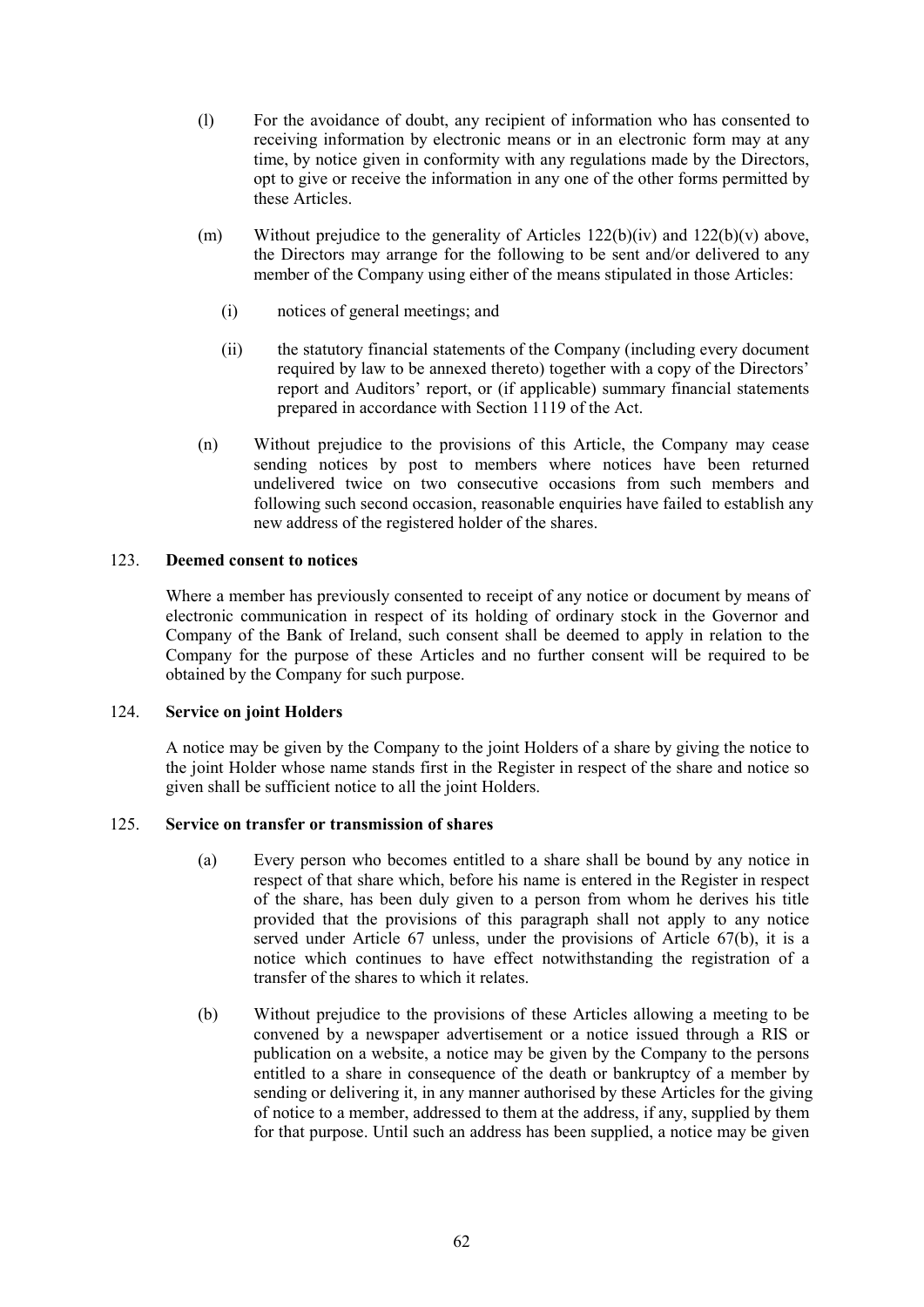in any manner in which it might have been given if the death or bankruptcy had not occurred.

### 126. **Signature to notices**

The signature (whether electronic signature, an advanced electronic signature or otherwise) to any notice to be given by the Company may be written (in electronic form or otherwise) or printed.

#### 127. **Deemed receipt of notices**

A member present, either in person or by proxy, at any meeting of the Company or the Holders of any class of shares in the Company shall be deemed to have received notice of the meeting and, where requisite, of the purposes for which it was called.

### **PART XXIV - WINDING UP**

### 128. **Distribution on winding up**

- (a) Section 618(1)(b) of the Act shall not apply to the Company.
- (b) If the Company shall be wound up and the assets available for distribution among the members as such shall be insufficient to repay the whole of the paid up or credited as paid up share capital, such assets shall be distributed so that, as nearly as may be, the losses shall be borne by the members in proportion to the capital paid up or credited as paid up at the commencement of the winding up on the shares held by them respectively. And if in a winding up the assets available for distribution among the members shall be more than sufficient to repay the whole of the share capital paid up or credited as paid up at the commencement of the winding up, the excess shall be distributed among the members in proportion to the capital at the commencement of the winding up paid up or credited as paid up on the said shares held by them respectively. Provided that this Article shall not affect the rights and limitations of the Holders of shares issued upon special terms and conditions.

### 129. **Distribution in specie**

If the Company is wound up, the liquidator, with the sanction of a special resolution of the Company and any other sanction required by the Act, may divide among the members in specie or kind the whole or any part of the assets of the Company (whether they shall consist of property of the same kind or not), and, for such purpose, may value any assets and determine how the division shall be carried out as between the members or different classes of members. The liquidator, with the like sanction, may vest the whole or any part of such assets in trustees upon such trusts for the benefit of the contributories as, with the like sanction, he determines, but so that no member shall be compelled to accept any assets upon which there is a liability.

### **PART XXV - MISCELLANEOUS**

#### 130. **Minutes of meetings**

The Directors shall cause minutes to be made of the following matters, namely: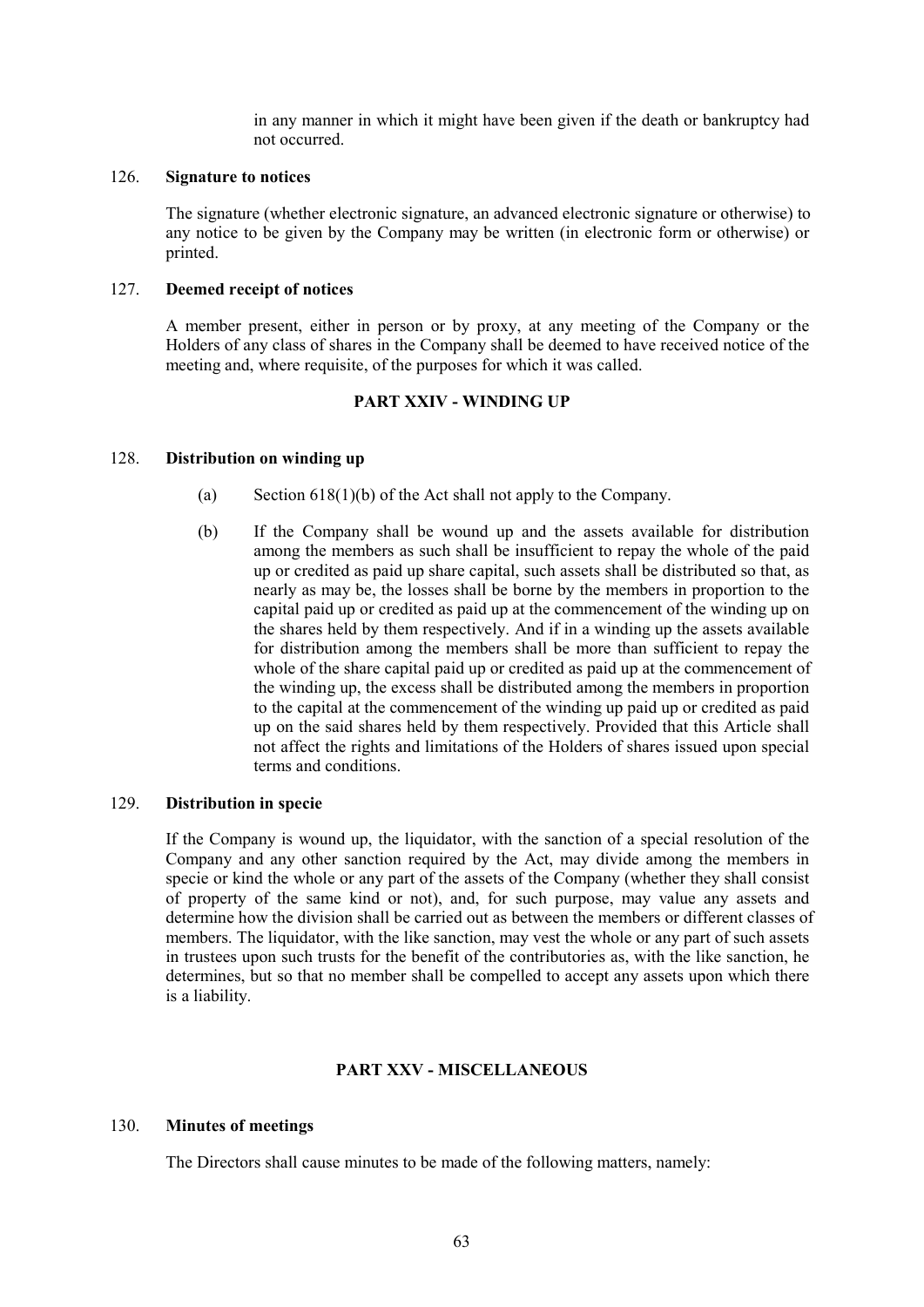- (a) of all appointments of officers and committees made by the Directors and of their salary or remuneration,
- (b) of the names of Directors present at every meeting of the Directors and of the names of any Directors and of all other members thereof present at every meeting of any committee appointed by the Directors, and
- (c) of all resolutions and proceedings of all meetings of the Company and of the Holders of any class of shares in the Company and of the Directors and of committees appointed by the Directors.

Any such minute as aforesaid, if purporting to be signed by the chairman of the meeting at which the proceedings were had, or by the chairman of the next succeeding meeting, shall be receivable as *prima facie* evidence of the matter stated in such minute without any further proof.

# 131. **Inspection and secrecy**

- (a) Every Director, Chairman, Deputy Chairman, Chief Executive, manager, auditor, trustee, member of a committee, officer, servant, agent, accountant, or other person engaged in the business of the Company, shall observe a strict secrecy respecting all transactions and affairs of the Company in matters relating thereto, and shall not reveal any of the matters which may come to his knowledge in the discharge of his duties, except when required so to do by the Directors, or by any meeting, or by a court of law, or by the person to whom such matters relate, and except so far as may be necessary in order to comply with any of the provisions in these presents contained and any such person as is mentioned herein shall if or when required by the Directors sign an undertaking pledging himself to observe the foregoing provisions of this Article and agreeing to indemnify the Company against any loss occasioned as a result of his failure to do so. For the purpose of this Article, "Company" shall include all subsidiary and associated companies of the Company.
- (b) No member shall be entitled to require discovery of or any information respecting any detail of the Company's trading, or any matter which is or may be in the nature of a trade secret, mystery of trade, or secret process which may relate to the conduct of the business of the Company and which in the opinion of the Directors it would be inexpedient in the interests of the members of the Company to communicate to the public.

#### 132. **Destruction of records**

The Company shall be entitled to destroy all instruments of transfer which have been registered at any time after the expiration of six years from the date of registration thereof, all notifications of change of name or change of address however received at any time after the expiration of two years from the date of recording thereof and all share certificates and dividend mandates which have been cancelled or ceased to have effect at any time after the expiration of one year from the date of such cancellation or cessation. It shall be presumed conclusively in favour of the Company that every entry in the Register purporting to have been made on the basis of an instrument of transfer or other document so destroyed was duly and properly made and every instrument duly and properly registered and every share certificate so destroyed was a valid and effective document duly and properly cancelled and every other document hereinbefore mentioned so destroyed was a valid and effective document in accordance with the recorded particulars thereof in the books or records of the Company. Provided always that:-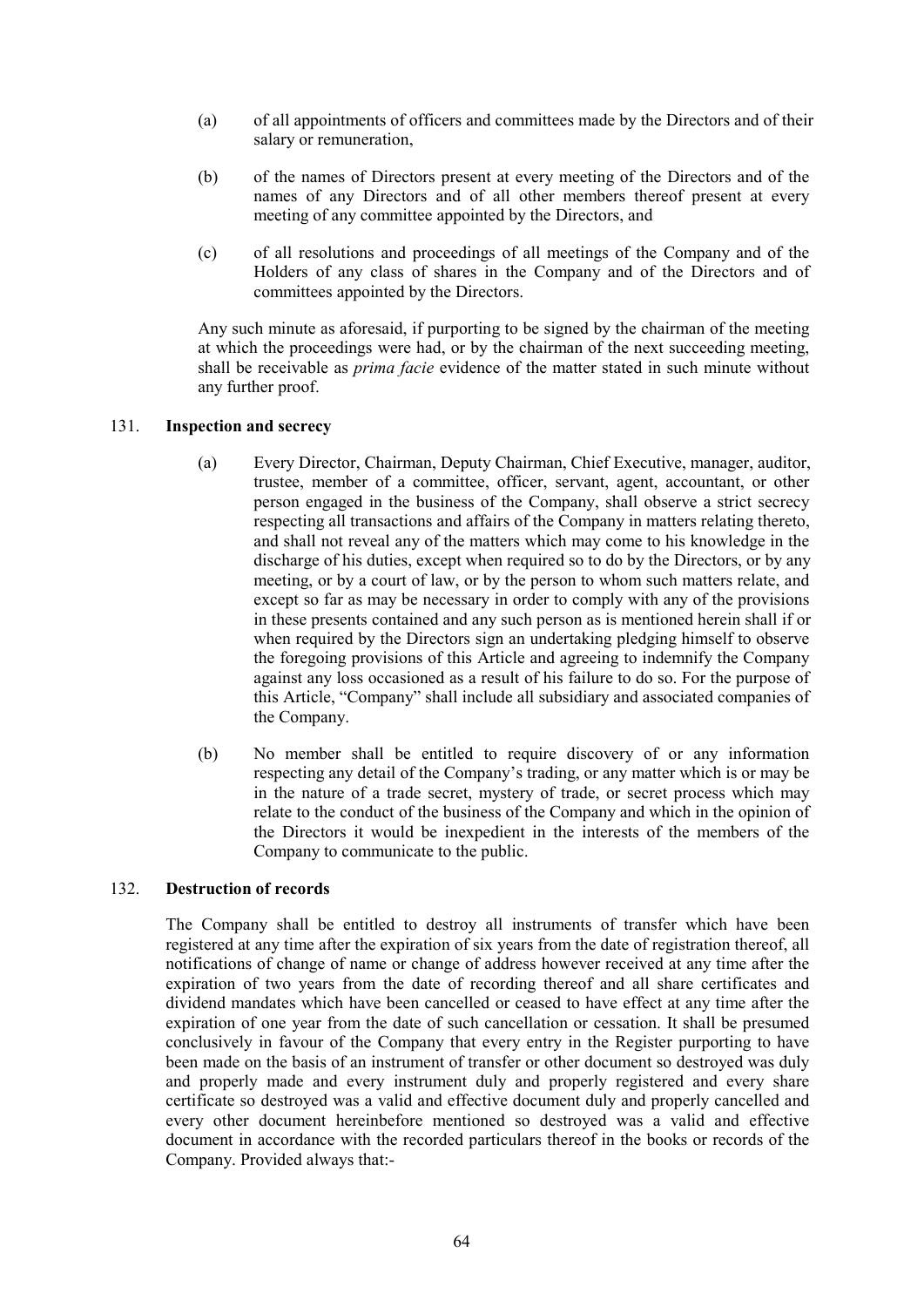- (a) the provision aforesaid shall apply only to the destruction of a document in good faith and without notice of any claim (regardless of the parties thereto) to which the document might be relevant;
- (b) nothing herein contained shall be construed as imposing upon the Company any liability in respect of the destruction of any document earlier than as aforesaid or in any other circumstances which would not attach to the Company in the absence of this Article; and
- (c) references herein to the destruction of any document include references to the disposal thereof in any manner.

# 133. **Untraced shareholders**

- (a) The Company shall be entitled to sell at the best price reasonably obtainable any share of a Holder or any share to which a person is entitled by transmission if and provided that:
	- (i) for a period of twelve years no cheque or warrant sent by the Company through the post in a pre-paid letter addressed to the Holder or to the person entitled by transmission to the share at his address on the Register or at the last known address given by the Holder or the person entitled by transmission to which cheques and warrants are to be sent has been cashed and no communication has been received by the Company from the Holder or the person entitled by transmission (provided that during such twelve year period at least three dividends shall have become payable in respect of such share);
	- (ii) at the expiration of the said period of twelve years by advertisement in a national daily newspaper published in the State and in a newspaper circulating in the area in which the address referred to in sub-paragraph  $(a)(i)$ of this Article is located the Company has given notice of its intention to sell such share;
	- (iii) during the further period of three months after the date of the advertisement and prior to the exercise of the power of sale the Company has not received any communication from the Holder or person entitled by transmission; and
	- (iv) the Company has first given notice in writing to the appropriate sections of the Stock Exchanges of its intention to sell such shares.
- (b) Where a share, which is to be sold as provided in this Part, is held in uncertificated form, the Directors may authorise some person to do all that is necessary under the 1996 Regulations to change such share into certificated form prior to its sale under this Part.
- (c) To give effect to any such sale the Company may appoint any person to execute as transferor an instrument of transfer of such share and such instrument of transfer shall be as effective as if it had been executed by the Holder or the person entitled by the transmission to such share. The transferee shall be entered in the Register as the Holder of the shares comprised in any such transfer and he shall not be bound to see to the application of the purchase moneys nor shall his title to the shares be affected by any irregularity in or invalidity of the proceedings in reference to the sale.
- (d) The Company shall account to the Holder or other person entitled to such share for the net proceeds of such sale by carrying all moneys in respect thereof to a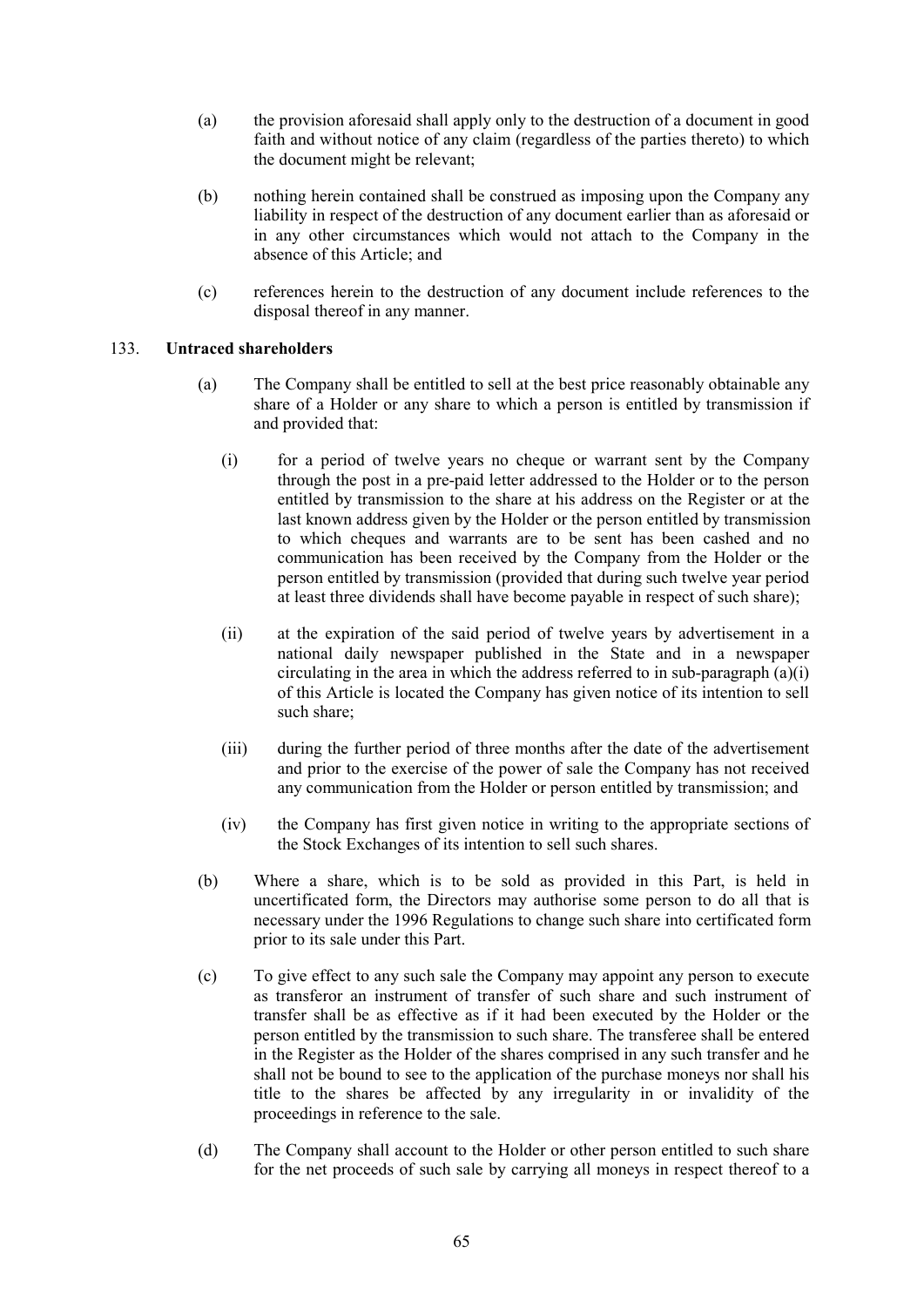separate account which shall be a permanent debt of the Company and the Company shall be deemed to be a debtor and not a trustee in respect thereof for such Holder or other person. Moneys carried to such separate account may be either employed in the business of the Company or invested in such investments as the Directors may think fit, from time to time.

### 134. **Indemnity**

Subject to the provisions of and so far as may be permitted by the Act, every Director, Chief Executive, Secretary or other officer of the Company, excluding the auditors, shall be entitled to be indemnified by the Company against all costs, charges, losses, expenses and liabilities incurred by him in the execution and discharge of his duties or in relation thereto including any liability incurred by him in defending any proceedings, civil or criminal, which relate to anything done or omitted or alleged to have been done or omitted by him as an officer or employee of the Company and in which judgment is given in his favour (or the proceedings are otherwise disposed of without any finding or admission of any material breach of duty on his part) or in which he is acquitted or in connection with any application under any statute for relief from liability in respect of any such act or omission in which relief is granted to him by the Court.